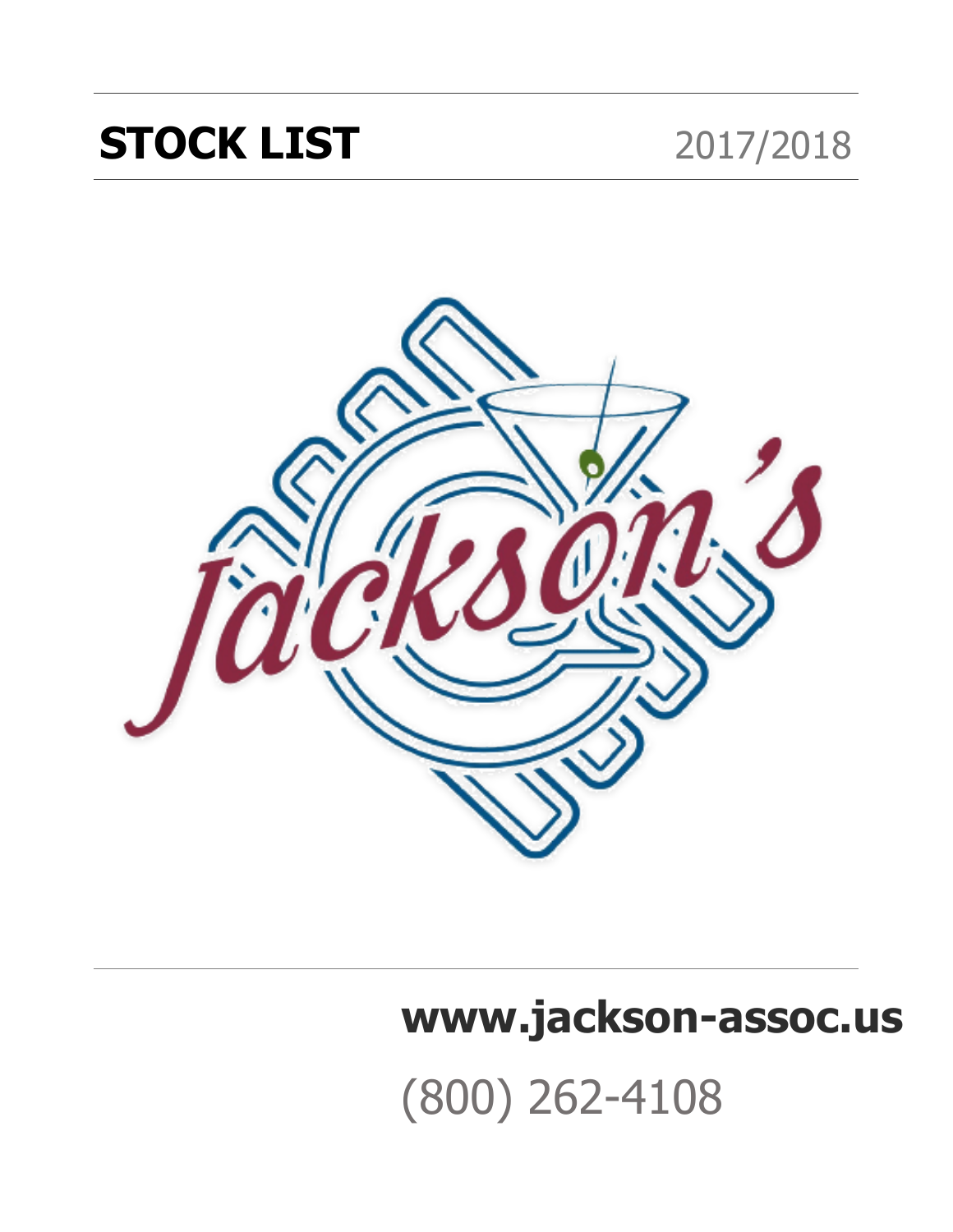### About Our Inventories

Jackson and Associates, Inc. stock over 3,000 SKUS. Our inventory is always changing. Please take into consideration - specific product availability will vary.

Our goal is to always maintain inventory for you and your valued customers. You have choices, that's why we work hard to deliver special requests no longer than 7 business days!

All of our products CAN BE combined for programs and shipments.

At Jackson's, we promise that receiving our products will be quick and efficient. Our shipments will be easily identifiable, shrinkwrapped, and contained on a quality skid with paperwork attached.

Once you place your order, our inventories are committed to you. You'll get what you ordered, when and where you want it. We can even ship it directly to your customer for you!

We may not have invented the easy button but we are working hard to perfect it!

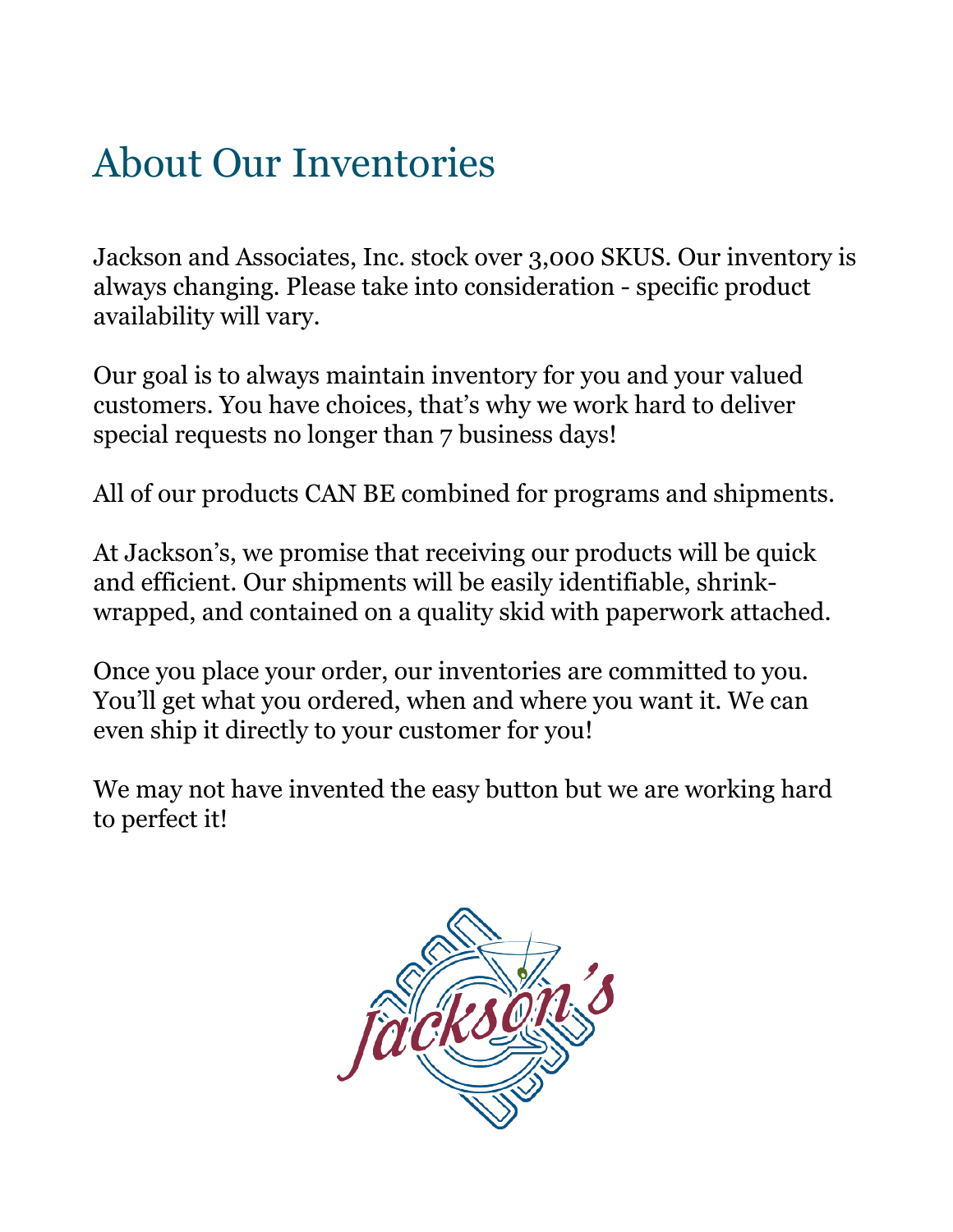#### **American Metalcraft Stock List**

| <b>PRODUCT LINE</b>   | <b>ITEM CODE</b> | <b>ITEM DESCRIPTION</b>        |
|-----------------------|------------------|--------------------------------|
|                       |                  |                                |
| <b>AMERICAN METAL</b> | AM-13005         | 3" BISCUIT CUTTER 1EA          |
| <b>AMERICAN METAL</b> | AM-1597          | COMPLETE BRUSH & 40" HDL 1EA   |
| <b>AMERICAN METAL</b> | AM-18917P        | 17" SUPERPERF DISKS 1EA        |
| AMERICAN METAL        | AM-19008         | 4 x 8 WD HDL GIANT OVERSIZE TU |
| <b>AMERICAN METAL</b> | AM-2212          | 12 x 13 WOOD PIZZA PEEL 1EA    |
| <b>AMERICAN METAL</b> | AM-3316          | 8oz PLASTIC SUGAR POURER 1EA   |
| <b>AMERICAN METAL</b> | AM-3512          | 35-1/2" MED PIZZA PEEL 1EA     |
| AMERICAN METAL        | AM-3714          | 37" LG BLADE PEEL 1EA          |
| <b>AMERICAN METAL</b> | AM-3814          | 14" CAKE PAN 1EA               |
| <b>AMERICAN METAL</b> | AM-4016          | 39-1/2" XLG PIZZA PEEL 1EA     |
| <b>AMERICAN METAL</b> | AM-4218          | 42" STAND BLADE LONG HDL WOOD  |
| AMERICAN METAL        | AM-A4016         | 16" PIZZA PAN 1EA              |
| <b>AMERICAN METAL</b> | AM-AWC49         | CLEAR ACRYLIC WINE COOLER 1EA  |
| <b>AMERICAN METAL</b> | AM-BA1040A       | 10" RD ALUM BASTING CVR 1EA    |
| <b>AMERICAN METAL</b> | AM-BA940A        | 9" RD ALUM BASTING COVERS 1EA  |
| AMERICAN METAL        | AM-BAM124        | 12" SQ BAMBOO BWL 1EA          |
| <b>AMERICAN METAL</b> | AM-BEVB204       | 20.5" HALF SZ RECT HAMMRD TUB- |
| <b>AMERICAN METAL</b> | AM-CRL86         | LEAF WROUGHT IRON SEMI-RD COND |
| <b>AMERICAN METAL</b> | AM-CSJ174        | 28oz 3PC COCKTAIL SHAKER 1EA   |
| AMERICAN METAL        | AM-CTP17         | 17" COUPE STYLE PAN 1EA        |
| <b>AMERICAN METAL</b> | AM-CTP19         | 19" COUPE STYLE PAN 1EA        |
| <b>AMERICAN METAL</b> | AM-DRBC1826      | COVER FOR DOUGH BOX 1EA        |
| <b>AMERICAN METAL</b> | <b>AM-ER487</b>  | 5" EGG RING 1EA                |
| AMERICAN METAL        | AM-GB300         | 3oz GRAVY BOAT 1EA             |
| <b>AMERICAN METAL</b> | AM-HA5010        | 10" HVY WGT ALUM STRAIGHT SIDE |
| <b>AMERICAN METAL</b> | AM-HMWC75        | SS HAMMERED WINE COOLER 1EA    |
| <b>AMERICAN METAL</b> | AM-19540         | NICKEL PLATED PAN GRIPPER FOR  |
| <b>AMERICAN METAL</b> | AM-IT700         | 6.5" HAMMERED ICE TONGS 1EA    |
| <b>AMERICAN METAL</b> | AM-LDCC18        | 7-3/4" WROUGHT IRON CONDI RACK |
| <b>AMERICAN METAL</b> | AM-LT12ST        | 3 x 6 STRAIGHT BLADE WOOD HDL  |
| <b>AMERICAN METAL</b> | AM-LT14P         | 3 x 8 RD PERF BLADE WOOD HDL T |
| <b>AMERICAN METAL</b> | AM-LT14ST        | 3 x 8 STRAIGHT BLADE WOOD HDL  |
| <b>AMERICAN METAL</b> | AM-MTUB12        | 12 x 3 NATURAL GALVANIZED TUB  |
| <b>AMERICAN METAL</b> | AM-N9494         | NYLON PAN GRIPPER 1EA          |
| <b>AMERICAN METAL</b> | AM-PC6           | 6 CUT PIE CUTTER 1EA           |
| <b>AMERICAN METAL</b> | AM-PC7           | 7 CUT PIE CUTTER 1EA           |
| <b>AMERICAN METAL</b> | AM-PKR20         | 20" PIZZA ROCKER KNIFE 1EA     |
| <b>AMERICAN METAL</b> | AM-PPC2          | 2-3/4" PIZZA WHEEL W/BLK HDL   |
| <b>AMERICAN METAL</b> | AM-PPCN1212      | 12 x 12 NEWSPRINT PAPER 1PK OF |
| <b>AMERICAN METAL</b> | AM-PPK17         | 18" PIZZA KNIFE 1EA            |
| <b>AMERICAN METAL</b> | AM-PS1416        | 14 x 16 DELUXE PIZZA STONE 1EA |
| <b>AMERICAN METAL</b> | AM-STONE12       | 15 x 12 RECT ECONO PIZZA STONE |
| <b>AMERICAN METAL</b> | AM-STONE13       | 13" RD ECONO PIZZA STONE 1EA   |
| <b>AMERICAN METAL</b> | AM-STONE14       | 15 x 14 RECT ECONO PIZZA STONE |
| <b>AMERICAN METAL</b> | AM-STONE15       | 15" RD ECONO PIZZA STONE 1EA   |
| <b>AMERICAN METAL</b> | AM-STRD210       | 10" RD CHROME SERVING TRAY 1EA |
| <b>AMERICAN METAL</b> | AM-TP13          | 18ga 13" PIZZA PAN<br>1EA      |
| <b>AMERICAN METAL</b> | AM-TP14          | 18ga 14" PIZZA PAN<br>1EA      |
| <b>AMERICAN METAL</b> | AM-TP16          | 18ga 16" PIZZA PAN<br>1EA      |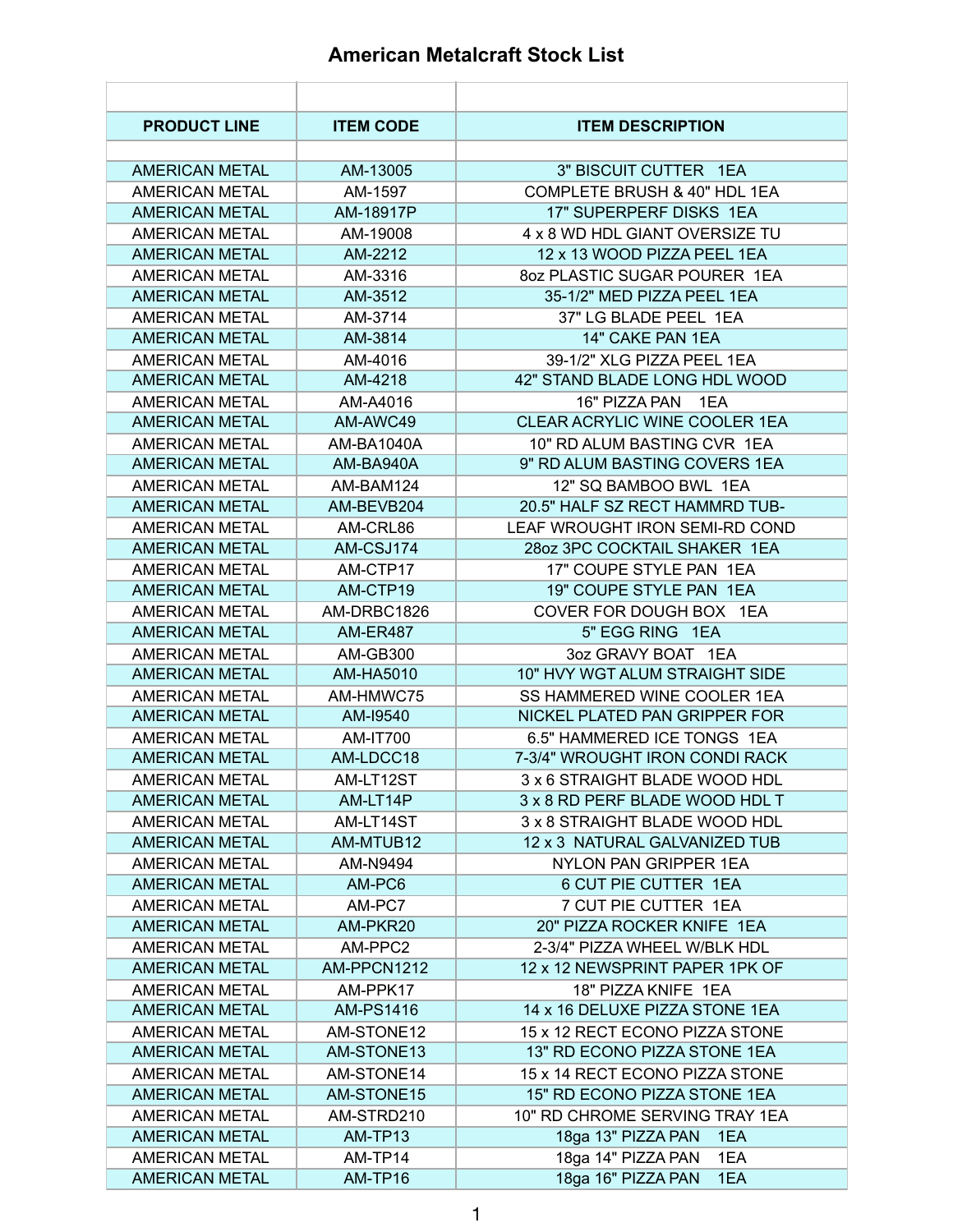| AMERICAN METAL | AM-TP18  | 18ga 18" PIZZA PAN 1EA         |
|----------------|----------|--------------------------------|
| AMERICAN METAL | AM-TP412 | 18ga 12" PIZZA PAN 4PACK       |
| AMERICAN METAL | AM-TP7   | 18ga 7" PIZZA PAN 1EA          |
| AMERICAN METAL | AM-WBCC8 | 7-3/4" WROUGHT IRON CONDI RACK |
| AMERICAN METAL | AM-WSB82 | 8" WAVY SIDED MESH BOTTOM BASK |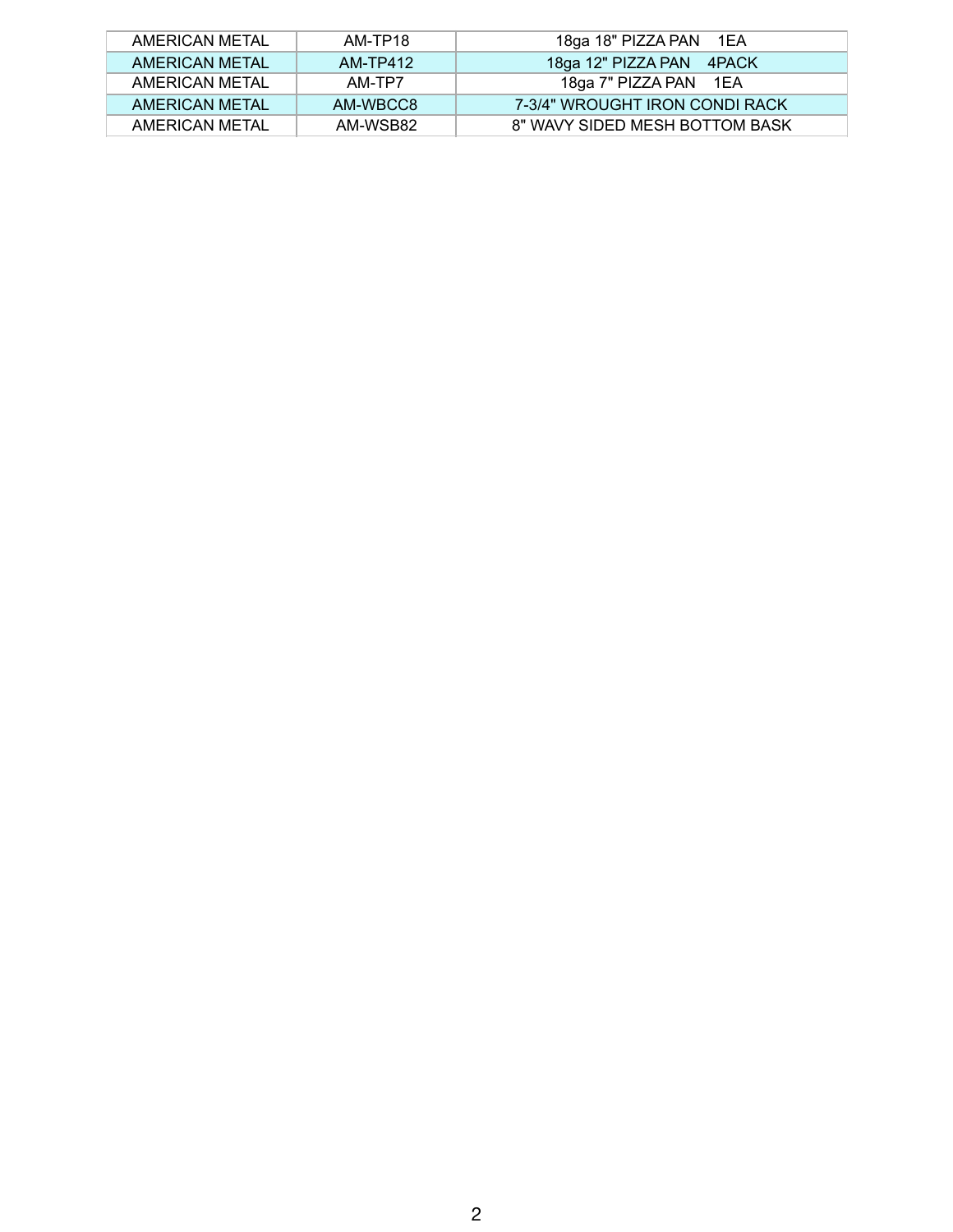#### **Anchor Hocking Stock List**

| <b>PRODUCT LINE</b>   | <b>ITEM CODE</b> | <b>ITEM DESCRIPTION</b>        |
|-----------------------|------------------|--------------------------------|
|                       |                  |                                |
| <b>ANCHOR HOCKING</b> | <b>AH1155UR</b>  | 55oz PITCHER-BEER WAGON 6EA    |
| <b>ANCHOR HOCKING</b> | AH1170U          | 10oz TANKARD<br>1DZ            |
| <b>ANCHOR HOCKING</b> | <b>AH1172U</b>   | 12oz TANKARD<br>1DZ            |
| <b>ANCHOR HOCKING</b> | AH121U           | .5 LITER WINE CARAFE<br>1DZ    |
| <b>ANCHOR HOCKING</b> | <b>AH139UR</b>   | 1DZ<br>1 LITER WINE CARAFE     |
| <b>ANCHOR HOCKING</b> | <b>AH143U</b>    | 3 5/8" SQUARE ASHTRAY<br>3DZ   |
| <b>ANCHOR HOCKING</b> | AH1470000T       | 23.5oz PINOT/BURGUNDY-EXQUISIT |
| <b>ANCHOR HOCKING</b> | <b>AH148U</b>    | 4.375" SNUFFER ASHTRAY<br>3DZ  |
| <b>ANCHOR HOCKING</b> | <b>AH163Q</b>    | 3.5oz VOTIVE/JUICE 3DZ         |
| <b>ANCHOR HOCKING</b> | AH165270         | 130Z FOOTED PILSNER-EMPIRE 6EA |
| <b>ANCHOR HOCKING</b> | AH16U            | 2oz S&P SHAKER<br>2DZ          |
| <b>ANCHOR HOCKING</b> | AH176FU          | 16oz MIXING GLASS<br>2DZ       |
| <b>ANCHOR HOCKING</b> | AH180-00-35      | 22oz BORDEAUX-EVENT CAB 4DZ    |
| <b>ANCHOR HOCKING</b> | AH1800000T       | 26oz BURGUNDY-EVENT PINOT 2DZ  |
| <b>ANCHOR HOCKING</b> | AH1800017T       | 6.5oz CHAMP FLUTE-EVENT 2DZ    |
| <b>ANCHOR HOCKING</b> | <b>AH1830EU</b>  | 3.25" CRYSTAL SALT/PEPPER 3DZ  |
| <b>ANCHOR HOCKING</b> | <b>AH18U</b>     | 12oz BEER MUG<br>2DZ           |
| <b>ANCHOR HOCKING</b> | AH200-00-02      | 12.5oz CHARDONNAY-CLASSIC 4DZ  |
| <b>ANCHOR HOCKING</b> | AH2045U          | 7.75oz OLDFASH-BEACONHILL 6DZ  |
| <b>ANCHOR HOCKING</b> | AH2085M          | 13.25oz POCO<br>1DZ            |
| <b>ANCHOR HOCKING</b> | <b>AH2095UX</b>  | 15.25oz MARGARITA<br>1DZ       |
| <b>ANCHOR HOCKING</b> | AH2238U          | 8 oz ROOM TUMBLER<br>6DZ       |
| <b>ANCHOR HOCKING</b> | AH2283Q          | 3oz JUICE<br>3DZ               |
| <b>ANCHOR HOCKING</b> | AH2451RTX        | 9oz TULIP CHAMPAGNE 1DZ        |
| <b>ANCHOR HOCKING</b> | AH2907M          | 7oz FTD ROCKS-EXCELLENCY 3DZ   |
| <b>ANCHOR HOCKING</b> | AH2908M          | 80Z FTD HI-BALL-EXCELLENCY 3DZ |
| <b>ANCHOR HOCKING</b> | AH2910M          | 10oz FTD HI-BALL-EXCELLENCY3DZ |
| <b>ANCHOR HOCKING</b> | <b>AH2912UX</b>  | 12oz MARGARITA<br>2DZ          |
| <b>ANCHOR HOCKING</b> | <b>AH2914UX</b>  | <b>14oz MARGARITA</b><br>1DZ   |
| <b>ANCHOR HOCKING</b> | <b>AH2917UX</b>  | 16.75oz MARGARITA<br>1DZ       |
| <b>ANCHOR HOCKING</b> | AH2926M          | 6.5oz WINE-EXCELLENCY<br>3DZ   |
| <b>ANCHOR HOCKING</b> | AH2928M          | 8.5oz WINE-EXCELLENCY<br>3DZ   |
| <b>ANCHOR HOCKING</b> | AH2932M          | 12oz GOBLET-EXCELLENCY<br>3DZ  |
| <b>ANCHOR HOCKING</b> | AH2936M          | 6.5oz WINE-EXCELLENCY<br>3DZ   |
| <b>ANCHOR HOCKING</b> | AH2938M          | 8.5oz WINE-EXCELLENCY<br>3DZ   |
| <b>ANCHOR HOCKING</b> | AH2942M          | 12oz PILSNER-EXCELLENCY 3DZ    |
| <b>ANCHOR HOCKING</b> | AH2950RTX        | 14oz GOBLET<br>1DZ             |
| <b>ANCHOR HOCKING</b> | AH3080U          | 15.25oz FESTIVAL COOLER 4DZ    |
| <b>ANCHOR HOCKING</b> | <b>AH308U</b>    | 8oz IRISH COFFEE<br>2DZ        |
| <b>ANCHOR HOCKING</b> | AH3108U          | 8oz HI-BALL-REGENCY<br>6DZ     |
| <b>ANCHOR HOCKING</b> | AH3113U          | 13oz DBL ROCKS HVY BASE 3DZ    |
| <b>ANCHOR HOCKING</b> | AH3143U          | 12.5oz DBL OLDFSH-CONCORD 3DZ  |
| <b>ANCHOR HOCKING</b> | AH3165U          | 5oz SIDE WATER HVY BASE 6DZ    |
| <b>ANCHOR HOCKING</b> | AH3169U          | 9oz HIBALL HVY BASE<br>6DZ.    |
| <b>ANCHOR HOCKING</b> | AH3170U          | 10.5oz HIBALL HVY BASE 6DZ     |
| <b>ANCHOR HOCKING</b> | AH3172U          | 12.5oz BEVERAGE HVY BASE 6DZ   |
| <b>ANCHOR HOCKING</b> | AH3175U          | 15oz ICED TEA HEAVY BASE 3DZ   |
| <b>ANCHOR HOCKING</b> | <b>AH3178FU</b>  | 9oz ROCKS HVY BASE<br>3DZ      |
| <b>ANCHOR HOCKING</b> | AH3181EU         | 10.5oz COLLINS HVY BASE 3DZ    |
| <b>ANCHOR HOCKING</b> | <b>AH340Q</b>    | 11.25" CAKE DOME<br>4EA        |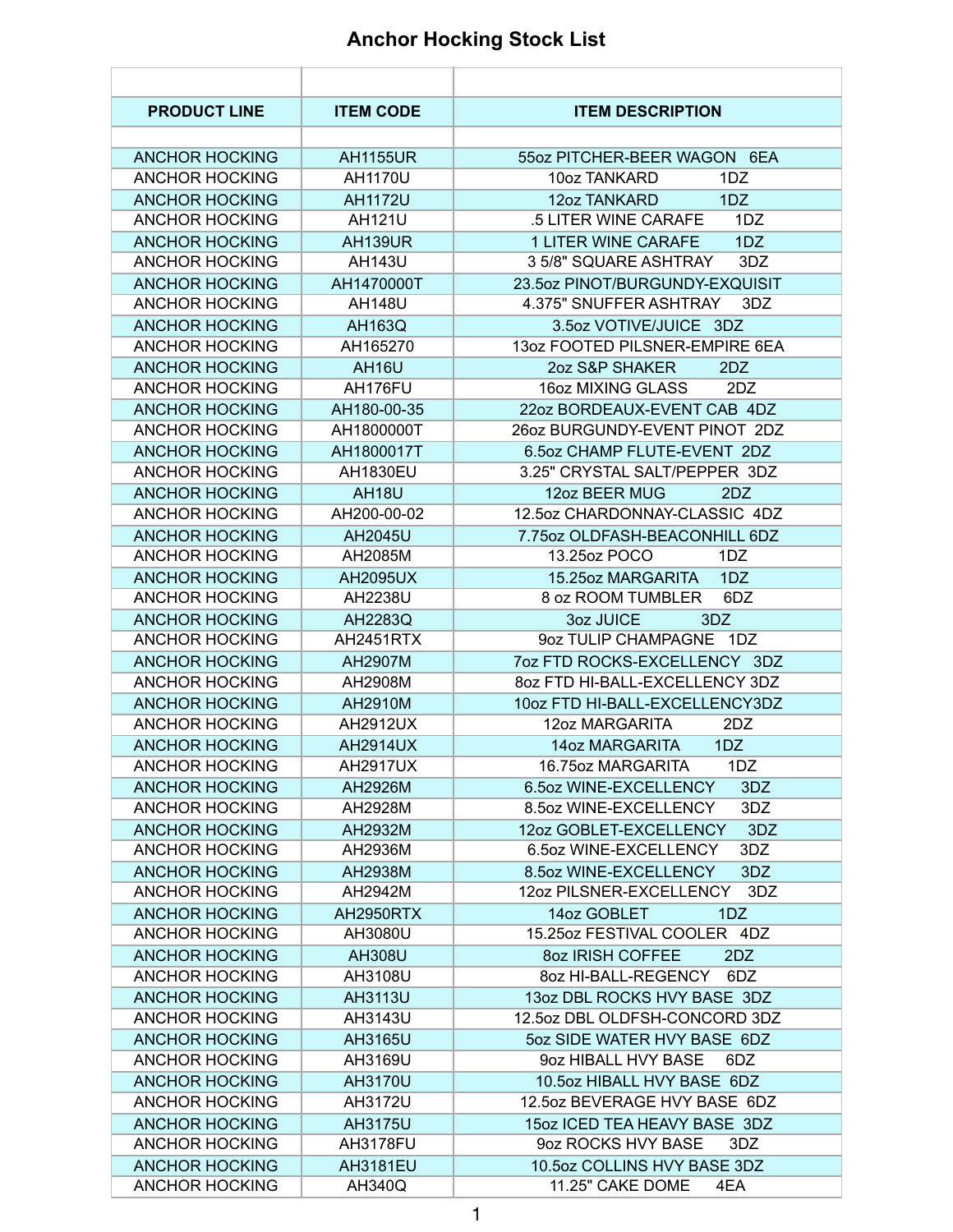| <b>ANCHOR HOCKING</b> | AH3532/6721U     | 12oz ZOMBIE CLR LIP FROST 6DZ       |
|-----------------------|------------------|-------------------------------------|
| <b>ANCHOR HOCKING</b> | AH3532U          | 12oz SHELL ZOMBIE<br>6DZ            |
| <b>ANCHOR HOCKING</b> | AH3550031T       | 6.5oz WHISKEY TASTER-GLENCAIRN      |
| <b>ANCHOR HOCKING</b> | AH3652Q          | ****4.5oz VOTIVE ROLY POLY 3DZ      |
| <b>ANCHOR HOCKING</b> | AH3661U          | 1.5oz WHISKEY GLASS<br>6DZ          |
| <b>ANCHOR HOCKING</b> | AH3666EU         | 3/4oz WHISKEY GLASS<br>6DZ          |
| <b>ANCHOR HOCKING</b> | <b>AH3667EU</b>  | 7/8oz WHISKEY GLASS<br>6DZ          |
| <b>ANCHOR HOCKING</b> | AH3668U          | 1oz WHISKEY GLASS<br>6DZ            |
| <b>ANCHOR HOCKING</b> | AH3810002T       | 13.5oz CHARDONNAY-NEW YORK SER      |
| <b>ANCHOR HOCKING</b> | AH39122          | 3.25oz SALT/PEPPER-SWIRL 1DZ        |
| <b>ANCHOR HOCKING</b> | AH3933M          | 9oz BRANDY-EXCELLENCY<br>2DZ        |
| <b>ANCHOR HOCKING</b> | AH3951M          | 12.5oz BRANDY-EXCELLENCY 2DZ        |
| <b>ANCHOR HOCKING</b> | AH3959RTX        | 16oz GOBLET-HOFFMAN HOUSE 2DZ       |
| <b>ANCHOR HOCKING</b> | AH44912          | 5.75" EXECUTIVE ASHTRAY 6EA         |
| <b>ANCHOR HOCKING</b> | <b>AH524UX</b>   | <b>15oz FOOTED HURRICANE</b><br>1DZ |
| <b>ANCHOR HOCKING</b> | AH5280/1612UL    | 1.25oz WHISKY 1/2oz LINE 6DZ        |
| <b>ANCHOR HOCKING</b> | <b>AH5280VU</b>  | 1.25oz WHISKEY GLASS<br>6DZ         |
| <b>ANCHOR HOCKING</b> | AH5281/931U      | 1.5oz-3/4oz LINED WHISKEY 4DZ       |
| <b>ANCHOR HOCKING</b> | AH5281/932U      | 1.5oz - 7/8oz LINED WHISKEY4DZ      |
| <b>ANCHOR HOCKING</b> | AH5281U          | 1.5oz WHISKEY GLASS<br>4DZ          |
| <b>ANCHOR HOCKING</b> | AH5282/928U      | 2oz-W/-1oz LINE SHOT 4DZ            |
| <b>ANCHOR HOCKING</b> | AH5282U          | 2oz WHISKEY GLASS<br>4DZ            |
| <b>ANCHOR HOCKING</b> | <b>AH55177OL</b> | 16oz MEASURING CUP 4EA              |
| <b>ANCHOR HOCKING</b> | <b>AH561G</b>    | 8.25" BANANA SPLIT<br>1DZ           |
| <b>ANCHOR HOCKING</b> | <b>AH562U</b>    | 12oz SODA<br>3DZ                    |
| <b>ANCHOR HOCKING</b> | AH563FU          | 5.5oz TULIP SUNDAE<br>3DZ           |
| <b>ANCHOR HOCKING</b> | AH56EU           | 5oz WAVERLY SHERBET<br>3DZ          |
| <b>ANCHOR HOCKING</b> | AH575GU          | 4.5oz FOOTED SHERBET 3DZ            |
| <b>ANCHOR HOCKING</b> | AH64192B         | SUGAR/COVER-PRESENCE 4EA            |
| <b>ANCHOR HOCKING</b> | AH69349T         | 1 GAL JAR/COVER<br>1EA              |
| <b>ANCHOR HOCKING</b> | AH69372T         | 1EA<br>2 GAL JAR/COVER              |
| <b>ANCHOR HOCKING</b> | AH69590R         | 1GAL PENNY JAR W/CHRM CVR 4EA       |
| <b>ANCHOR HOCKING</b> | AH69832T         | 3qt JAR W/GLASS CVR<br>1EA          |
| <b>ANCHOR HOCKING</b> | AH69857R         | 1/2 GAL JAR/COVER 4EA               |
| <b>ANCHOR HOCKING</b> | <b>AH7176FU</b>  | 16oz MIXING GLASS<br>2DZ            |
| <b>ANCHOR HOCKING</b> | AH72050          | 10.5oz TALL HIBALL-BEACON 6DZ       |
| <b>ANCHOR HOCKING</b> | AH7221M          | 10.5oz GOBLET-EXCELLENCY 3DZ        |
| <b>ANCHOR HOCKING</b> | AH72U            | 5" STACKING SAFETY ASHTRAY 3DZ      |
| <b>ANCHOR HOCKING</b> | AH73014          | 14oz BEVERAGE-STACKABLES 3DZ        |
| <b>ANCHOR HOCKING</b> | AH73017          | 16oz COOLER-STACKABLES 3DZ          |
| <b>ANCHOR HOCKING</b> | AH73020          | 20oz COOLER-STACKABLES<br>2DZ       |
| <b>ANCHOR HOCKING</b> | AH7410U          | 10oz PILSNER-BAVARIAN<br>3DZ        |
| <b>ANCHOR HOCKING</b> | AH7412U          | 12oz PILSNER-BAVARIAN<br>3DZ        |
| <b>ANCHOR HOCKING</b> | AH7415U          | 15oz PILSNER-BAVARIAN<br>3DZ        |
| <b>ANCHOR HOCKING</b> | AH7514U          | 10oz SHELL COLLINS<br>6DZ           |
| <b>ANCHOR HOCKING</b> | AH77174          | 14oz MIXING GLASS-RT<br>3DZ         |
| <b>ANCHOR HOCKING</b> | <b>AH7729U</b>   | 9oz HI-BALL-NEW ORLEANS 3DZ         |
| <b>ANCHOR HOCKING</b> | AH7730U          | 10oz BEVERAGE-NEW ORLEANS 3DZ       |
| <b>ANCHOR HOCKING</b> | <b>AH7732U</b>   | 12oz BEVERAGE-NEW ORLEANS 3DZ       |
| <b>ANCHOR HOCKING</b> | AH7733U          | 12oz COOLER-NEW ORLEANS 3DZ         |
| <b>ANCHOR HOCKING</b> | AH77420          | 20oz MIXING GLASS<br>2DZ            |
| <b>ANCHOR HOCKING</b> | AH77420-1DZ      | 20oz MIXING GLASS<br>1DZ            |
| <b>ANCHOR HOCKING</b> | AH77422          | 22oz MIXING GLASS<br>2DZ            |
| <b>ANCHOR HOCKING</b> | <b>AH7745U</b>   | 14oz ICED TEA-NEW ORLEANS3DZ        |
| <b>ANCHOR HOCKING</b> | AH77636          | 16oz COOLER-RIBWARE<br>3DZ          |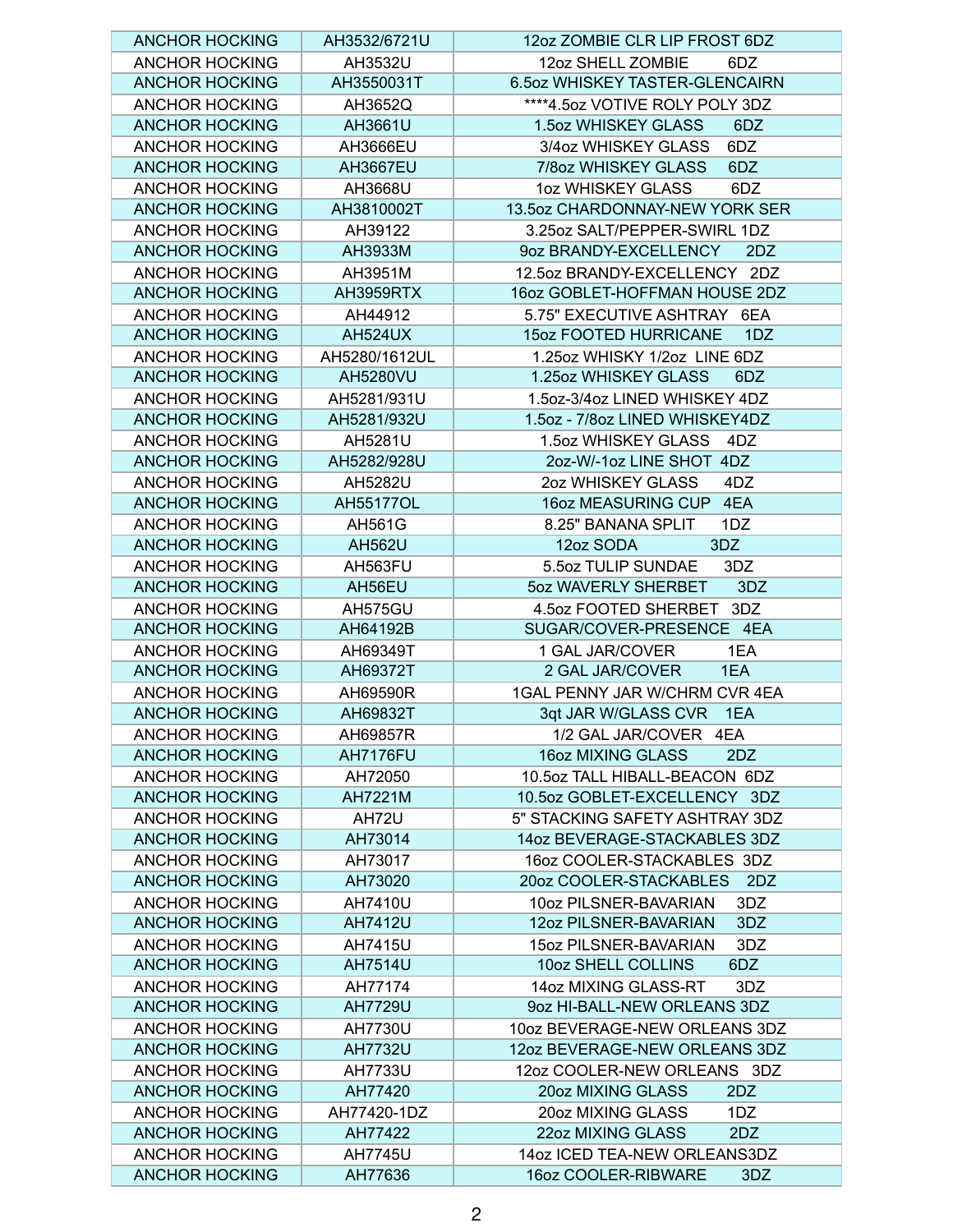| <b>ANCHOR HOCKING</b> | AH77722       | 22oz ICEDTEA-NEW ORLEANS 2DZ        |
|-----------------------|---------------|-------------------------------------|
| <b>ANCHOR HOCKING</b> | AH77722-1DZ   | 22oz ICEDTEA-NEW ORLEANS 1DZ        |
| <b>ANCHOR HOCKING</b> | AH77746       | 16oz COOLER-NEW ORLENS RT 3DZ       |
| <b>ANCHOR HOCKING</b> | AH77770       | 10oz ROCKS-CLARISSE<br>3DZ          |
| <b>ANCHOR HOCKING</b> | AH77780       | 20oz COOLER-CLARISSE 2DZ            |
| <b>ANCHOR HOCKING</b> | AH77787       | <b>7oz ROCKS-CLARISSE</b><br>3DZ    |
| <b>ANCHOR HOCKING</b> | AH77788R      | 3DZ<br>80Z ROCKS-CLARISSE           |
| <b>ANCHOR HOCKING</b> | AH77789       | 9oz HIBALL-CLARISSE<br>3DZ          |
| <b>ANCHOR HOCKING</b> | AH77790R      | 12oz ROCKS-CLARISSE<br>3DZ          |
| <b>ANCHOR HOCKING</b> | AH77792R      | 12oz BEVERAGE-CLARISSE 3DZ          |
| <b>ANCHOR HOCKING</b> | AH77794       | 14oz BEV-CLARISSE 3DZ               |
| <b>ANCHOR HOCKING</b> | AH77796       | 16oz COOLER-CLARISSE<br>3DZ         |
| <b>ANCHOR HOCKING</b> | <b>AH799U</b> | 9oz ROCKS-NEW ORLEANS<br>3DZ        |
| <b>ANCHOR HOCKING</b> | AH80001       | 10" DNR PLT-SWEDISH MODRN 2DZ       |
| <b>ANCHOR HOCKING</b> | AH80009       | 9oz HI-BALL-BRECKENRIDGE 3DZ        |
| <b>ANCHOR HOCKING</b> | AH80011       | 10.5oz GOBLET-BRECKENRIDGE 3DZ      |
| <b>ANCHOR HOCKING</b> | AH80012       | 12.5oz BEVERAGE-BRECKNRID 3DZ       |
|                       |               |                                     |
| <b>ANCHOR HOCKING</b> | AH80013       | 13oz RED WINE-FLORENTINE 2DZ        |
| <b>ANCHOR HOCKING</b> | AH80018       | 8.5oz WINE-FLORENTINE<br>2DZ        |
| <b>ANCHOR HOCKING</b> | AH80019       | 602 FLUTE CHPGN-FLORENTINE 2DZ      |
| <b>ANCHOR HOCKING</b> | AH80021       | 11oz WINE-FLORENTINE<br>2DZ         |
| <b>ANCHOR HOCKING</b> | AH80142       | 2gal PENNY JAR W/CHROME LID&HO      |
| <b>ANCHOR HOCKING</b> | AH80226X      | 9oz MARTINI-MARBYEA 1DZ             |
| <b>ANCHOR HOCKING</b> | AH80278X      | 9oz MARTINI-CELEBRATE 1DZ           |
| <b>ANCHOR HOCKING</b> | AH80436       | 23oz PILSNER<br>2DZ                 |
| <b>ANCHOR HOCKING</b> | AH80436RT     | 23oz PILSNER-RIM TEMPERED 2DZ       |
| <b>ANCHOR HOCKING</b> | AH81575L5     | ****2.5qt MIXING BOWL 6EA           |
| <b>ANCHOR HOCKING</b> | <b>AH828U</b> | 6.25" PLATE-SWEDISH MODERN 3DZ      |
| <b>ANCHOR HOCKING</b> | AH83045A      | 16oz CAFE MUG 6EA                   |
| <b>ANCHOR HOCKING</b> | <b>AH842U</b> | 8" PLATE-SWEDISH MODERN<br>3DZ      |
| <b>ANCHOR HOCKING</b> | AH85545R      | 1/2 GAL HERITAGE HILL JAR W/CV      |
| <b>ANCHOR HOCKING</b> | AH85587R      | 1qt STACK SQUARE JAR 4EA            |
| <b>ANCHOR HOCKING</b> | AH85588R      | 1.5qt STACK SQUARE JAR 4EA          |
| <b>ANCHOR HOCKING</b> | AH85589R      | 2qt STACK SQUARE JAR 4EA            |
| <b>ANCHOR HOCKING</b> | AH90004       | 4.5oz ROCKS-NEW ORLEANS 3DZ         |
| <b>ANCHOR HOCKING</b> | AH90005       | 5.5oz ROCKS-NEW ORLEANS 3DZ         |
| <b>ANCHOR HOCKING</b> | AH90006       | <b>70Z ROCKS-NEW ORLEANS</b><br>3DZ |
| <b>ANCHOR HOCKING</b> | AH90007       | 8oz ROCKS-NEW ORLEANS<br>3DZ        |
| <b>ANCHOR HOCKING</b> | AH90008       | 90Z ROCKS-NEW ORLEANS<br>3DZ        |
| <b>ANCHOR HOCKING</b> | AH90009       | 10oz ROCKS-NEW ORLEANS<br>3DZ       |
| <b>ANCHOR HOCKING</b> | AH90010       | 12oz DBL ROCKS-NEWORLEANS 3DZ       |
| <b>ANCHOR HOCKING</b> | AH90038       | SERVING PADDLE 1DZ                  |
| <b>ANCHOR HOCKING</b> | AH90044       | 10oz ROCKS-REALITY 2DZ              |
| <b>ANCHOR HOCKING</b> | AH90045       | 12oz ROCKS-REALITY 2DZ              |
| <b>ANCHOR HOCKING</b> | AH90046       | 14oz TUMBLER-REALITY 2DZ            |
| <b>ANCHOR HOCKING</b> | AH90048       | 20oz COOLER-REALITY 2DZ             |
| <b>ANCHOR HOCKING</b> | AH90051A      | 5oz JUICE-SOLACE<br>2DZ             |
| <b>ANCHOR HOCKING</b> | AH90052A      | <b>7oz JUICE-SOLACE</b><br>2DZ      |
| <b>ANCHOR HOCKING</b> | AH90053A      | 10oz WATER-SOLACE<br>2DZ            |
| <b>ANCHOR HOCKING</b> | AH90054A      | 15.75oz COOLER-SOLACE 2DZ           |
| <b>ANCHOR HOCKING</b> | AH90072       | 80Z ROCKS-REALITY 2DZ               |
| <b>ANCHOR HOCKING</b> |               |                                     |
|                       | AH90093       | 13oz BEER-BELGIAN<br>1DZ            |
| <b>ANCHOR HOCKING</b> | AH90230       | 17oz WATER GBLT-SIGNATURE 2DZ       |
| <b>ANCHOR HOCKING</b> | AH90234       | 12oz ROCKS RT-OMEGA 1DZ             |
| <b>ANCHOR HOCKING</b> | AH90235       | 13.5oz BEV RT-OMEGA 1DZ             |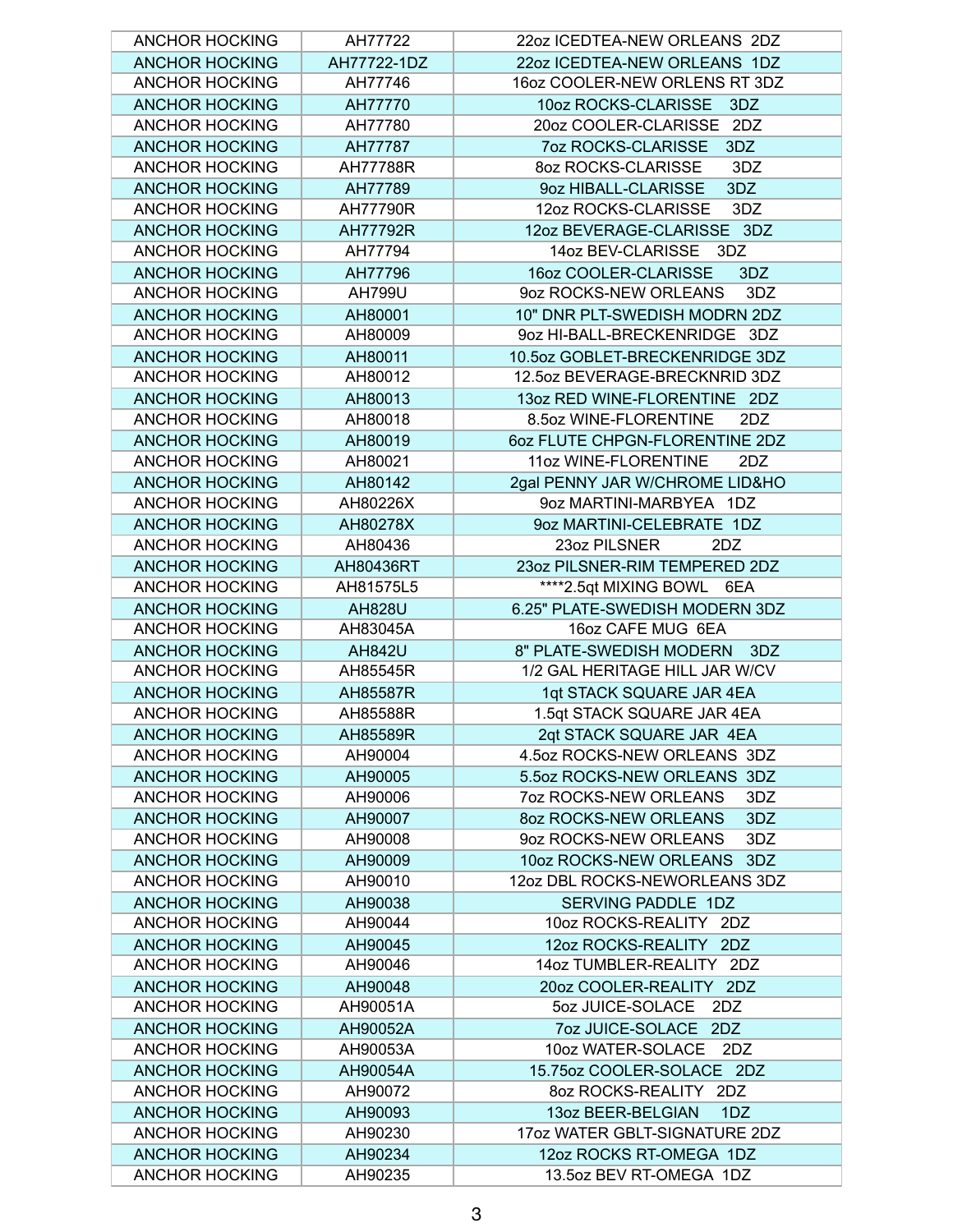| <b>ANCHOR HOCKING</b> | AH90236        | 16oz COOLER RT-OMEGA 1DZ           |
|-----------------------|----------------|------------------------------------|
| <b>ANCHOR HOCKING</b> | AH90238        | 21oz BORDEAUX-GRAND WINE 1DZ       |
| <b>ANCHOR HOCKING</b> | AH90240        | 13oz ALLPURPOSE-GRAND WINE 1D      |
| <b>ANCHOR HOCKING</b> | AH90241        | 11 oz ALL PURPOSE-GRAND WINE 1     |
| <b>ANCHOR HOCKING</b> | AH90242        | 12.5oz BALLOON/RED-GRAND WINE      |
| <b>ANCHOR HOCKING</b> | AH90250        | 16oz PUB MUG-ACADEMY OF BEER       |
| <b>ANCHOR HOCKING</b> | AH90252        | 10oz ROCKS-CLARISSE STACKABLES     |
| <b>ANCHOR HOCKING</b> | AH90253        | 12oz DOF-CLARISSE STACKABLES       |
| <b>ANCHOR HOCKING</b> | AH90254        | 14oz BEV-CLARISSE STACKABLES       |
| <b>ANCHOR HOCKING</b> | AH90255        | 16oz COOLER-CLARISSE STACKABLE     |
| <b>ANCHOR HOCKING</b> | AH90262        | 80Z ROCKS-CLARISSE STACKABLES      |
| <b>ANCHOR HOCKING</b> | AH93001        | ****20oz BEER WAGON MUG 6EA        |
| <b>ANCHOR HOCKING</b> | AH93013        | 5oz BEER-BARBARY 2DZ               |
| <b>ANCHOR HOCKING</b> | AH93013A       | 5oz BEER-BARBARY 2DZ               |
| <b>ANCHOR HOCKING</b> | AH96841L13     | ****4 IN 1 CAKE SET-PRESENCE 2     |
| <b>ANCHOR HOCKING</b> | <b>AH980R</b>  | 10oz CRUET/STOPPER-PRES 6EA        |
| <b>ANCHOR HOCKING</b> | AHH001238      | 7-1/4oz FLUTE-EXCELLENCY 1DZ       |
| <b>ANCHOR HOCKING</b> | AHH037491      | 6oz MARTINI-ASHBURY<br>3DZ         |
| <b>ANCHOR HOCKING</b> | AHS1000015     | 9.25oz ROCKS-WEINLAND 6EA          |
| <b>ANCHOR HOCKING</b> | AHS1800000     | 26oz BURGUNDY-EVENT PINOT 6EA      |
|                       |                |                                    |
|                       |                |                                    |
| <b>ANCHOR HOCKING</b> | <b>AH1154U</b> | <b>DISC-1 LITRE PITCHER</b><br>1DZ |
| <b>ANCHOR HOCKING</b> | AH124470       | DISCNO STOCK LEFT12/2008           |
| <b>ANCHOR HOCKING</b> | AH125010B65    | DISC-NO STOCK LEFT 6/09            |
| <b>ANCHOR HOCKING</b> | AH125030B65    | DISC-NO STOCK LEFT09/2009          |
| <b>ANCHOR HOCKING</b> | <b>AH144U</b>  | DISC-NO STOCK LEFT12/2007          |
| <b>ANCHOR HOCKING</b> | AH166239B32    | DISC-3.5oz CORDIAL-RISERVA 2D      |
| <b>ANCHOR HOCKING</b> | AH170180G42    | DISC-16oz BARBERA D'ASTI-PREMI     |
| <b>ANCHOR HOCKING</b> | AH180800B65    | DISC-12.75oz DOF-AURUM<br>1DZ      |
| <b>ANCHOR HOCKING</b> | AH180830B65    | DISC-14.5oz BURGUNDER-AURUM 1      |
| <b>ANCHOR HOCKING</b> | AH3940U        | DISC-8oz COUPETTE MARGARITA 1      |
| <b>ANCHOR HOCKING</b> | AH516180B03    | DISC-COOLER<br>2DZ                 |
| <b>ANCHOR HOCKING</b> | AH7631U        | DISC-9oz BEVERAGE-RIBWARE          |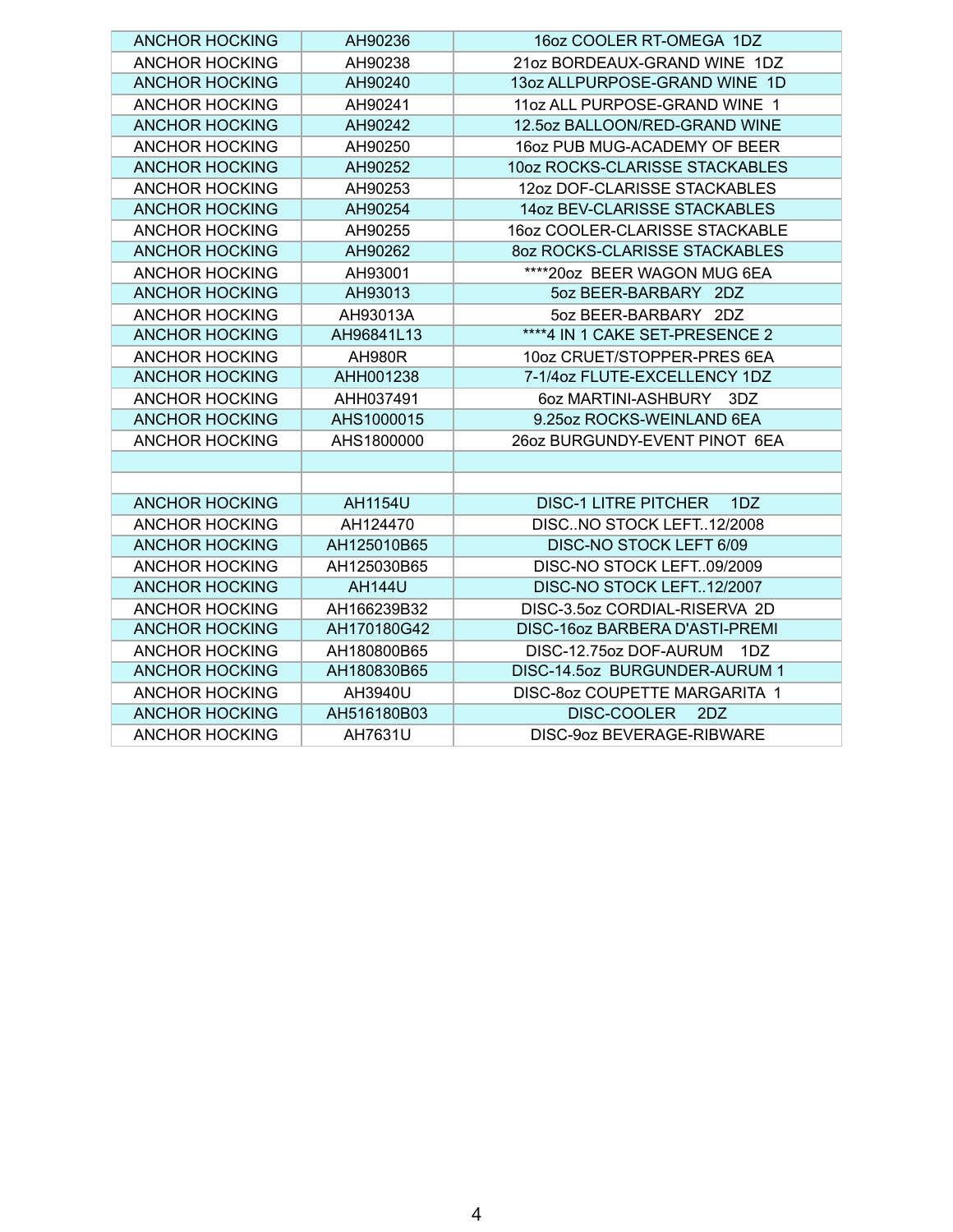#### **ATTCO Stock List**

| <b>PRODUCT LINE</b>    | <b>ITEM CODE</b>            | <b>ITEM DESCRIPTION</b>        |
|------------------------|-----------------------------|--------------------------------|
|                        |                             |                                |
| <b>ATTCO FURNITURE</b> | AT-AFD VINYL CUSHION #3370  | EXTRA SEAT-NEVADA BRN 1EA      |
| <b>ATTCO FURNITURE</b> | AT-AFD VINYL CUSHION #3460  | EXTRA SEAT-CHERRY 1EA          |
| <b>ATTCO FURNITURE</b> | AT-AFD VINYL CUSHION #3570  | <b>EXTRA SEAT-BLACK 1EA</b>    |
| <b>ATTCO FURNITURE</b> | AT-AFD4-BC/568              | BARSTOOL LADDERBACK/BLACK 1EA  |
| <b>ATTCO FURNITURE</b> | AT-AFD4/568                 | SMALL LADDERBACK CHAIR/BLK     |
| <b>ATTCO FURNITURE</b> | AT-ASC-2B/568#3460          | STACK CHAIR RED WRINKLE/WATERE |
| <b>ATTCO FURNITURE</b> | AT-DM286-SW                 | MAHOGANY SOLID WOOD SEAT 1EA   |
| <b>ATTCO FURNITURE</b> | AT-T0522                    | 5 x 22 BLK BASE ONLY 1FA       |
| <b>ATTCO FURNITURE</b> | AT-T2222                    | 22 x 22 BLK BASE ONLY 1EA      |
| <b>ATTCO FURNITURE</b> | AT-T2430                    | 24 x 30 BLK BASE ONLY 1EA      |
| <b>ATTCO FURNITURE</b> | AT-T3030                    | 30 x 30 BLK BASE ONLY 1EA      |
| <b>ATTCO FURNITURE</b> | AT-T3636                    | 36 X 36 BLK BASE ONLY 1EA      |
| <b>ATTCO FURNITURE</b> | AT-TCC2503                  | STANDARD 3 " COLUMN ONLY 1EA   |
| <b>ATTCO FURNITURE</b> | AT-TCC2504                  | STANDARD 4" COLUMN ONLY 1EA    |
| <b>ATTCO FURNITURE</b> | AT-TCC3753                  | BAR HEIGHT 3 " COLUMN ONLY 1E  |
| <b>ATTCO FURNITURE</b> | AT-TCC3753-FR               | 3" DIA BAR HEIGHT COLUMN W/FT  |
| <b>ATTCO FURNITURE</b> | AT-TR <sub>18</sub>         | 18" ROUND BASE 1EA             |
| <b>ATTCO FURNITURE</b> | AT-TT2424MAHOGANY/BLK       | 24 x 24 x 1 REVERSIBLE TALBELT |
| <b>ATTCO FURNITURE</b> | AT-TT2430MAHOGANY/BLK       | 24 x 30 x 1 REVERSIBLE TABLETO |
| <b>ATTCO FURNITURE</b> | AT-TT24RDMAHOGANY/BLACK 1EA | 24 x 1 ROUND REVERSIBLE TALBEL |
| <b>ATTCO FURNITURE</b> | AT-TT3030MAHOGANY/BLK       | 30 x 30 x 1 REVERSIBLE TABLETO |
| <b>ATTCO FURNITURE</b> | AT-TT3042MAHOGANY/BLK       | 30 x 42 x 1 REVERSIBLE TABLETO |
| <b>ATTCO FURNITURE</b> | AT-TT3048                   | 30 x 48 TABLETOP-OAK/WALNUT 1E |
| <b>ATTCO FURNITURE</b> | AT-TT3048MAHOGANY/BLK       | 30 x 48 x 1 REVERSIBLE TABLETO |
| <b>ATTCO FURNITURE</b> | AT-TT30RDMAHOGANY/BLK       | 30 x 1 ROUND REVERSIBLE TALBEL |
| <b>ATTCO FURNITURE</b> | AT-TT3636MAHOGANY/BLK       | 36 x 36 x 1 REVERSIBLE TABLETO |
| <b>ATTCO FURNITURE</b> | AT-TT36RDMAHOGANY/BLK       | 36 x 1 ROUND REVERSIBLE TALBEL |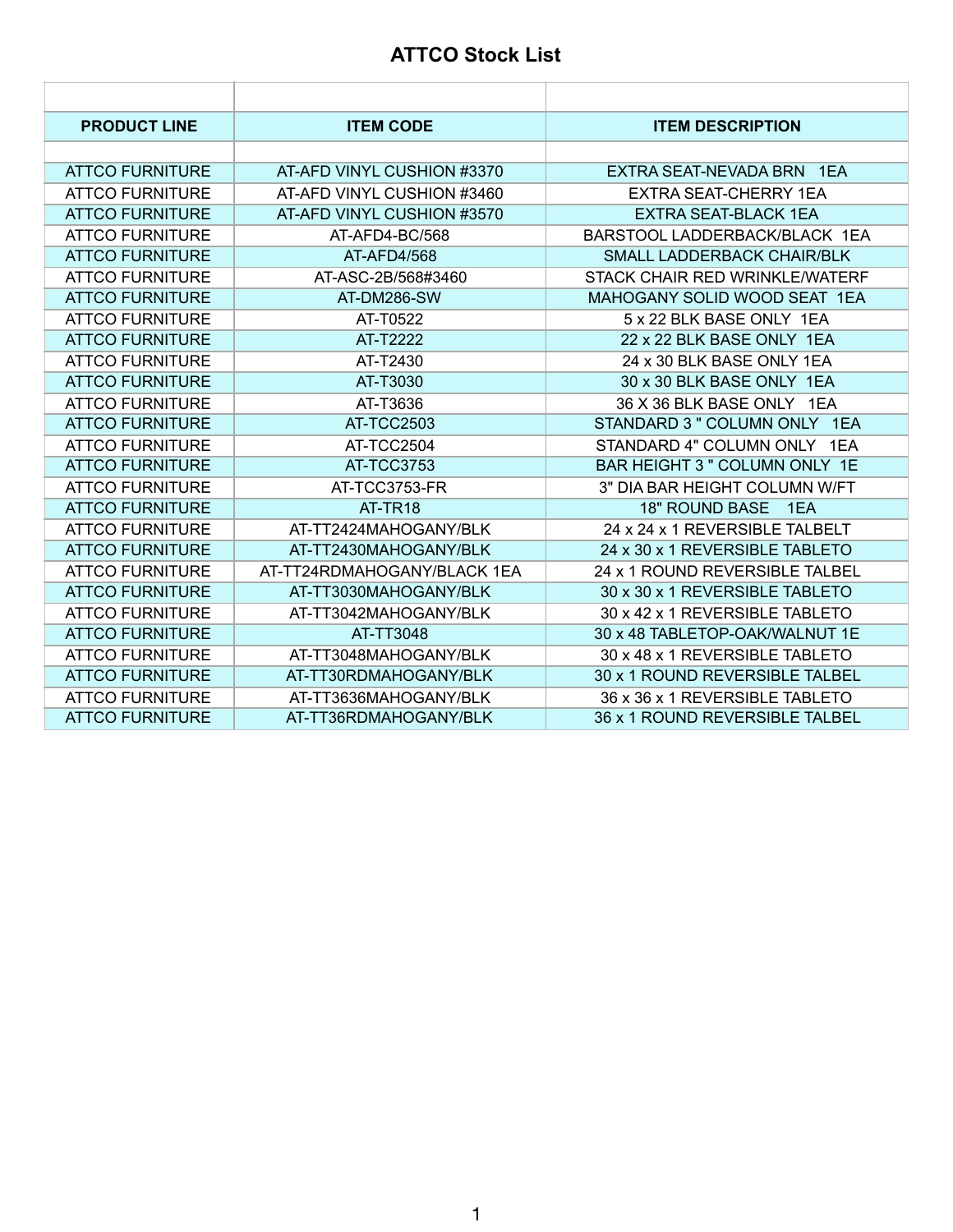#### **Cardinal Stock List**

| <b>PRODUCT LINE</b> | <b>ITEM CODE</b>   | <b>ITEM DESCRIPTION</b>              |
|---------------------|--------------------|--------------------------------------|
|                     |                    |                                      |
| <b>CARDINAL</b>     | C00515             | 9" BOWL-ARCADE 1DZ                   |
| <b>CARDINAL</b>     | C00531             | 7" BOWL-ARCADE 2DZ                   |
| <b>CARDINAL</b>     | C00549             | 6" BOWL-ARCADE<br>3DZ                |
| <b>CARDINAL</b>     | C01158             | 7.5" SALAD PLATE-ROC<br>3DZ          |
| <b>CARDINAL</b>     | C04757             | 14oz ALL PURP GBLT-EXCALIBUR         |
| <b>CARDINAL</b>     | C06371             | 10oz MARLEY MUG<br>1DZ               |
| <b>CARDINAL</b>     | C07395             | 11.5oz GOBLET-ARCOROC 3DZ            |
| <b>CARDINAL</b>     | C09232             | 7.5oz COCKTAIL-EXCALIBUR 1DZ         |
| <b>CARDINAL</b>     | C101282            | 1LTR CARAFE 6PC                      |
| <b>CARDINAL</b>     | C120402            | 22oz ICED TEA-CASABLANCE 2DZ         |
| <b>CARDINAL</b>     | C14798             | 4oz PORT-CABERNET 2DZ                |
| <b>CARDINAL</b>     | C16471             | 14oz PILSNER-CLASSIC 1DZ             |
| <b>CARDINAL</b>     | C165629            | 14oz COOLER 2DZ                      |
| <b>CARDINAL</b>     | C17197             | 14oz DOF- CABERNET 1DZ               |
| <b>CARDINAL</b>     | C20750             | 10oz OLD FASH-ISLANDE 4DZ            |
| <b>CARDINAL</b>     | C20864             | 16oz BEVERAGE-EXCALIBUR 3DZ          |
| <b>CARDINAL</b>     | C20865             | 12.5oz BEVERAGE-EXCALIBUR 3DZ        |
| <b>CARDINAL</b>     | C <sub>20866</sub> | 11oz HI BALL-EXCALIBUR 3DZ           |
| <b>CARDINAL</b>     | C20867             | 10.5oz HIBALL-EXCALIBUR 3DZ          |
| <b>CARDINAL</b>     | C <sub>20869</sub> | 80Z HI BALL-EXCALIBUR 3DZ            |
| <b>CARDINAL</b>     | C20871             | 6oz HI-BALL-EXCALIBUR 3DZ            |
| <b>CARDINAL</b>     | C20873             | 10.5oz OLD FASH-EXCALIBUR 3DZ        |
| <b>CARDINAL</b>     | C20874             | 9oz OLD FASH EXCALIBUR 3DZ           |
| <b>CARDINAL</b>     | C20875             | 7oz OLD FASH-EXCALIBUR 3DZ           |
| <b>CARDINAL</b>     | C21053             | 16oz GRAND PILSNER 3DZ               |
| CARDINAL            | C23876             | 17oz BRANDY-EXCALIBUR 2DZ            |
| <b>CARDINAL</b>     | C24414             | 8.5oz WINE-SIGNATURE 2DZ             |
| <b>CARDINAL</b>     | C25275             | 23oz PILSNER-LINZ<br>2DZ             |
| <b>CARDINAL</b>     | C364624            | 4-3/4oz ROCKS-CASABLANCA 3DZ         |
| <b>CARDINAL</b>     | C41528             | 13oz DOF TUMBLER 1DZ                 |
| <b>CARDINAL</b>     | C46888             | 19-3/4oz TALL WINE-CABERNET2DZ       |
| CARDINAL            | C46961             | 16oz TALL WINE-CABERNET 2DZ          |
| <b>CARDINAL</b>     | C46973             | 12oz TALL WINE-CABERNET 2DZ          |
| <b>CARDINAL</b>     | C47346             | 2.5oz CORDIAL-CABERNET 4DZ           |
| <b>CARDINAL</b>     | C48722             | 10oz HI-BALL-ISLANDE 4DZ             |
| <b>CARDINAL</b>     | C52361             | 9oz TALL ROCKS-GRANITE 4DZ           |
| <b>CARDINAL</b>     | C53311             | <b>12oz PILSNER-MARTIGUES</b><br>1DZ |
| <b>CARDINAL</b>     | C53664             | <b>60Z JUICE-ARTIC</b><br>4DZ        |
| <b>CARDINAL</b>     | C57069             | 12.5oz BEVERAGE-ARTIC<br>4DZ         |
| CARDINAL            | C57070             | 10.5oz GOBLET-ARTIC<br>4DZ           |
| <b>CARDINAL</b>     | C58001             | 7.5oz COCKTAIL-CABERNET 2DZ          |
| <b>CARDINAL</b>     | C60440             | 9.5oz HI-BALL-NORVEGE 6DZ            |
| <b>CARDINAL</b>     | C660962            | 9-3/4oz HI-BALL-CASABLANCE 3DZ       |
| <b>CARDINAL</b>     | C66801             | 5-1/2" PLATE-FLEUR 2DZ               |
| <b>CARDINAL</b>     | C71075             | 13oz GRAND BALLON-EXCAILBUR2DZ       |
| <b>CARDINAL</b>     | C71078             | 11.5oz GOBLET-EXCALIBUR 3DZ          |
| <b>CARDINAL</b>     | C71080             | 12oz GRAND SAVOIE-EXCAIL 2DZ         |
| <b>CARDINAL</b>     | C71083             | 10.5oz GOBLET-EXCALIBUR 3DZ          |
| <b>CARDINAL</b>     | C71084             | 8.5oz TALL WINE-EXCALIBUR 3DZ        |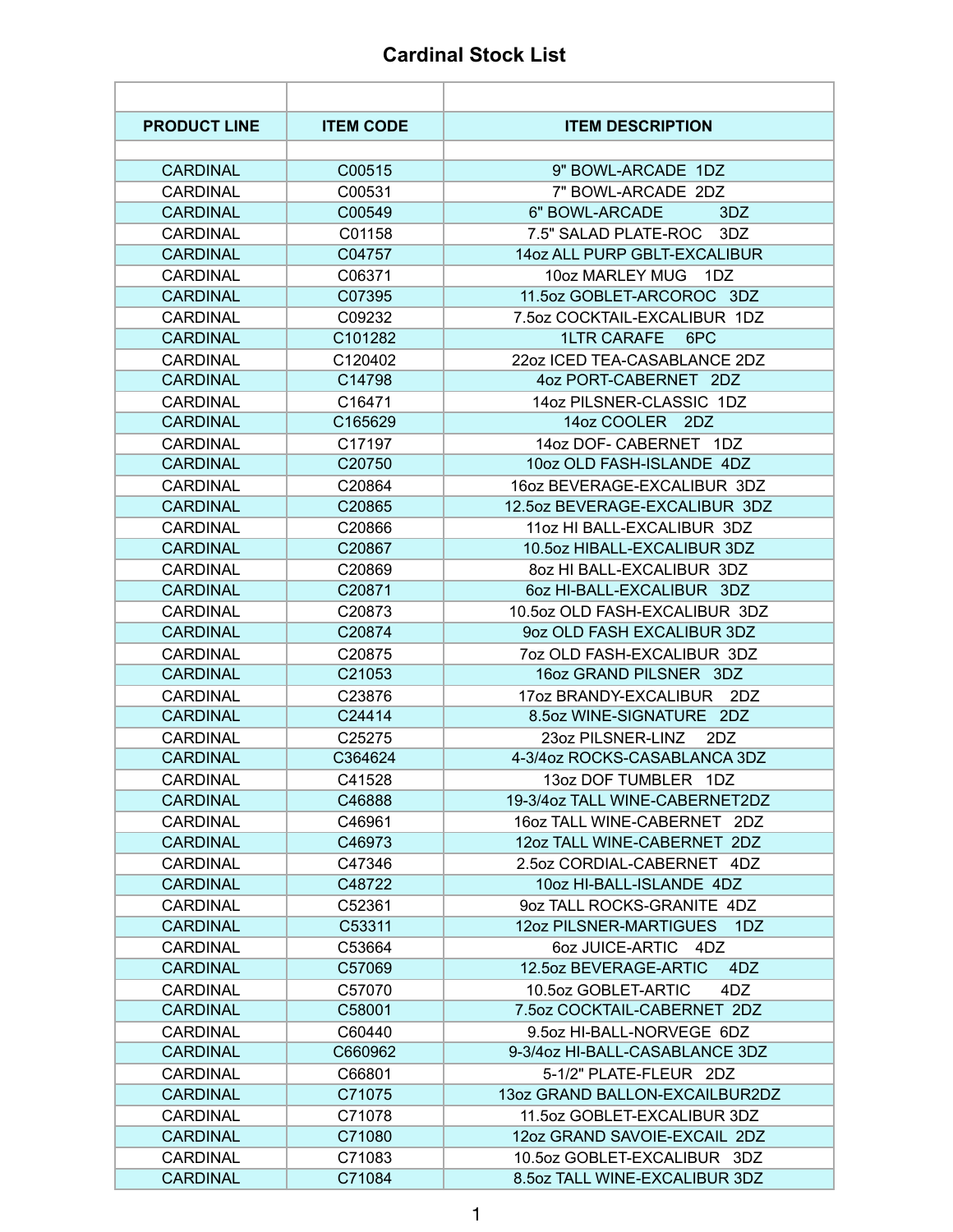| <b>CARDINAL</b> | C71086          | 5.75 oz FLUTE-EXCALIBUR 3DZ    |
|-----------------|-----------------|--------------------------------|
| <b>CARDINAL</b> | C73928          | 10.5oz GOBLET-NUANCE 1DZ       |
| <b>CARDINAL</b> | C75926          | 8.75 oz HI BALL-ARTIC<br>4DZ   |
| <b>CARDINAL</b> | C78570          | 16oz GOLF PUB GLASS<br>2DZ     |
| <b>CARDINAL</b> | C79698          | 14oz HIBALL-SHETLAND 4DZ       |
| <b>CARDINAL</b> | C79728          | 12oz HIBALL-SHETLAND 4DZ       |
| <b>CARDINAL</b> | C79747          | 8.5oz OLD FASHION-SHETLAND 4DZ |
| <b>CARDINAL</b> | C8303           | 15oz TUMBLER-PERFECTION 1DZ    |
| <b>CARDINAL</b> | C846400         | 5.5oz ROCKS-CASABLANCA 3DZ     |
| <b>CARDINAL</b> | CC8832          | 9oz STEMLESS WINE-PERFECTION   |
| <b>CARDINAL</b> | CD6315          | 10.5oz HI BALL-ARTIC 4DZ       |
| <b>CARDINAL</b> | CD6316          | 8.5oz OLD FASHIONED-ARTIC 4DZ  |
| <b>CARDINAL</b> | CD9070          | 9" BOWL-FLEUR<br>4EA           |
| <b>CARDINAL</b> | <b>CE7255</b>   | 34oz PITCHER W/POUR LIP 6EA    |
| <b>CARDINAL</b> | CE8792          | 16oz NONIC TUMBLER 4DZ         |
| <b>CARDINAL</b> | <b>CE9158</b>   | 7.5oz STACK BOWL 3DZ           |
| <b>CARDINAL</b> | <b>CFF196</b>   | 12.5" PLATTER-SQUARE UP 1DZ    |
| <b>CARDINAL</b> | CG3570          | 16oz ICEDTEA-CABERNET 2DZ      |
| <b>CARDINAL</b> | CG3573          | 13.5oz ALL PURPOSE-CABERNET2DZ |
| <b>CARDINAL</b> | CG3666          | 10.5oz ROCKS-CABERNET SHEER 2D |
| <b>CARDINAL</b> | CG3674          | 11.5oz BEV-CABERNET SHEER 2DZ  |
| <b>CARDINAL</b> | CG3960          | 16oz MIXING GLASS<br>2DZ       |
| <b>CARDINAL</b> | CH3032          | 10.5oz OLD FASHIONED 1DZ       |
| <b>CARDINAL</b> | CH3856          | 14oz BEV-STACK UP 1DZ          |
| <b>CARDINAL</b> | CH3886          | 4" BOWL-ARCADE<br>3DZ          |
| <b>CARDINAL</b> | CH4120          | 10.5oz BOWL-FLEUR<br>2DZ       |
| <b>CARDINAL</b> | CH5169          | 12oz DOF<br>1DZ                |
| <b>CARDINAL</b> | CH9045          | 16oz TUMBLER-CHILWELL 2DZ      |
| <b>CARDINAL</b> | CJ0226          | 15oz SOUP/DEEP SALAD 3DZ       |
| <b>CARDINAL</b> | CJ0232          | 7.5"DESSERT PLATE-FLEUR 3DZ    |
| <b>CARDINAL</b> | CJ4106          | 16oz MIXING GLASS 2DZ          |
| <b>CARDINAL</b> | CJ4227          | 11oz HI-BALL<br>2DZ            |
| <b>CARDINAL</b> | CT1819          | ESCARGOT FORK-VESCA 1DZ        |
|                 |                 |                                |
|                 |                 |                                |
|                 |                 |                                |
|                 |                 |                                |
| <b>CARDINAL</b> | C8001281        | DISC-NO STOCK LEFT12/2008      |
| <b>CARDINAL</b> | C8068664        | DISC-NO STOCK LEFT03/2001      |
| <b>CARDINAL</b> | C8070275        | DISC-NO STOCK LEFT02/2000      |
| <b>CARDINAL</b> | <b>CEVF1024</b> | DISC-13oz DOF-EVERFROST 1DZ    |
| <b>CARDINAL</b> | C73927          | DISC-8.5oz WINE-NUANCE 1DZ     |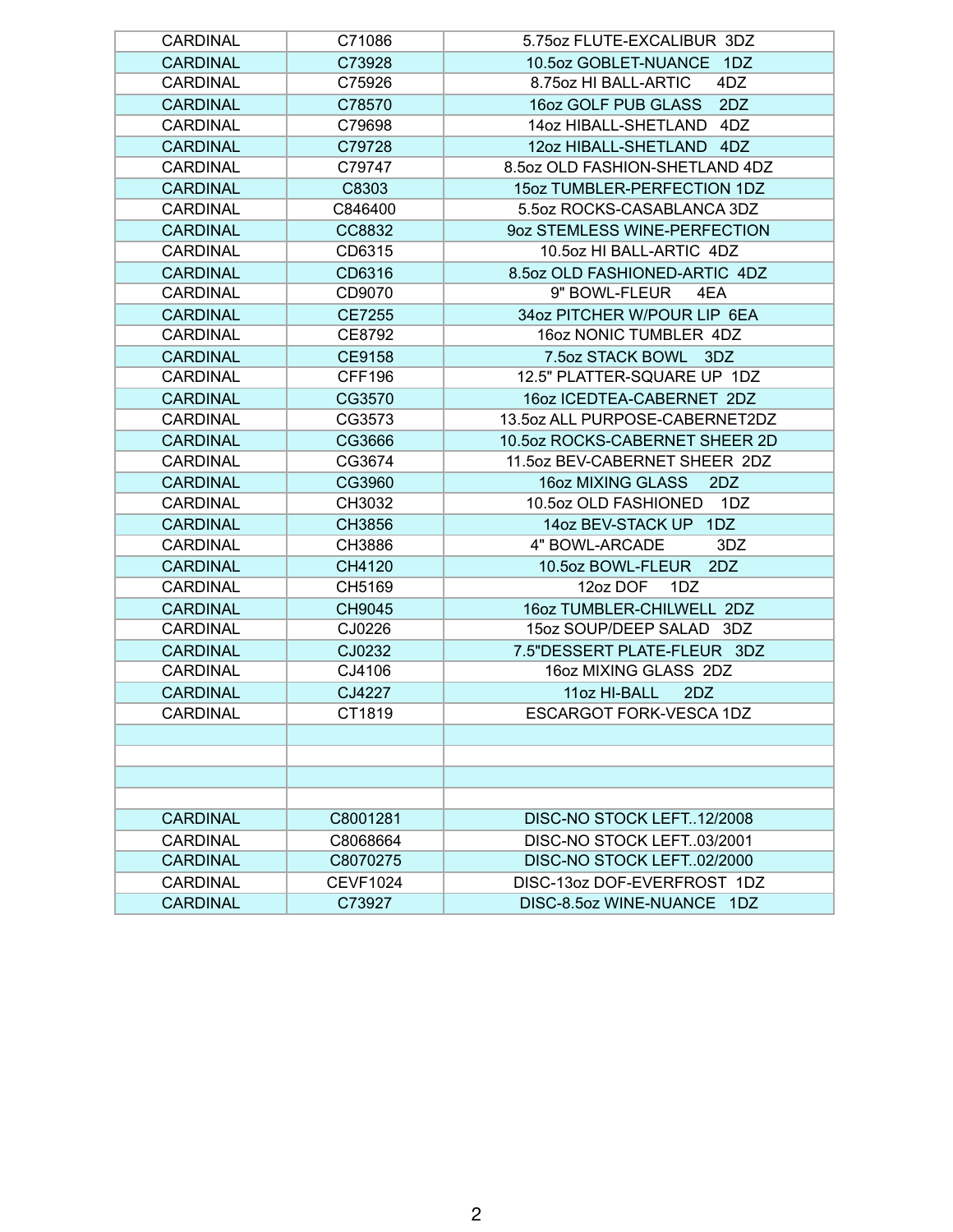#### **Carlisle Stock List** Ŷ.

| <b>PRODUCT LINE</b> | <b>ITEM CODE</b> | <b>ITEM DESCRIPTION</b>             |
|---------------------|------------------|-------------------------------------|
|                     |                  |                                     |
| <b>CARLISLE</b>     | SI-0205          | 2qt BAIN MARIE CONTR<br>1DZ         |
| <b>CARLISLE</b>     | SI-0287          | 9.5" CARLY LADLE-ASSORT PACK 1      |
| <b>CARLISLE</b>     | SI-0288          | 13.5" ASSORTMENT PACK 1SET          |
| <b>CARLISLE</b>     | SI-0311-30       | <b>TRANSLUCENT LIDS</b><br>1DZ      |
| <b>CARLISLE</b>     | SI-0322          | 2-7/8" H CROCK INSERT 6EA           |
| <b>CARLISLE</b>     | SI-0323          | 1-3/8" H CROCK INSERT<br>1DZ        |
| <b>CARLISLE</b>     | SI-0341-06       | 1.2qt POLY-TUF CROCK W/LID-BEI      |
| <b>CARLISLE</b>     | SI-0342-03       | 2.7qt POLY-TUF CROCK W/LID-BLK      |
| <b>CARLISLE</b>     | SI-0366-01       | 9" OVAL BASKET-BRN<br>3DZ           |
| <b>CARLISLE</b>     | SI-0366-09       | 9" OVAL BASKET-GRN<br>3DZ           |
| <b>CARLISLE</b>     | SI-0600          | 6qt BAIN MARIE CONT'R<br>1DZ        |
| <b>CARLISLE</b>     | SI-0878-03       | 8oz RAMEKIN-MOLCAJETE BLK 4DZ       |
| <b>CARLISLE</b>     | SI-10202B-07     | 6" FULL SZ FOOD PAN-BLK 6EA         |
| <b>CARLISLE</b>     | SI-10203B-07     | 8" FULL SZ FOOD PAN-CLR 6EA         |
| <b>CARLISLE</b>     | SI-10212         | <b>FULL SIZE SMART LID</b><br>6EA   |
| <b>CARLISLE</b>     | SI-10220-07      | 2.5" HALF SIZE FOOD PAN-CLR         |
| <b>CARLISLE</b>     | SI-10231U-07     | HALF SIZE NOTCHED LID 6EA           |
| <b>CARLISLE</b>     | SI-10270-07      | use SI-10270U-07                    |
| <b>CARLISLE</b>     | SI-10290-07      | <b>QUARTER SIZE HANDLED LID 6EA</b> |
| <b>CARLISLE</b>     | SI-10310U-07     | SIXTH SIZE UNIV HLD LID 6EA         |
| <b>CARLISLE</b>     | SI-10311U-07     | SIXTH SIZE UNIV HLD NOTCHED-CL      |
| <b>CARLISLE</b>     | SI-10312-14      | ONE-SIXTH SIZE SMART LID 6EA        |
| <b>CARLISLE</b>     | SI-10410U-13     | FULL SZ HANDLED LID-AMB 6EA         |
| <b>CARLISLE</b>     | SI-10420B-03     | 2.5" HALF SZ HH FP-BLK 6EA          |
| <b>CARLISLE</b>     | SI-10422B-13     | 6" HALF SZ HH PAN-AMBER 6EA         |
| <b>CARLISLE</b>     | SI-10430U-13     | HALF SZ HH HANDLED LID-AMBER 6      |
| <b>CARLISLE</b>     | SI-10628         | 18 x 26 x 5 COLANDER 6EA            |
| <b>CARLISLE</b>     | SI-10721         | 4qt SQ FOOD STORAGE CONTR 6EA       |
| <b>CARLISLE</b>     | SI-10722         | 6qt SQ FOOD STORAGE CONTR 6EA       |
| <b>CARLISLE</b>     | SI-10723         | 8qt SQ FOOD STORAGE CONTR 6EA       |
| <b>CARLISLE</b>     | SI-10726         | 22qt SQ FOOD STORAGE CONTR 6EA      |
| <b>CARLISLE</b>     | SI-10734         | 12qt SQUARE FOOD CONTR 6EA          |
| <b>CARLISLE</b>     | SI-10740-08      | 2-4qt LID-FORREST GRN 6EA           |
| <b>CARLISLE</b>     | SI-10765-07      | 6qt RD STORAGE CONT-CLEAR 1DZ       |
| <b>CARLISLE</b>     | SI-10768-07      | 18qt RD FOOD STORAGE CONTAINER      |
| <b>CARLISLE</b>     | SI-10770-30      | 1qt RD LIDS 1DZ                     |
| <b>CARLISLE</b>     | SI-10772-05      | 6-8qt RD LIDS-CLEAR 1DZ             |
| <b>CARLISLE</b>     | SI-10773-60      | 12-18-22qt RD LID-BLUE 6EA          |
| <b>CARLISLE</b>     | SI-11829-05      | 6qt SQ STERI-PAIL-RED 1DZ           |
| <b>CARLISLE</b>     | SI-11832-09      | 6qt STERI-PAIL-GREEN 1DZ            |
| <b>CARLISLE</b>     | SI-1612FG-001    | 12 x 16 RECT TRAY-BONEWHT 1DZ       |
| <b>CARLISLE</b>     | SI-30661-07      | 4" THIRD SZ-CLR<br>6EA              |
| <b>CARLISLE</b>     | SI-30685-07      | 6" SIXTH SZ FOOD PAN-CLR 6EA        |
| <b>CARLISLE</b>     | SI-30861-13      | 4" THIRD SZ HH-AMB 6EA              |
| <b>CARLISLE</b>     | SI-3210-09       | 2' x 40' TEXLINER-GREEN 1EA         |
| <b>CARLISLE</b>     | SI-341010ICE-02  | 10gal ICE ONLY CONTAINER-WHT 6      |
| <b>CARLISLE</b>     | SI-341021-02     | 20gal BRONCO LID-WHITE 6EA          |
| <b>CARLISLE</b>     | SI-341032-03     | 32GAL RD WASTE CONTR-BLK 4EA        |
| <b>CARLISLE</b>     | SI-341032-04     | 32GAL RD WASTE CONTR-YELW 4EA       |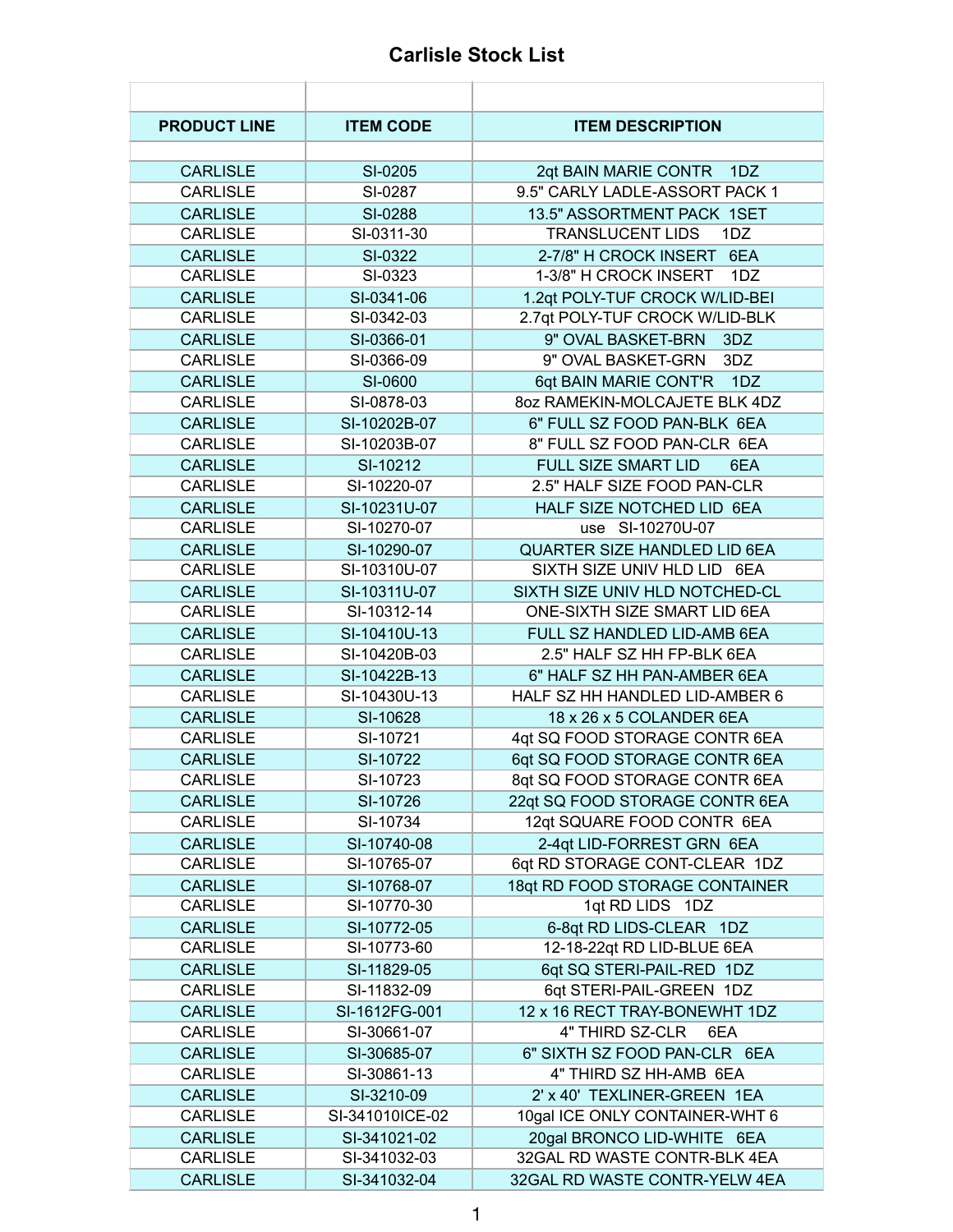| <b>CARLISLE</b> | SI-341032-23  | 32GAL RD WASTE CONTR-GREY 4EA  |
|-----------------|---------------|--------------------------------|
| <b>CARLISLE</b> | SI-341033-03  | 32GAL RD TRASH CAN LID-BLK 1EA |
| <b>CARLISLE</b> | SI-341033-04  | 32GAL RD TRASH CAN LID-YELW 4E |
| <b>CARLISLE</b> | SI-341044-23  | 44GAL RD WASTE CONTR-GREY 3EA  |
| <b>CARLISLE</b> | SI-36513L     | 20" STIFF PALMYRA BRUSH 1DZ    |
| <b>CARLISLE</b> | SI-366922-00  | 22" RED FM RBR SQUEGEE 10EA    |
| <b>CARLISLE</b> | SI-36908-69   | 26qt MOP BKT/WRNGR COMBO-BRN 1 |
| <b>CARLISLE</b> | SI-36910      | ROUND CONTAINER DOLLY-BLACK 2E |
| <b>CARLISLE</b> | SI-36911-03   | FVP ECONO ROUND CONTAINER DOLL |
| <b>CARLISLE</b> | SI-38610160P  | FIXED NOZZLE PUMP&LID SET 1EA  |
| <b>CARLISLE</b> | SI-40001-02   | 16" HDL CHUTE/SOFT POLYESTER B |
| <b>CARLISLE</b> | SI-40083      | 30" STRAIGHT STEEL/BLK DBL FOA |
| <b>CARLISLE</b> | SI-4010-54    | 9.5oz SAN TUMBLER-BLUE 4DZ     |
| <b>CARLISLE</b> | SI-40113      | 20" UTILITY BRUSH W/TEFLON BIR |
| <b>CARLISLE</b> | SI-40164      | 9.5" VEGGIE BRUSH 1DZ          |
| <b>CARLISLE</b> | SI-40285-00   | 60" WOOD W/NYLON TIP HANDLE 1E |
| <b>CARLISLE</b> | SI-40347EACHS | 36" SS PADDLE SCRAPER 1EA      |
| <b>CARLISLE</b> | SI-40393-02   | 4" WIDE FLAT BRUSH W/NYLON BRI |
| <b>CARLISLE</b> | SI-40395      | 1" WIDE BRUSH W/NYLON BRISTLES |
| <b>CARLISLE</b> | SI-40521      | 6" CUTTING BOARD BRUSH W/POLYE |
| <b>CARLISLE</b> |               | GALLON SIZE PC MEASURE 6EA     |
|                 | SI-43145      |                                |
| <b>CARLISLE</b> | SI-4328-06    | 4oz SOLID SPOON-BEIGE 1DZ      |
| <b>CARLISLE</b> | SI-43501-25   | 9" DINNER PLATE-TAN<br>4DZ     |
| <b>CARLISLE</b> | SI-43503-02   | 7.25" SALAD PLATE 4DZ          |
| <b>CARLISLE</b> | SI-43531-35   | 4-3/4oz FRUIT BWL-CAFE BLU 4DZ |
| <b>CARLISLE</b> | SI-43560-25   | 12 x 8.5 OVAL PLATTER-TAN 2DZ  |
| <b>CARLISLE</b> | SI-4362-06    | 2oz PERF SPOON-BEIGE 1DZ       |
| <b>CARLISLE</b> | SI-43624      | 9.5oz PC MARGARITA-LIBERTY 2DZ |
| <b>CARLISLE</b> | SI-4364       | 64oz POLYCARB SCOOP 6EA        |
| <b>CARLISLE</b> | SI-4410-06    | 11" SOLID SERVING SPOON-BEIGE  |
| <b>CARLISLE</b> | SI-4410-08    | 11" SOLID SERV SPOON-FRTGRN 1D |
| <b>CARLISLE</b> | SI-4411-06    | 11" PERF SERVN SPOON-BEIGE 1DZ |
| <b>CARLISLE</b> | SI-4415-03    | 11" SOLID HH SERV SPOON-BLK 1  |
| <b>CARLISLE</b> | SI-4420-03    | 13" SOLID SERVING SPOON-BLK1DZ |
| <b>CARLISLE</b> | SI-4421-06    | 13" PERF SERVING SPOON-BEIGE   |
| <b>CARLISLE</b> | SI-4460-01    | 1/2oz SOLID BOWL SPOON-REDBRN  |
| <b>CARLISLE</b> | SI-4460-03    | 1/2oz SOLID BOWL SPOON-BLK 1do |
| <b>CARLISLE</b> | SI-45267EA    | 60" METAL TIPPED, WOOD HDL 1EA |
| <b>CARLISLE</b> | SI-4531-03    | 5oz SAN TULIP BERRY DISH-BLK   |
| <b>CARLISLE</b> | SI-4551-03    | MERCHANDISER CADDY-BLK 2DZ     |
| <b>CARLISLE</b> | SI-4609-03EA  | 9" CARLY SALAD TONG-BLK 1EA    |
| <b>CARLISLE</b> | SI-4609-05    | 9" CARLY SALAD TONG-RED 1DZ    |
| CARLISLE        | SI-4709-03    | 9" CARLY UTILITY TONG-BLK 1DZ  |
| <b>CARLISLE</b> | SI-4921-04    | 1oz SOLID SPOON-YELLOW HDL 1D  |
| <b>CARLISLE</b> | SI-4922-01    | 1.5oz SOLID SPOON-REDBRN HDL   |
| <b>CARLISLE</b> | SI-4924-05    | 2oz SOLID SPOON-RED HDL 1DZ    |
| <b>CARLISLE</b> | SI-4925-24    | 25oz SOLID SPOON-ORANGE 1DZ    |
| <b>CARLISLE</b> | SI-5212-13    | 12oz STACK TMBLR-AMBER 6DZ     |
| <b>CARLISLE</b> | SI-5220-07    | 20oz STACK TMBLR-CLEAR<br>6DZ  |
| <b>CARLISLE</b> | SI-5220-13    | 20oz STACK TMBLR-AMBER 6DZ     |
| <b>CARLISLE</b> | SI-5501-10    | 5oz STACK TMBLR-RUBY<br>6DZ    |
| <b>CARLISLE</b> | SI-5517-07    | 16oz PEBBLE OPTIC TMBLR-CLR2DZ |
| <b>CARLISLE</b> | SI-5532-10    | 32oz SAN STACKABLE TMBLR-RUBY  |
| <b>CARLISLE</b> | SI-5540-07    | 60oz VERSAPOUR PITHR-CLR 6EA   |
| <b>CARLISLE</b> | SI-6526-09    | 12" RD WEAVEWEAR BKT-GRN 1DZ   |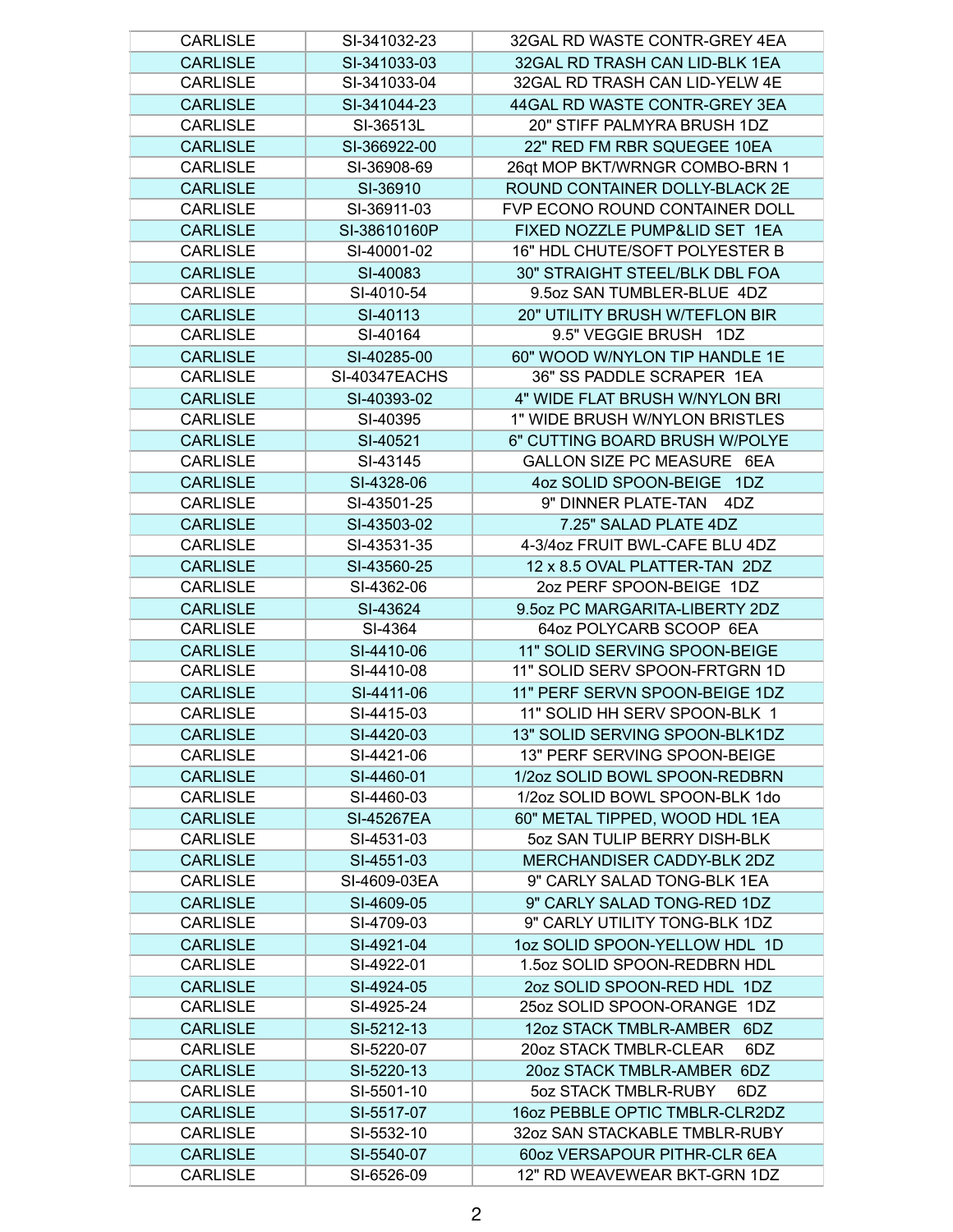| <b>CARLISLE</b> | SI-6713-02            | 5lb OCTAGONAL CROCK-WHITE 6EA         |
|-----------------|-----------------------|---------------------------------------|
| <b>CARLISLE</b> | SI-6723-02            | 2.5lb LOW PROFILE OCTAGONAL CR        |
| <b>CARLISLE</b> | SI-6723-03            | 2.5lb LOW PROFILE OCTAGONAL CR        |
| <b>CARLISLE</b> | SI-6908-03            | 7.5" BLK BOWL-PETAL MIST 3DZ          |
| <b>CARLISLE</b> | SI-6931-03            | 9-3/4" BELL BOWL-BLK 4EA              |
| <b>CARLISLE</b> | SI-6956-07            | 9" PETAL MIST PLATE-CLR 3DZ           |
| <b>CARLISLE</b> | SI-7008-28            | 12oz HDLED SOUP BOWL-LXBRN 2DZ        |
| <b>CARLISLE</b> | SI-7111-401           | <b>BOOSTER SEAT W/SAFETY STRAP-BR</b> |
| <b>CARLISLE</b> | SI-7206               | 6" RD PEBBLED BWL-CLR 1DZ             |
| <b>CARLISLE</b> | SI-7215-07            | 15" RD PEBBLED BOWL-CLR 4EA           |
| <b>CARLISLE</b> | SI-C2236H-14          | <b>WAREWASHING RACK DOLLY W/HDL-B</b> |
| <b>CARLISLE</b> | <b>SI-CC11TH-03</b>   | TRASH BIN FOR BUSSING CART-BLK        |
| <b>CARLISLE</b> | SI-CC2243-03          | 42 x 23 LARGE BUSSING CAR 1EA         |
| <b>CARLISLE</b> | SI-CCSTR203600        | 4" REPLACEMENT CASTER STEM 1EA        |
| <b>CARLISLE</b> | SI-CM1100-03          | 6" DEEP FS COLDMASTER FOOD PAN        |
| <b>CARLISLE</b> | SI-CM1101-02          | 6" DEEP 1/2 SZ COLDMASTER FOOD        |
| <b>CARLISLE</b> | SI-CT1216-05          | 16 x 12 CAFE TRAY-RED 2DZ             |
| <b>CARLISLE</b> | SI-CT1216-61          | 16 x 12 CAFE TRAY-BURGUNDY 2DZ        |
| <b>CARLISLE</b> | SI-HLRP1              | <b>SLICER LAMP SWITCH 1EA</b>         |
| <b>CARLISLE</b> | SI-HLRP11             | FLEX SOCKET 1EA                       |
| <b>CARLISLE</b> | SI-LD222NLA           | NYLEX LATCH ASSEMBLY 1EA              |
| <b>CARLISLE</b> | <b>SI-LD500NSS-03</b> | 5gal CATERAIDE INSULATED SOUP         |
| <b>CARLISLE</b> | SI-PC300N-01          | CATERAIDE END LOADER-BRN 1EA          |
| <b>CARLISLE</b> | SI-PC301HA            | HINGE ASSEMBLY 1EA                    |
| <b>CARLISLE</b> | SI-PS601N-00          | <b>QUART STORE 'N POUR-ASSORTED</b>   |
| <b>CARLISLE</b> | SI-PS601NC-00         | QT COMPLT SNP NECK/SPOUT COMBO        |
| <b>CARLISLE</b> | <b>SI-RE25</b>        | 25 COMP DIVIDED EXTENDER 6EA          |
| <b>CARLISLE</b> | SI-RF                 | COMBO/FLATWARE RACK 6EA               |
| <b>CARLISLE</b> | <b>SI-RG25</b>        | 25-COMP RACK<br>6EA                   |
| <b>CARLISLE</b> | SI-RG36               | 36-COMP RACK<br>1EA                   |
| <b>CARLISLE</b> | SI-RP                 | ALL-PURPOSE PLATE & TRAY RACK         |
| <b>CARLISLE</b> | SI-S282-02            | 3oz FLUTED RAMEKIN-WHT 4DZ            |
| <b>CARLISLE</b> | SI-S282-42            | 3oz FLUTED RAMEKIN-BONE 4DZ           |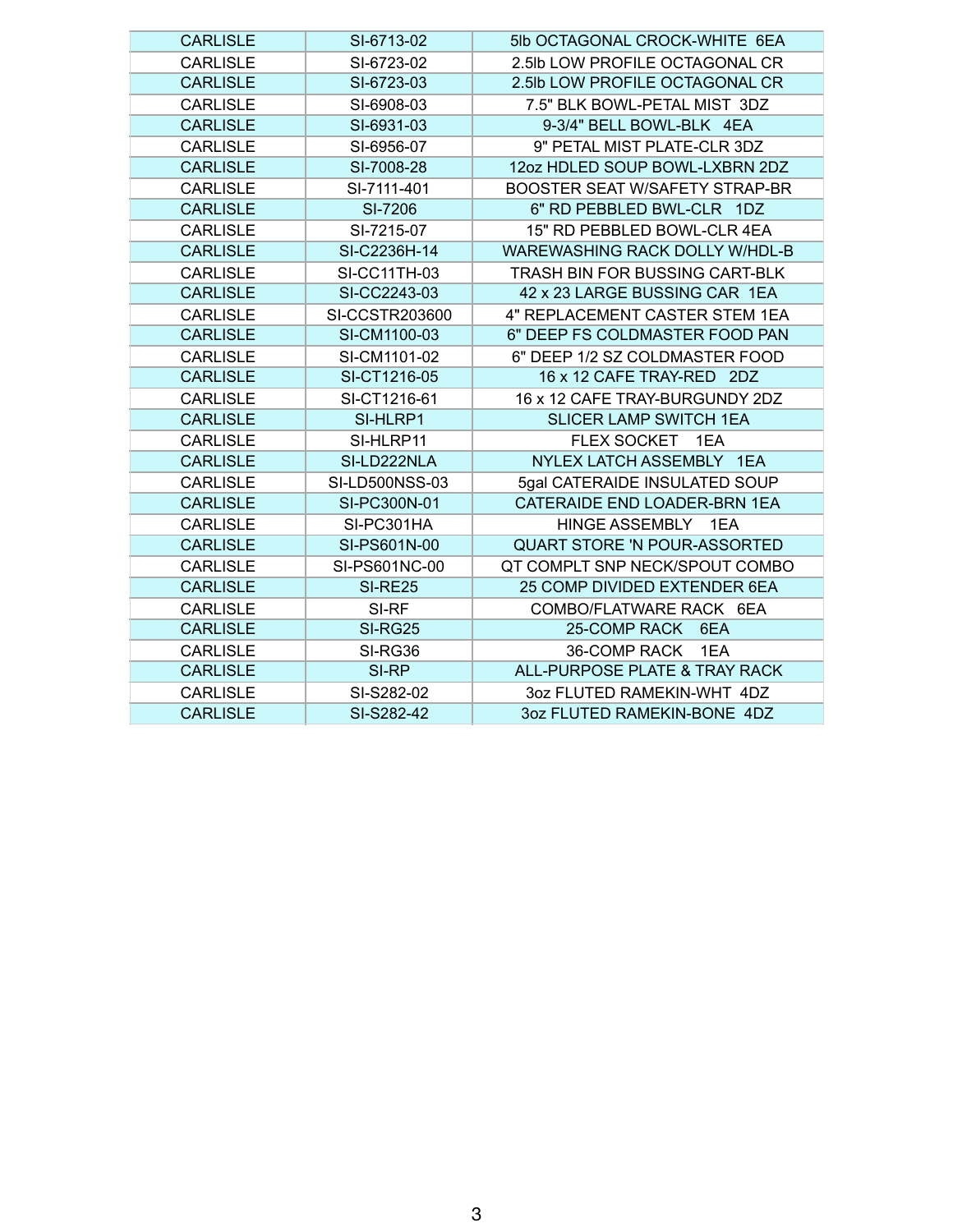#### **Hamilton Beach Stock List**

| <b>PRODUCT LINE</b>   | <b>ITEM CODE</b> | <b>ITEM DESCRIPTION</b>         |
|-----------------------|------------------|---------------------------------|
|                       |                  |                                 |
| <b>HAMILTON BEACH</b> | HB280012304      | CLUTCH ONLY FOR 908/908<br>1EA  |
| <b>HAMILTON BEACH</b> | HB280023801      | FILL CAP ONLY FOR 908/909 1EA   |
| <b>HAMILTON BEACH</b> | HB312-1207-1300  | BASE 909 RING CHROME 1EA        |
| <b>HAMILTON BEACH</b> | HB45040          | 40cup ALUM URN 1EA              |
| <b>HAMILTON BEACH</b> | HB45060          | 60cup ALUM URN 1EA              |
| <b>HAMILTON BEACH</b> | HB7126-909       | CONV RING FOR 908 & 9091EA      |
| <b>HAMILTON BEACH</b> | HB909CONT        | 32oz S/S CONT ONLY<br>1FA       |
| <b>HAMILTON BEACH</b> | HB98200          | <b>CONTAINER COLLARS</b><br>1EA |
| <b>HAMILTON BEACH</b> | HB99300          | CUT ASSY&CLUTCH FOR 91200 1ST   |
| <b>HAMILTON BEACH</b> | <b>HBB908</b>    | 44 oz POLY CONTR BAR BLENDER    |
| <b>HAMILTON BEACH</b> | HBHMD400         | TRIPLE SPINDLE DRINK MIXER 1EA  |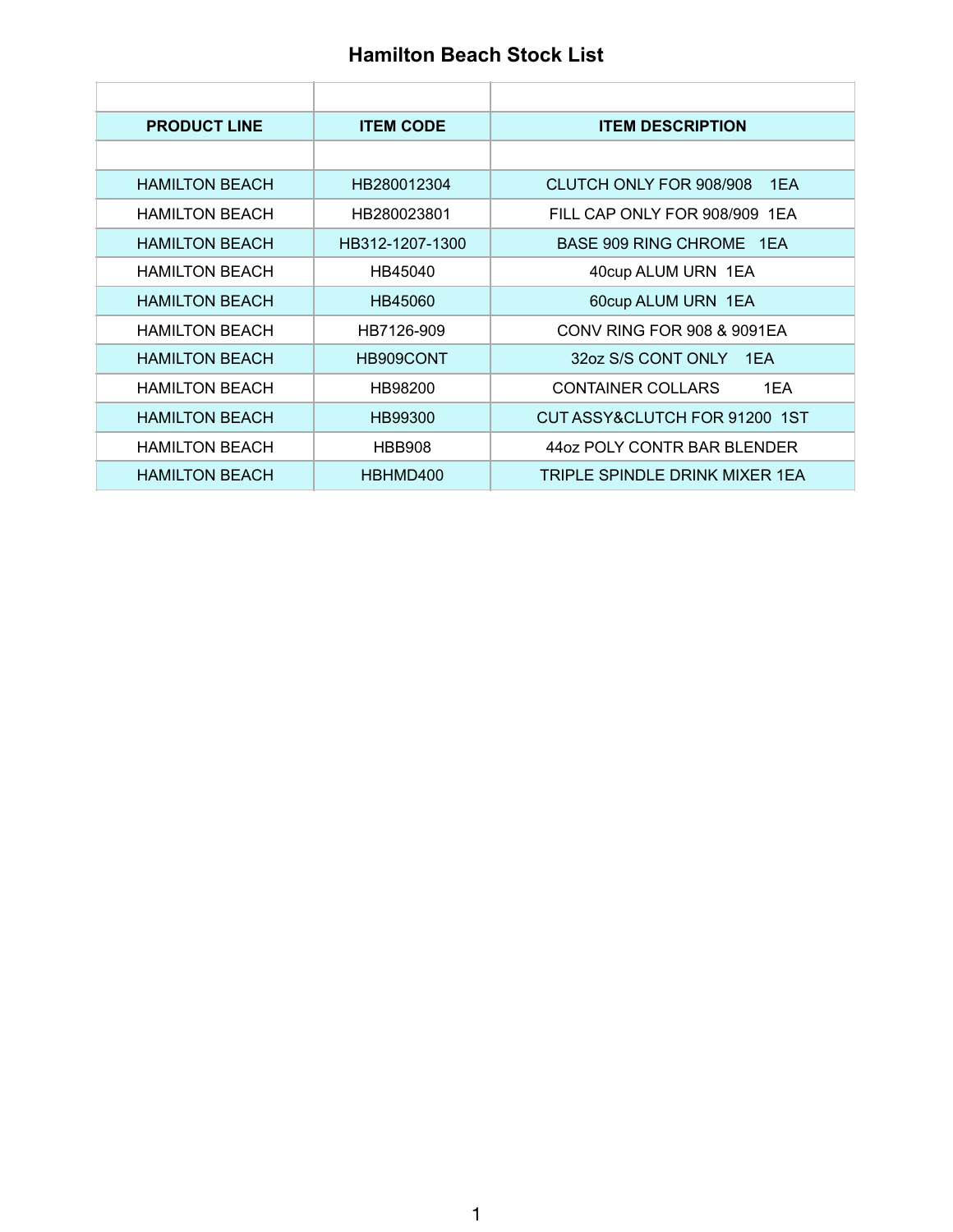#### **KitchenAid Commercial Stock List**

| <b>PRODUCT LINE</b>          | <b>ITEM CODE</b>   | <b>ITEM DESCRIPTION</b>               |
|------------------------------|--------------------|---------------------------------------|
|                              |                    |                                       |
| KITCHENAID COMMERCIAL        | $K-FGA$            | FOOD GRINDER ATTACHMENT 1EA           |
| KITCHENAID COMMERCIAL        | K-K5AWWC           | 6-WIRE WHIP 1FA                       |
| KITCHENAID COMMERCIAL        | K-KHBC08MER        | DISC-8" CHOPPING/BLENDING ARM         |
| KITCHENAID COMMERCIAL        | K-KHBC412OB        | <b>IMMERSION BLENDER W/12" REMOVA</b> |
| KITCHENAID COMMERCIAL        | K-KHBC414OB        | <b>IMMERSION BLENDER W/14" REMOVA</b> |
| KITCHENAID COMMERCIAL        | K-KN25NSF          | 5qt SS BOWL<br>1EA                    |
| KITCHENAID COMMERCIAL        | <b>K-KPRA</b>      | PATSA ROLLER PLUS FETTUCCINE C        |
| KITCHENAID COMMERCIAL        | <b>K-KPSA</b>      | PASTA ROLLER 1 FA                     |
| KITCHENAID COMMERCIAL        | K-KSM1FPA          | EXACT SLICE FOOD PROCESSOR (AD        |
| KITCHENAID COMMERCIAL        | K-KSM2FPA          | <b>EXACT SLICE FOOD PROCESSOR WIT</b> |
| KITCHENAID COMMERCIAL        | K-KSM8990DP        | 8qt NSF COMMERCIAL SERIES LIFT        |
| KITCHENAID COMMERCIAL        | K-KSM8990ER        | 8qt NSF COMMERCIAL SERIES LIFT        |
| KITCHENAID COMMERCIAL        | <b>K-KSM8990OB</b> | 8qt NSF COMMERCIAL SERIES LIFT        |
| KITCHENAID COMMERCIAL        | K-KSM8990WH        | 8qt NSF COMMERCIAL SERIES LIFT        |
| KITCHENAID COMMERCIAL        | K-KSMC50B          | <b>BURNISHED FLAT BEATER 1EA</b>      |
| KITCHENAID COMMERCIAL        | K-KSMC7QDH         | 8qt SS COMMERICAL NSF DOUGH HO        |
| <b>KITCHENAID COMMERCIAL</b> | <b>K-KSMC7QFB</b>  | 8qt SS COMMERICAL NSF FLAT BEA        |
| KITCHENAID COMMERCIAL        | K-KSMC895DP        | 8qt COMMERCIAL NSF MIXER W/BWL        |
| KITCHENAID COMMERCIAL        | K-KSMC895WH        | 8qt COMMERCIAL NSF MIXER W/BWL        |
| KITCHENAID COMMERCIAL        | K-SSA              | SAUSAGE STUFFER KIT 1FA               |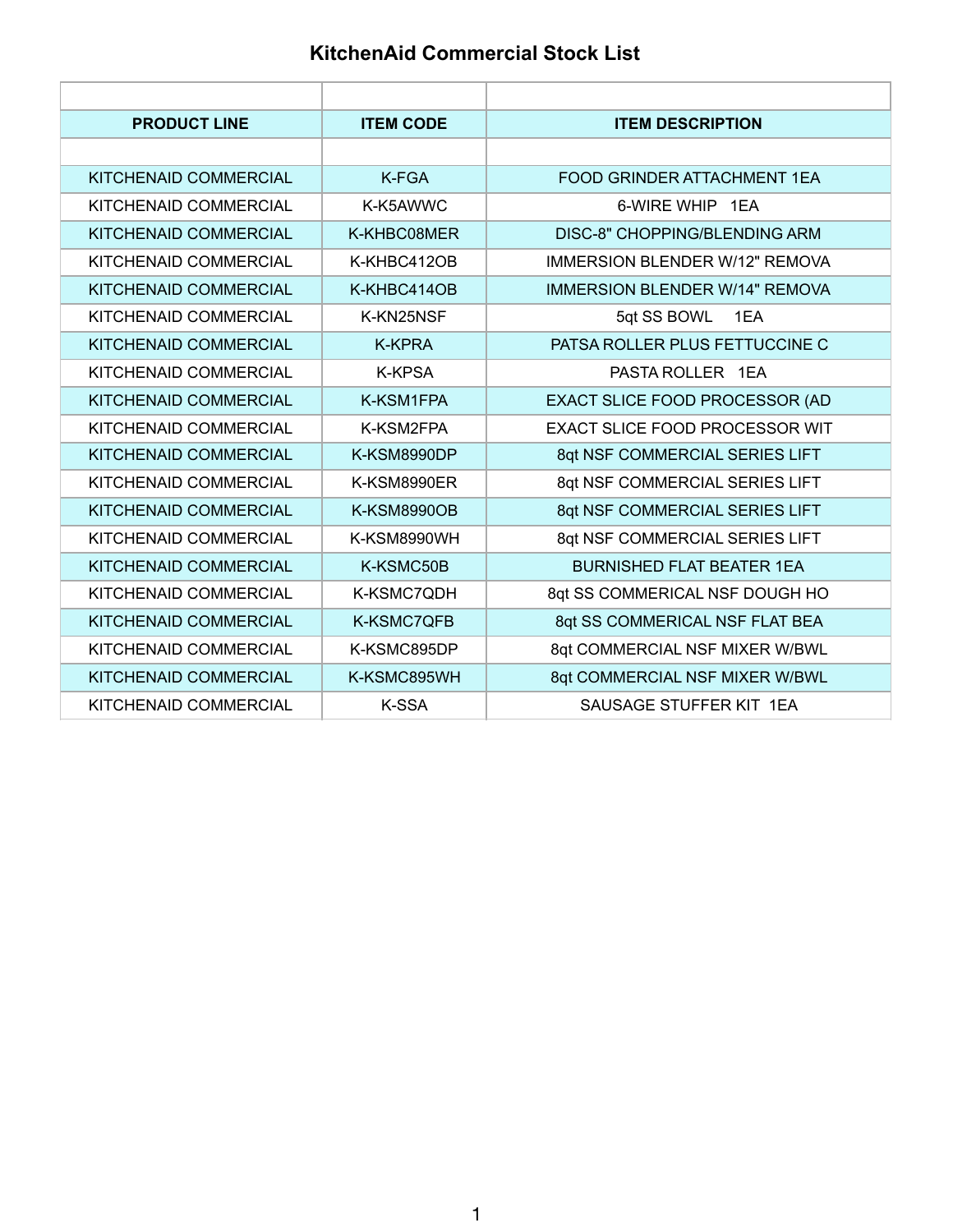#### **Libbey Stock List**

| <b>PRODUCT LINE</b> | <b>ITEM CODE</b> | <b>ITEM DESCRIPTION</b>             |
|---------------------|------------------|-------------------------------------|
|                     |                  |                                     |
| <b>LIBBEY</b>       | LY11057822       | 7-5/8oz COCKTAIL-SERIES V225        |
| <b>LIBBEY</b>       | LY11058021       | 8-5oz ROCKS-SERIES V250 1DZ         |
| <b>LIBBEY</b>       | LY11058521       | 11 7/8oz BEV-SERIES V350<br>1DZ     |
| <b>LIBBEY</b>       | <b>LY1176HT</b>  | 9oz PILSNER-HOURGLASS<br>3DZ        |
| <b>LIBBEY</b>       | LY1178HT-2DZ     | 10oz PILSNER-HOURGLASS<br>2DZ       |
| <b>LIBBEY</b>       | <b>LY1181HT</b>  | 12oz PILSNER-HOURGLASS<br>2DZ       |
| <b>LIBBEY</b>       | <b>LY1183HT</b>  | 15oz HOURGLASS PILSNER 3DZ          |
| <b>LIBBEY</b>       | <b>LY12</b>      | 80Z HVY BASE PILSNER<br>6DZ         |
| <b>LIBBEY</b>       | LY12259          | 6oz JUICE-EMBASSY 3DZ               |
| <b>LIBBEY</b>       | LY12261          | 8oz HI-BALL-EMBASSY 3DZ             |
| <b>LIBBEY</b>       | LY12262          | 10.5oz HIBALL-EMBASSY 3DZ           |
| <b>LIBBEY</b>       | LY12263          | 12.5oz COOLER-EMBASSY 3DZ           |
| <b>LIBBEY</b>       | LY123-4DZ        | <b>7oz HIBALL HVY BASE</b><br>4DZ   |
| <b>LIBBEY</b>       | LY124            | 5oz HVY BASED OLD FASH 6DZ          |
| <b>LIBBEY</b>       | <b>LY1240HT</b>  | 10oz FLARE PILSNER<br>3DZ           |
| <b>LIBBEY</b>       | LY1241HT         | 4-3/4oz FLARE PILSNER 2DZ           |
| <b>LIBBEY</b>       | LY125-4DZ        | 9oz HIBALL HVY BASE<br>4DZ          |
| <b>LIBBEY</b>       | LY126            | 11oz COLLINS HVY BASE 3DZ           |
| <b>LIBBEY</b>       | LY128-3DZ        | 9oz OLDFASHION HVY BASE 3DZ         |
| <b>LIBBEY</b>       | LY13             | 10oz PILSNER BULGE TOP<br>3DZ       |
| <b>LIBBEY</b>       | LY131            | 8oz HIBALL HVY BASE<br>6DZ          |
| <b>LIBBEY</b>       | LY13150020       | 33-7/8oz WATER BOTTLE W/WIRE B      |
| <b>LIBBEY</b>       | LY13172621       | 8.5oz POUR LIP CARAFE 1DZ           |
| <b>LIBBEY</b>       | LY13173021       | 33-7/8oz CARAFE<br>1DZ              |
| <b>LIBBEY</b>       | LY132-4DZ        | 8oz HIBALL HVY BASE<br>4DZ          |
| <b>LIBBEY</b>       | LY133            | 9oz HVY BASE HI-BALL<br>3DZ         |
| <b>LIBBEY</b>       | LY135-4DZ        | 8oz ROOM TUMBLER<br>4DZ             |
| <b>LIBBEY</b>       | LY139            | 13oz HVY BASE ENGLISH HI-BALL       |
| <b>LIBBEY</b>       | LY14             | 12oz PILSNER BULGE TOP<br>3DZ       |
| <b>LIBBEY</b>       | LY14080020       | 8.5oz DUNE SUNDAE DISH<br>6EA       |
| <b>LIBBEY</b>       | LY1451HT         | 10oz FOOTED MALTED<br>3DZ           |
| <b>LIBBEY</b>       | LY1452HT-3DZ     | 14oz FOOTED SODA<br>3DZ             |
| <b>LIBBEY</b>       | LY1453HT         | 12.5oz FOOTED SODA<br>3DZ           |
| <b>LIBBEY</b>       | LY1454HT-3DZ     | 9oz FOOTED BEVERAGE<br>3DZ          |
| <b>LIBBEY</b>       | LY14801HT        | 20oz ENGLISH PUB GLASS 3DZ          |
| <b>LIBBEY</b>       | LY14806          | 16oz ENGLISH PUB GLASS 3DZ          |
| <b>LIBBEY</b>       | LY14810HT        | 10oz ENGLISH PUB(HEAT TREATED)      |
| <b>LIBBEY</b>       | LY14816HT        | 16oz PUB GLASS 1DZ                  |
| <b>LIBBEY</b>       | LY149            | 5oz HVY BASE SIDE WATER 6DZ         |
| <b>LIBBEY</b>       | LY15             | <b>7oz PILSNER BULGE TOP</b><br>6DZ |
| <b>LIBBEY</b>       | LY151            | 6oz SPLIT HVY BASE<br>6DZ           |
| <b>LIBBEY</b>       | LY1513           | 9oz ROCKS-EMBASSY 3DZ               |
| <b>LIBBEY</b>       | LY1514           | 7oz ROCKS-EMBASSY 3DZ               |
| LIBBEY              | LY15141-2DZ      | 14oz COOLER<br>2DZ                  |
| <b>LIBBEY</b>       | LY15144          | 20oz MIXING GLASS 2DZ               |
| <b>LIBBEY</b>       | LY15231          | 9oz TALL ROCKS-GIBRALTAR 3DZ        |
| <b>LIBBEY</b>       | LY15232          | 10oz ROCKS-GIBRALTAR<br>3DZ         |
| <b>LIBBEY</b>       | LY15233          | 13oz DBL ROCKS-GIBRALTAR 3DZ        |
| <b>LIBBEY</b>       | LY15235          | 12oz TALL COOL-GIBRALTAR 3DZ        |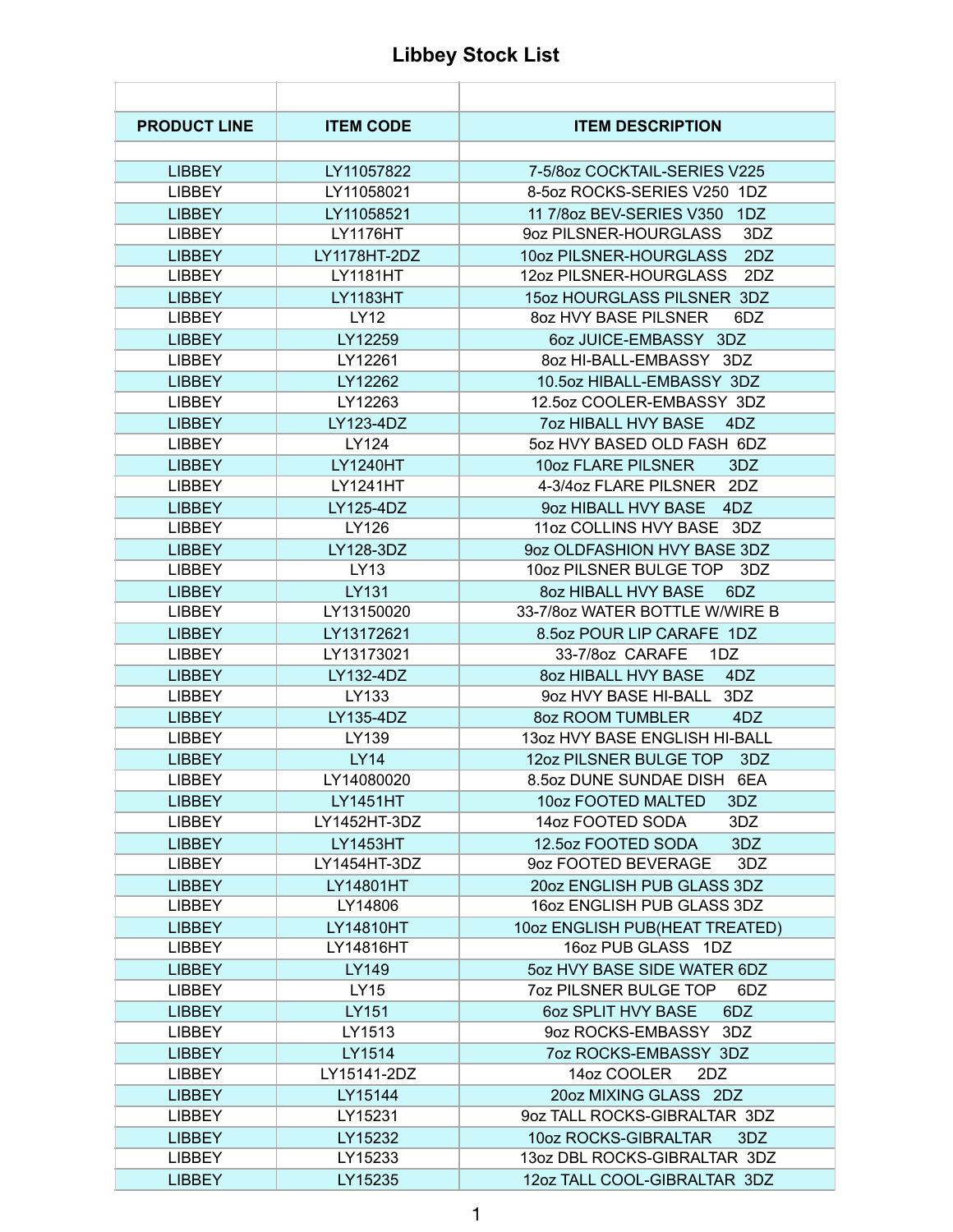| LIBBEY        | LY15236     | 9oz HIBALL-GIBRALTAR<br>3DZ                |
|---------------|-------------|--------------------------------------------|
| <b>LIBBEY</b> | LY15237     | 10oz HIBALL-GIBRALTAR<br>3DZ               |
| <b>LIBBEY</b> | LY15238     | 12oz BEV-GIBRALTAR 3DZ                     |
| <b>LIBBEY</b> | LY15239     | <b>7oz HIBALL-GIBRALTAR</b><br>3DZ         |
| <b>LIBBEY</b> | LY15240     | 80Z ROCKS-GIBRALTAR<br>3DZ                 |
| <b>LIBBEY</b> | LY15241     | <b>7oz ROCKS-GIBRALTAR</b><br>3DZ          |
| <b>LIBBEY</b> | LY15242     | 9oz ROCKS-GIBRALTAR<br>3DZ                 |
| <b>LIBBEY</b> | LY15243     | <b>12oz ROCKS-GIBRALTAR</b><br>3DZ         |
| <b>LIBBEY</b> | LY15244     | 14oz BEV-GIBRALTAR 3DZ                     |
| <b>LIBBEY</b> | LY15245     | 7oz TALL ROCKS-GIBRALTAR 3DZ               |
| <b>LIBBEY</b> | LY15246     | 8.5oz WINE-GIBRALTAR<br>3DZ                |
| <b>LIBBEY</b> | LY15247     | 11.5oz GOBLET-GIBRALTAR 3DZ                |
| <b>LIBBEY</b> | LY15248     | 4.5oz ROCKS-GIBRALTAR<br>3DZ               |
| <b>LIBBEY</b> | LY15249     | 5.5oz ROCKS-GIBRALTAR<br>3DZ               |
| <b>LIBBEY</b> | LY15253     | 22oz ICE TEA-GIBRALTAR<br>2DZ              |
| <b>LIBBEY</b> | LY15256-2DZ | 16oz TALL COOL-GIBRALTAR 2DZ               |
| <b>LIBBEY</b> | LY15411     | 7-3/8 " SALAD PLATE-GIBRALTAR              |
| <b>LIBBEY</b> | LY15412     | 8" SOUP/SALAD PLATE-GIBRALTAR              |
| <b>LIBBEY</b> | LY15427     | 8" SALAD/DESSERT PLATE-DURATUF             |
| <b>LIBBEY</b> | LY15430     | 9oz HIBALL-EVEREST<br>3DZ                  |
| <b>LIBBEY</b> | LY15431     | 5oz JUICE-EVEREST<br>3DZ                   |
| <b>LIBBEY</b> | LY15434     | 9oz ROCKS-EVEREST<br>3DZ                   |
| <b>LIBBEY</b> | LY15435     | 12oz ROCKS-EVEREST<br>3DZ                  |
| <b>LIBBEY</b> | LY15436     | 12oz BEVERAGE-EVEREST<br>3DZ               |
| <b>LIBBEY</b> | LY15437     | 14oz COOLER-EVEREST<br>3DZ                 |
| <b>LIBBEY</b> | LY15445     | 1.5oz RAMEKIN 3DZ                          |
| <b>LIBBEY</b> | LY15446     | 3DZ<br>3oz RAMEKIN                         |
| <b>LIBBEY</b> | LY15451     | 6.75oz HIBALL-WINCHESTER<br>3              |
| <b>LIBBEY</b> | LY15453     | 5.5oz ROCKS-WINCHESTER<br>3DZ              |
| <b>LIBBEY</b> | LY15454     | 8oz ROCKS-WINCHESTER<br>3DZ                |
| <b>LIBBEY</b> | LY15456     | 8.75oz HIBALL-WINCHESTER<br>3              |
| <b>LIBBEY</b> | LY15457     | 10oz ROCKS-WINCHESTER 3DZ                  |
| <b>LIBBEY</b> | LY15458     | 12oz BEV-WINCHESTER<br>3DZ                 |
| <b>LIBBEY</b> | LY15459     | 16oz COOLER-WINCHESTER<br>3DZ              |
| <b>LIBBEY</b> | LY15463     | 6.5oz WINE-WINCHESTER 3DZ                  |
| <b>LIBBEY</b> | LY15464     | 8.5oz WINE-WINCHESTER<br>3DZ               |
| <b>LIBBEY</b> | LY15465     | 10.5oz ALLPUR GBLT-WINCH 3DZ               |
| <b>LIBBEY</b> | LY15477     | 15.25oz COOLER-INVERNESS<br>$\overline{2}$ |
| <b>LIBBEY</b> | LY15478     | 10oz BEVERAGE-INVERNESS 3DZ                |
| <b>LIBBEY</b> | LY15479     | 14oz BEV-INVERNESS<br>3DZ                  |
| <b>LIBBEY</b> | LY15480     | 7oz ROCKS-INVERNESS<br>2DZ                 |
| <b>LIBBEY</b> | LY15481     | 9oz ROCKS-INVERNESS<br>3DZ                 |
| <b>LIBBEY</b> | LY15482-2DZ | 12.5oz DB OLDFASH-INVERN 2DZ               |
| <b>LIBBEY</b> | LY15483     | 12oz BEVERAGE-INVERNESS 3DZ                |
| <b>LIBBEY</b> | LY15485     | 9oz HIBALL-INVERNESS 3DZ                   |
| <b>LIBBEY</b> | LY155       | 1-3/4oz SPIRIT GLASS<br>2DZ                |
| <b>LIBBEY</b> | LY15506     | 7 5/8" SALAD PLATE-HARMONY 3DZ             |
| <b>LIBBEY</b> | LY15585     | 9oz HIBALL-RESTR. BASICS 2DZ               |
| <b>LIBBEY</b> | LY15587     | 12oz DOF-RESTR. BASICS 2DZ                 |
| <b>LIBBEY</b> | LY15588     | 12oz BEV-RESTR. BASICS 2DZ                 |
| <b>LIBBEY</b> | LY15603     | 12oz BEVERAGE-DAKOTA 3DZ                   |
| <b>LIBBEY</b> | LY15605     | 16oz COOLER-DAKOTA 2DZ                     |
| <b>LIBBEY</b> | LY15640     | 9oz PANELED JUICE-DURATUFF 3DZ             |
| <b>LIBBEY</b> | LY15641     | 12oz PANELED BEV-DURATUFF 3DZ              |
| <b>LIBBEY</b> | LY15642     | 16oz COOLER-PANELED 3DZ                    |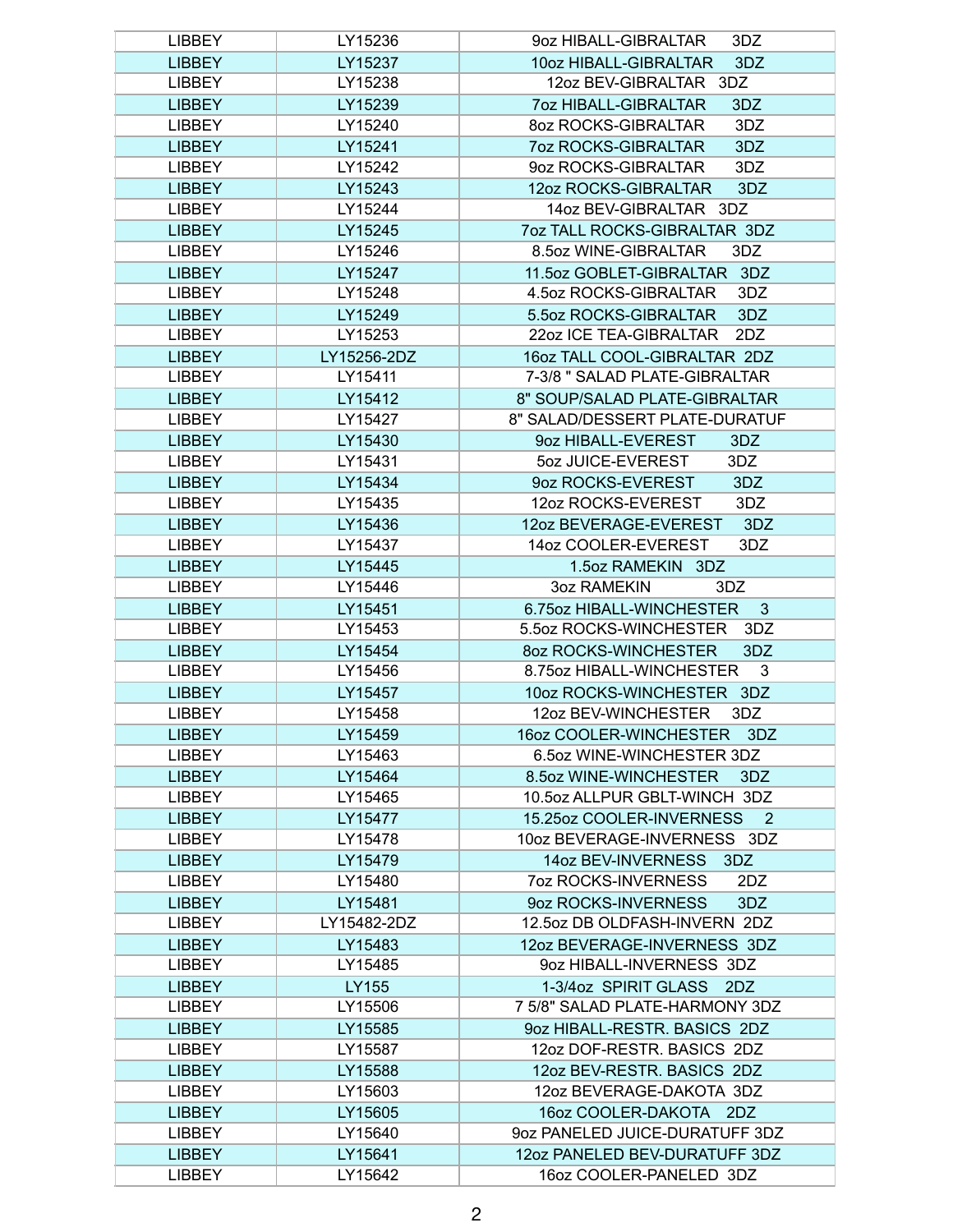| <b>LIBBEY</b> | LY15645         | 24oz JUMBO COOLER-PANELED 1DZ       |
|---------------|-----------------|-------------------------------------|
| <b>LIBBEY</b> | LY15651         | 16oz COOLER-STACK GIBRALTR 3DZ      |
| <b>LIBBEY</b> | LY15654         | 12oz BEV-STACKABLE GIBRALTR3DZ      |
| <b>LIBBEY</b> | LY15656         | 9oz HIBALL-STACK GIBRALTAR 3DZ      |
| <b>LIBBEY</b> | LY15665         | 20oz COOLER-GIBRLTR 2DZ             |
| <b>LIBBEY</b> | LY15709         | 7oz ROCKS-ENDOVER 1DZ               |
| <b>LIBBEY</b> | LY15710         | 9oz ROCKS-ENDEAVOR 1DZ              |
| <b>LIBBEY</b> | LY15711         | 10oz HI-BALL-ENDEAVOR 1DZ           |
| <b>LIBBEY</b> | LY15712         | 12oz DOF-ENDEAVOR 1DZ               |
| <b>LIBBEY</b> | LY15713         | 12oz BEVERAGE-ENDEAVOR 1DZ          |
| <b>LIBBEY</b> | LY15714         | 14oz BEVERAGE-ENDEAVOR<br>1DZ       |
| <b>LIBBEY</b> | LY15715         | 16oz COOLER-ENDEAVOR 1DZ            |
| <b>LIBBEY</b> | LY15717         | 20-1/4oz COOLER-ENDEAVOR 1DZ        |
| <b>LIBBEY</b> | LY15720         | 16.5oz PUB GLASS-ENDEAVOR 1DZ       |
| <b>LIBBEY</b> | LY15722         | 22oz MIXING GLASS 2DZ               |
| <b>LIBBEY</b> | LY15733         | 3.7oz ESPRESSO-ENDEAVOR 1DZ         |
| <b>LIBBEY</b> | LY15769         | 12oz STACK DOF-RESTR BASICS 2D      |
| <b>LIBBEY</b> | LY15789         | 14oz MIXING GLASS-RESTR BASICS      |
| <b>LIBBEY</b> | LY15790         | 16oz MIXING GLASS-RESTR BASICS      |
| <b>LIBBEY</b> | LY15791         | 20oz STACK MIXING GLASS-RESTR       |
| <b>LIBBEY</b> | LY158           | 20oz HVY BASE COOLER 1DZ            |
|               |                 |                                     |
| <b>LIBBEY</b> | LY15807         | 7oz ROCKS-ELAN 1DZ                  |
| <b>LIBBEY</b> | LY15809         | 9oz ROCKS- ELAN 1DZ                 |
| <b>LIBBEY</b> | LY15810         | 10oz HI-BALL-ELAN 1DZ               |
| <b>LIBBEY</b> | LY15812         | 12oz BEVERAGE-ELAN<br>1DZ           |
| <b>LIBBEY</b> | LY15814         | 14oz BEVERAGE-ELAN<br>1DZ           |
| <b>LIBBEY</b> | LY15816         | 16oz COOLER-ELAN 1DZ                |
| <b>LIBBEY</b> | LY15842         | 5oz ROCKS-ENDEAVOR 1DZ              |
| <b>LIBBEY</b> | LY159-4DZ       | 12.5oz BEVERAGE HVY BASE 4DZ        |
| <b>LIBBEY</b> | LY15965         | 14oz BEVERAGE-OPTIVA 1DZ            |
| <b>LIBBEY</b> | LY16            | <b>60Z HVY BASE PILSNER</b><br>6DZ  |
| <b>LIBBEY</b> | LY1604          | 16oz PILSNER 2DZ                    |
| <b>LIBBEY</b> | LY161           | 10.25oz HVY BASE HI-BALL 4DZ        |
| <b>LIBBEY</b> | LY1610          | 23oz GIANT BEER<br>1DZ              |
| <b>LIBBEY</b> | LY1611          | 23oz GIANT BEER<br>1DZ              |
| <b>LIBBEY</b> | LY1619          | 15.5oz GRANDE-NAPOLI<br>1DZ         |
| <b>LIBBEY</b> | LY1623          | 23oz GIANT BEER<br>1DZ              |
| <b>LIBBEY</b> | LY1629          | 20oz GIANT BEER 1DZ                 |
| <b>LIBBEY</b> | <b>LY1632HT</b> | 18oz RESTR. BASICS MIX GLASS        |
| <b>LIBBEY</b> | <b>LY1637HT</b> | 20oz MIXING GLASS<br>2DZ            |
| <b>LIBBEY</b> | LY1639HT-2DZ    | 16oz MIXING GLASS<br>2DZ            |
| <b>LIBBEY</b> | <b>LY1650SR</b> | 2.5oz CORDIAL SHEER RIM 2DZ         |
| <b>LIBBEY</b> | <b>LY1653SR</b> | 9oz ROCKS-SHEER RIM<br>2DZ          |
| <b>LIBBEY</b> | LY1654SR        | <b>702 ROCKS-SHEER RIM</b><br>2DZ   |
| <b>LIBBEY</b> | <b>LY1656SR</b> | 10oz BEVERAGE-SHEER RIM 2DZ         |
| <b>LIBBEY</b> | <b>LY1660SR</b> | 10.5oz ROCKS-SHEER RIM 2DZ          |
| <b>LIBBEY</b> | <b>LY1661SR</b> | 12oz BEVERAGE-SHEER RIM 2DZ         |
| <b>LIBBEY</b> | LY1664SR        | 15oz COOLER-SHEER RIM 2DZ           |
| <b>LIBBEY</b> | LY1700157       | 20.5oz SUPREME SCHOONER 1DZ         |
| <b>LIBBEY</b> | LY1709712       | 1oz TEQUILA SHOOTER<br>6DZ          |
| <b>LIBBEY</b> | LY172-4DZ       | 10.5oz HIBALL HVY BASE 4DZ          |
| <b>LIBBEY</b> | LY17207223      | 6.75oz JAR W/CLAMP LID 6EA          |
| <b>LIBBEY</b> | LY1721361       | <b>60oz GRANDE MARGARITA</b><br>6EA |
| <b>LIBBEY</b> | LY1722471       | 21oz SCHOONER<br>1DZ                |
| <b>LIBBEY</b> | LY1767580       | 8oz OLD FASH-IMPRESSIONS 1DZ        |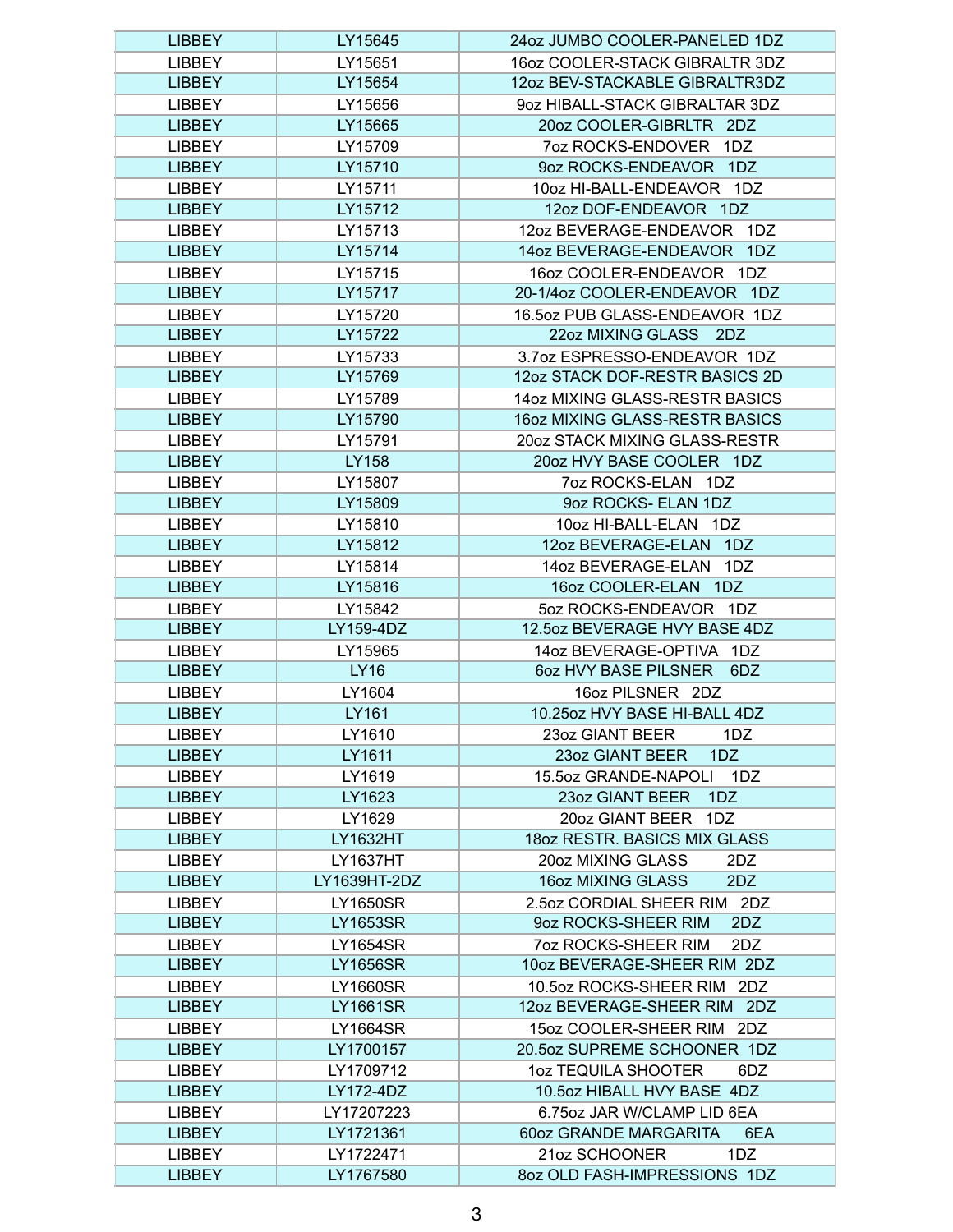| <b>LIBBEY</b> | LY1767591       | 12oz DBL OLD FASH-IMPRESSIONS    |
|---------------|-----------------|----------------------------------|
| <b>LIBBEY</b> | LY1767790       | 16oz COOLER-IMPRESSIONS 1DZ      |
| <b>LIBBEY</b> | LY178-2DZ       | 10oz PILSNER-HOURGLASS<br>2DZ    |
| <b>LIBBEY</b> | LY1783682       | <b>CIGAR ASHTRAY</b><br>6EA      |
| <b>LIBBEY</b> | LY1785473       | 18oz SCHOONER<br>1DZ             |
| <b>LIBBEY</b> | LY1787386       | 4-3/4oz TROYANO TEQUILA SHOOTE   |
| <b>LIBBEY</b> | LY1787724       | 76oz PITCHER-ATLANTIS 6EA        |
| <b>LIBBEY</b> | LY1788491       | 7.5" SALAD/DESSERT PLATE-MODER   |
| <b>LIBBEY</b> | LY1789821       | 9oz TUMBLER-PUEBLA 2DZ           |
| <b>LIBBEY</b> | LY1790845       | 12oz BEVERAGE-PUEBLA 2DZ         |
| <b>LIBBEY</b> | LY1792421       | 37oz PITCHER-ATLANTIS 6EA        |
| <b>LIBBEY</b> | LY1795430       | 7.75oz JUICE-PUEBLA 2DZ          |
| <b>LIBBEY</b> | LY1795441       | 10.5oz TUMBLER-PUEBLA 2DZ        |
| <b>LIBBEY</b> | LY1797334       | ****10" BALA VASE 4EA            |
| <b>LIBBEY</b> | LY181-2DZ       | 12oz PILSNER-HOURGLASS<br>2DZ    |
| <b>LIBBEY</b> | LY183           | 15oz PILSNER-HOURGLASS 3DZ       |
| <b>LIBBEY</b> | LY19            | <b>12oz FLARE PILSNER</b><br>3DZ |
| <b>LIBBEY</b> | <b>LY1906HT</b> | 12oz ICE TEA-NO NIK<br>6DZ       |
| <b>LIBBEY</b> | LY1910HT-4DZ    | 10oz NO-NIK WATER<br>4DZ         |
| <b>LIBBEY</b> | <b>LY1917HT</b> | 8oz BEVERAGE-NO NIK<br>6DZ       |
| <b>LIBBEY</b> | LY194           | 15.5oz PUB GLASS<br>3DZ          |
|               |                 | $\overline{1}$                   |
| <b>LIBBEY</b> | LY195           |                                  |
| <b>LIBBEY</b> | LY1965          | <b>VOTIVE</b><br>3DZ             |
| <b>LIBBEY</b> | LY209           | 16oz BEER CAN GLASS 2DZ          |
| <b>LIBBEY</b> | LY217           | 11.75oz WHITE WINE-STEMLESS 1D   |
| <b>LIBBEY</b> | LY2205          | 12oz DBL OLD FASH-QUARTET 1DZ    |
| <b>LIBBEY</b> | LY2207          | 9.25oz ROCKS-QUARTET 1DZ         |
| <b>LIBBEY</b> | LY221           | 17oz STEMLESS WHITE WINE 1DZ     |
| <b>LIBBEY</b> | LY2211          | 12-1/4oz DOF-BRAVURA 1DZ         |
| <b>LIBBEY</b> | LY2212          | 16-3/4oz COOLER-BRAVURA 1DZ      |
| <b>LIBBEY</b> | LY222           | 16-3/4oz STEMLESS RED WINE 1DZ   |
| <b>LIBBEY</b> | LY223-4DZ       | 7oz SPLIT-ESQUIRE<br>4DZ         |
| <b>LIBBEY</b> | LY2233          | 23oz DECO FOOTBALL TBLR 2DZ      |
| <b>LIBBEY</b> | LY224           | 13.5oz STEMLESS MARTINI 1DZ      |
| <b>LIBBEY</b> | LY225           | 9.25oz HIBALL-ESQUIRE<br>3DZ     |
| <b>LIBBEY</b> | LY226           | 11oz COLLINS-ESQUIRE<br>3DZ      |
| <b>LIBBEY</b> | LY227           | 7.25oz OLDFASH-ESQUIRE<br>6DZ    |
| <b>LIBBEY</b> | LY228           | 8.5oz FLUTE-STEMLESS<br>1DZ      |
| <b>LIBBEY</b> | LY2303          | 3oz JIGGER-LEXINGTON<br>3DZ      |
| <b>LIBBEY</b> | LY2307          | 13.25oz DOF-GEO<br>1DZ           |
| <b>LIBBEY</b> | LY2308          | 16oz COOLER-GEO<br>1DZ           |
| <b>LIBBEY</b> | LY231           | 15.25oz STEMLESS WHT WINE 1DZ    |
| <b>LIBBEY</b> | LY2310          | 10oz TALL HBALL-LEXINGTON 3DZ    |
| <b>LIBBEY</b> | LY23106         | 10.5oz TALL HBALL-NOBHILL 3DZ    |
| <b>LIBBEY</b> | LY2311          | 13oz DBL OLD FASH-VIBE 1DZ       |
| <b>LIBBEY</b> | LY2313          | 10oz ROCKS-VIBE 1DZ              |
| <b>LIBBEY</b> | LY23186-4DZ     | 80Z HIBALL-NOB HILL<br>4DZ       |
| <b>LIBBEY</b> | LY232           | <b>8oz HIBALL-ESQUIRE</b><br>4DZ |
| <b>LIBBEY</b> | LY2325          | 9oz HI-BALL-LEXINGTON<br>3DZ     |
| <b>LIBBEY</b> | LY23256-4DZ     | 8.75oz HIBALL-NOB HILL<br>4DZ    |
| <b>LIBBEY</b> | LY2328          | 7.75oz OLDFASH-LEXINGTON 3DZ     |
| <b>LIBBEY</b> | LY23286-4DZ     | 7.75oz OLDFASH-NOB HILL 4DZ      |
| <b>LIBBEY</b> | LY2329SA450     | 17oz MAXIM MUG 1DZ               |
| <b>LIBBEY</b> | LY2338          | 10.5oz OLDFASH-LEXINGTON 3DZ     |
| <b>LIBBEY</b> | LY23386-2DZ     | 10.25oz OLDFASH-NOB HILL 2DZ     |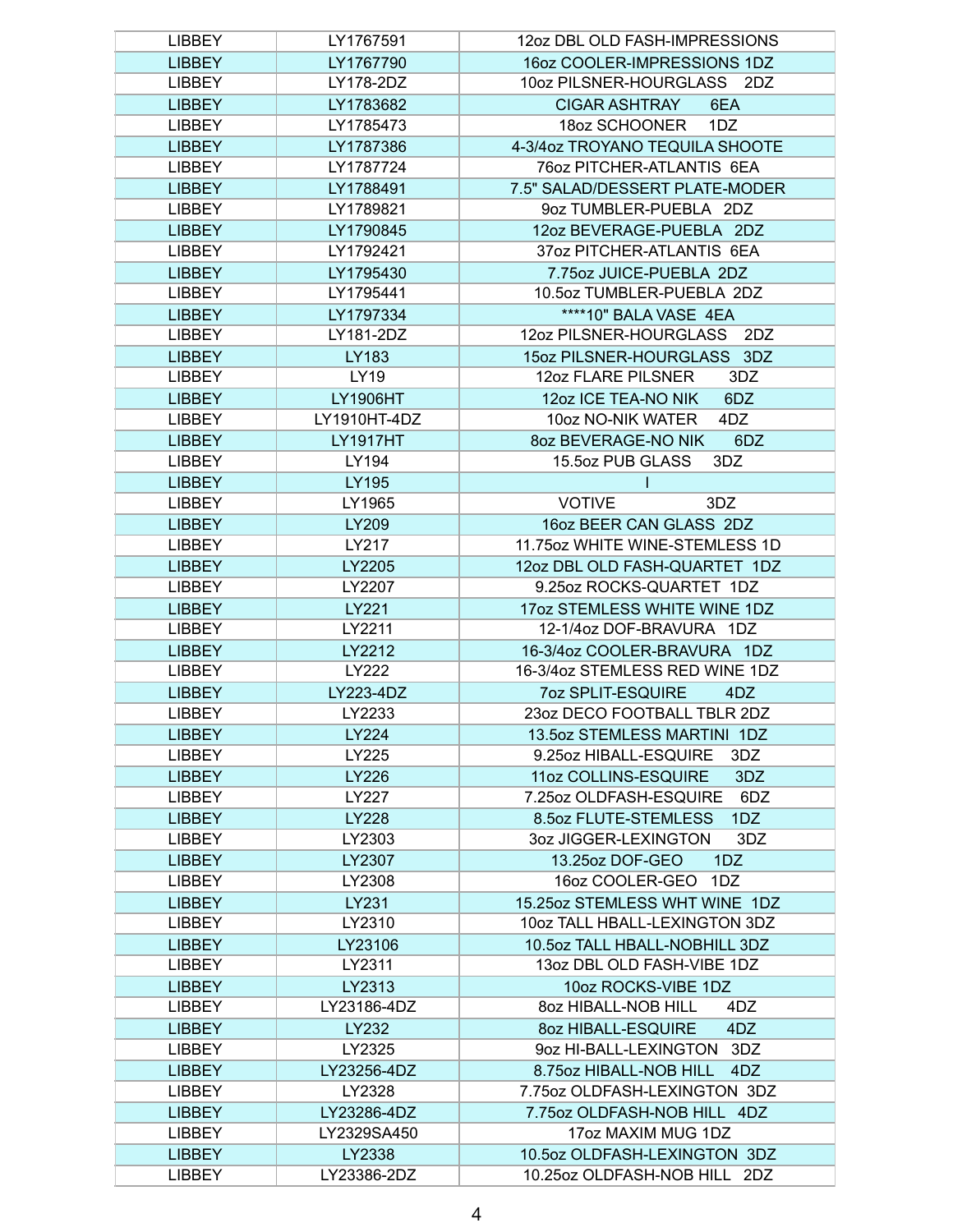| <b>LIBBEY</b> | LY2339          | 12.5oz DOF-LEXINGTON 3DZ         |
|---------------|-----------------|----------------------------------|
| <b>LIBBEY</b> | LY23396         | 12.25oz DOF-NOB HILL 3DZ         |
| <b>LIBBEY</b> | LY2349          | 5oz LEXINGTON JUICE 3DZ          |
| <b>LIBBEY</b> | LY2359          | 11.25oz BEV-LEXINGTON 3DZ        |
| <b>LIBBEY</b> | LY23596-2DZ     | 11.25oz BEV-NOB HILL<br>2DZ      |
| <b>LIBBEY</b> | LY2369          | 15.5oz COOLER-LEXINGTON 3DZ      |
| <b>LIBBEY</b> | LY2391          | 7oz ROCKS-PERCEPTION 2DZ         |
| <b>LIBBEY</b> | LY2392          | 9oz ROCKS-PERCEPTION 2DZ         |
| <b>LIBBEY</b> | LY2393          | 12oz BEVERAGE-PERCEPTION 2DZ     |
| <b>LIBBEY</b> | LY2394          | 12.5oz DOF-PERCEPTION 2DZ        |
| <b>LIBBEY</b> | LY2396          | 16oz COOLER-PRECEPTION 2DZ       |
| <b>LIBBEY</b> | LY243           | 2.5oz FLARE SHOOTER 2DZ          |
| <b>LIBBEY</b> | LY245           | 2.5oz MINI PILSNER/SHOOTER 2DZ   |
| <b>LIBBEY</b> | LY247           | 16oz FLARE PILSNER 1DZ           |
| <b>LIBBEY</b> | LY247/69292     | 17oz FLARE PILSNER-FIZZAZZ 1DZ   |
| <b>LIBBEY</b> | LY2478          | 23oz GIANT BEER-CHIVALRY 1DZ     |
| <b>LIBBEY</b> | LY2481          | 3DZ<br><b>602 JUICE-CHIVALRY</b> |
| <b>LIBBEY</b> | LY2485          | 10oz ROCKS-CHIVALRY<br>3DZ       |
| <b>LIBBEY</b> | LY2486          | 16oz COOLER-CHIVALRY<br>3DZ      |
| <b>LIBBEY</b> | LY2488          | 12oz BEVERAGE-CHIVALRY<br>3DZ    |
| <b>LIBBEY</b> | LY2489          | 10oz BEVERAGE-CHIVALRY 3DZ       |
|               |                 | 5oz SIDE WATER-ESQUIRE 6DZ       |
| <b>LIBBEY</b> | LY249           | 10.5oz TALL HIBALL-CHICAGO 1DZ   |
| <b>LIBBEY</b> | LY2518          |                                  |
| <b>LIBBEY</b> | LY2519          | 9-3/4oz TALL HI-BALL-CHICAGO 1   |
| <b>LIBBEY</b> | LY2522          | 7oz OLD FASH-CHICAGO 1DZ         |
| <b>LIBBEY</b> | LY2524          | 10.25oz OLD FASH-CHICAGO 1DZ     |
| <b>LIBBEY</b> | LY259           | 12oz COLLINS-ESQUIRE 3DZ         |
| <b>LIBBEY</b> | LY2824          | 7.5" CYLINDER BUD VASE 2DZ       |
| <b>LIBBEY</b> | LY2854          | <b>BUD VASE-ELITE</b><br>1DZ     |
| <b>LIBBEY</b> | LY29211HT       | 10oz WATER-CASCADE 6DZ           |
| <b>LIBBEY</b> | LY29411HT-2DZ   | 12oz BEVERAGE-CASCADE<br>2DZ     |
| <b>LIBBEY</b> | LY29811HT-2DZ   | 16oz COOLER-CASCADE<br>2DZ       |
| <b>LIBBEY</b> | LY29911HT       | 22oz ICED TEA-CASCADE<br>3DZ     |
| <b>LIBBEY</b> | <b>LY2999SR</b> | 10.5oz DISTILL WHISKEY 1DZ       |
| <b>LIBBEY</b> | <b>LY30</b>     | 6.75 oz BELL FOUNTAIN TUMBLER 6  |
| <b>LIBBEY</b> | LY3010          | 14oz BANQ GBLT-PERCEPTION 2DZ    |
| <b>LIBBEY</b> | LY3011          | 14oz TALL GBLT-PERCEPTION 2DZ    |
| <b>LIBBEY</b> | LY3014          | 13.5oz RED WINE-PERCEPTION 2DZ   |
| <b>LIBBEY</b> | LY3055          | 8.5oz COCKTAIL COUPE-PERCEPTIO   |
| <b>LIBBEY</b> | LY3056          | 10oz RED WINE-PERCEPTION 2DZ     |
| <b>LIBBEY</b> | LY3057          | 11oz WINE-PERCEPTION 2DZ         |
| <b>LIBBEY</b> | LY3058          | 6.5oz WHT WINE-PERCEPTION 2DZ    |
| <b>LIBBEY</b> | LY3060          | 20oz WINE-PERCEPTION 1DZ         |
| <b>LIBBEY</b> | LY3064          | 8oz RED WINE-PERCEPTION 2DZ      |
| <b>LIBBEY</b> | LY3065          | 2DZ<br>80Z WINE-PERCEPTION       |
| <b>LIBBEY</b> | LY3088          | 4oz CORDIAL-PERCEPTION 2DZ       |
| <b>LIBBEY</b> | LY3096          | 5.75oz FLUTE-PRECEPTION 1DZ      |
| <b>LIBBEY</b> | LY3211-2DZ      | 10.5oz BANQ GBLT-CHIVALRY 2DZ    |
| <b>LIBBEY</b> | LY3212          | 12oz GOBLET-CHIVALRY<br>3DZ      |
| <b>LIBBEY</b> | LY3264          | 8oz WINE-CHIVALRY<br>3DZ         |
| <b>LIBBEY</b> | LY32802         | 16oz COOLER-BAMBOO 3DZ           |
| <b>LIBBEY</b> | LY3312          | 10.5oz FTD ALL PURP-ESTATE 3DZ   |
| <b>LIBBEY</b> | LY3328          | 12oz BEER-ESTATE<br>3DZ          |
| <b>LIBBEY</b> | LY3403          | 38oz SUPER BOWL<br>6EA           |
| <b>LIBBEY</b> | LY3408          | 51oz SUPER GLOBE<br>6EA          |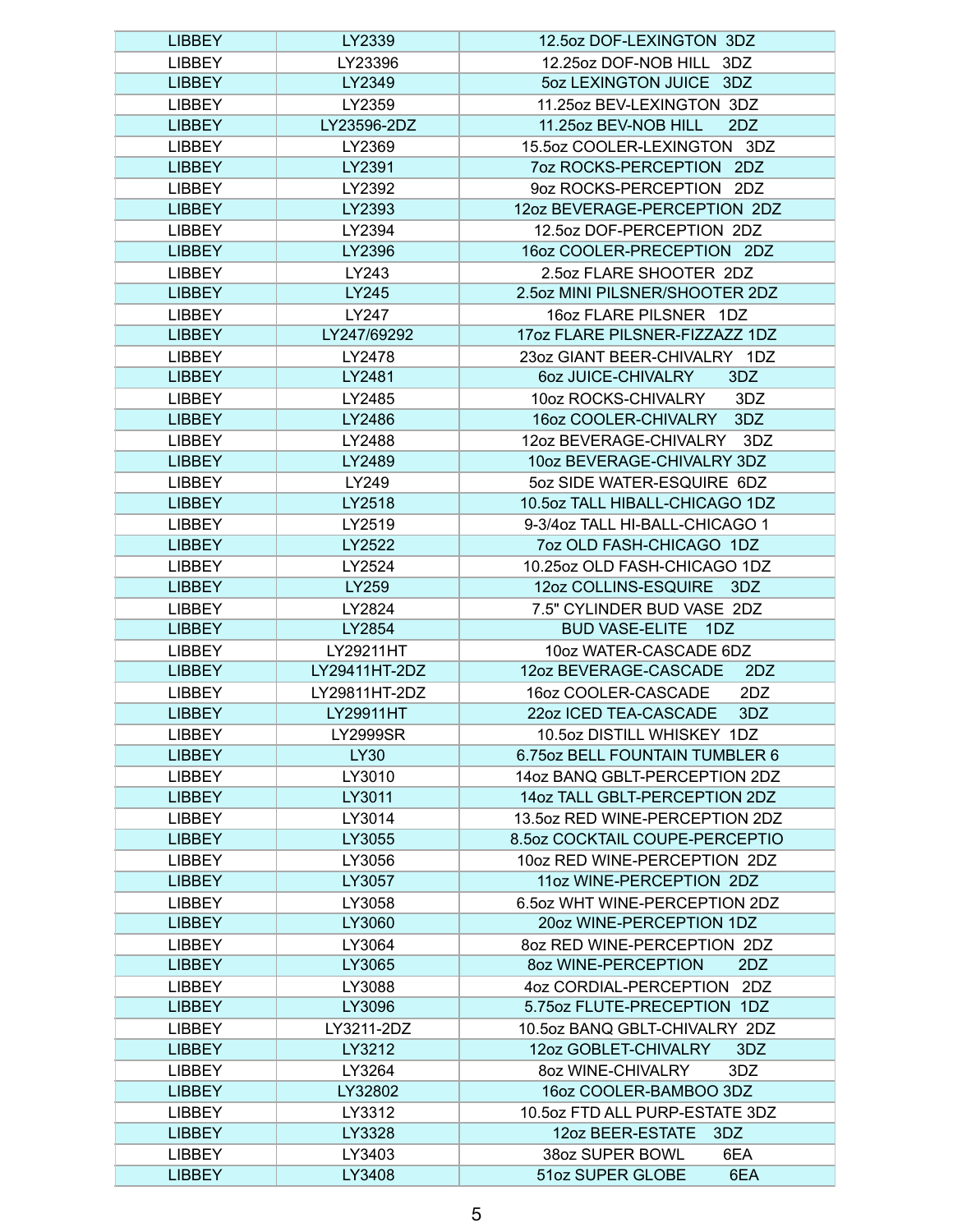| <b>LIBBEY</b> | LY3419          | 12oz DESSERT-SPLASH<br>1DZ              |
|---------------|-----------------|-----------------------------------------|
| <b>LIBBEY</b> | LY3429          | 12oz MARGARITA-SPLASH 1DZ               |
| <b>LIBBEY</b> | LY3616          | 15oz SQUALL<br>1DZ                      |
| <b>LIBBEY</b> | LY3617          | 15oz CYCLONE<br>1DZ                     |
| <b>LIBBEY</b> | LY3619JS        | 12oz CACTUS MARGARITA<br>1DZ            |
| <b>LIBBEY</b> | <b>LY3620JS</b> | <b>16oz CACTUS MARGARITA</b><br>1DZ     |
| <b>LIBBEY</b> | LY3623          | 23.5oz HURRICANE<br>1DZ                 |
| <b>LIBBEY</b> | LY3701          | 3oz MARTINI-EMBASSY 1DZ                 |
| <b>LIBBEY</b> | LY3702-1DZ      | 5.5oz BRANDY-EMBASSY 1DZ                |
| <b>LIBBEY</b> | LY3704          | 9.25oz BRANDY-EMBASSY<br>$\overline{2}$ |
| <b>LIBBEY</b> | LY3705          | 11.5oz BRANDY-EMBASSY 2DZ               |
| <b>LIBBEY</b> | LY3708          | 17.5oz BRANDY-EMBASSY 2DZ               |
| <b>LIBBEY</b> | LY3709          | 22oz BRANDY-EMBASSY 1DZ                 |
| <b>LIBBEY</b> | LY3711-2DZ      | 11.5oz GOBLET-EMBASSY<br>2DZ            |
| <b>LIBBEY</b> | LY3712          | 10.5oz BANQ GOBLT-EMBASSY 2DZ           |
| <b>LIBBEY</b> | LY3715          | 10oz POCO GRANDE II<br>2DZ              |
| <b>LIBBEY</b> | LY3716          | 16.25oz ICEDTEA-EMBASY ROYALE           |
| <b>LIBBEY</b> |                 | 1DZ                                     |
|               | LY3717          | 13.25oz POCO GRANDE II                  |
| <b>LIBBEY</b> | LY37179         | 13.5ozPOCO GRANDE Z-STEM 1DZ            |
| <b>LIBBEY</b> | LY3721          | 10.5oz BANQ GBLT-ROYALE EMBASS          |
| <b>LIBBEY</b> | LY3728-2DZ      | 12oz BEER-EMBASSY<br>2DZ                |
| <b>LIBBEY</b> | LY3730-2DZ      | 2DZ<br>14oz BEER-EMBASSY                |
| <b>LIBBEY</b> | LY3733          | 7.5oz MARTINI-EMBASSY 1DZ               |
| <b>LIBBEY</b> | LY37339         | 7.5oz Z-STEM MARTINI 1DZ                |
| <b>LIBBEY</b> | LY3736-2DZ      | 80Z FTD HIBALL-EMBASSY<br>2DZ           |
| <b>LIBBEY</b> | LY3737-2DZ      | 10oz FTD HIBALL-EMBASSY 2DZ             |
| <b>LIBBEY</b> | LY3746-2DZ      | 5.5oz FTD ROCKS-EMBASSY 2DZ             |
| <b>LIBBEY</b> | LY3750          | 16oz TALL ICED TEA-EMBASSY ROY          |
| <b>LIBBEY</b> | LY3752HT-2DZ    | 10.5oz BANQ GOBLET-EMBASSY 2DZ          |
| <b>LIBBEY</b> | LY3756-2DZ      | 10.5oz GOBLET-EMBASSY<br>2DZ            |
| <b>LIBBEY</b> | LY3757          | 10.5oz WINE-EMBASSY 3DZ                 |
| <b>LIBBEY</b> | LY3764-2DZ      | 8.5oz WINE-EMBASSY<br>2DZ               |
| <b>LIBBEY</b> | LY3765-2DZ      | 8.5oz WINE-EMBASSY<br>2DZ               |
| <b>LIBBEY</b> | LY3766          | 6.5oz WINE-EMBASSY<br>3DZ               |
| <b>LIBBEY</b> | LY3769-2DZ      | 6.5oz WINE-EMBASSY<br>2DZ               |
| <b>LIBBEY</b> | LY3770          | 4.5oz COCKTAIL-EMBASSY<br>3DZ           |
| <b>LIBBEY</b> | LY37719         | 5oz Z-STEM MARTINI 1DZ                  |
| <b>LIBBEY</b> | LY3773          | 5.5oz CHAMPAGNE-EMBASSY 3DZ             |
| <b>LIBBEY</b> | LY3777          | 4.5oz CHAMPAGNE-EMBASSY 3DZ             |
| <b>LIBBEY</b> | LY3779          | 9.25oz COCKTAIL-EMBASSY<br>1DZ          |
| <b>LIBBEY</b> | LY37799         | 9.25oz Z-STEM MARTINI<br>1DZ            |
| <b>LIBBEY</b> | LY3783          | 8-3/4oz WINE-EMBASSY<br>2DZ             |
| <b>LIBBEY</b> | LY3788          | 3oz SHERRY-EMBASSY<br>1DZ               |
| <b>LIBBEY</b> | LY3790          | 1.25oz CORDIAL-EMBASSY<br>3DZ           |
| <b>LIBBEY</b> | LY3792          | 2oz BRANDY-EMBASSY<br>1DZ               |
| <b>LIBBEY</b> | LY3793          | 1DZ<br>1oz CORDIAL-EMBASSY              |
| <b>LIBBEY</b> | LY3794          | 4.5oz FLUTE CHAMP-EMBSY 1DZ             |
| <b>LIBBEY</b> | LY3795          | 6oz FLUTE-EMBASSY<br>1DZ                |
| <b>LIBBEY</b> | LY3796          | 602 TALL FLUTE-EMBASSY<br>1DZ           |
| <b>LIBBEY</b> | LY3803          | 8oz DESSERT-EMBASSY 1DZ                 |
| <b>LIBBEY</b> | LY3807          | 13oz BELGIAN BEER 1DZ                   |
| <b>LIBBEY</b> | LY3808          | 16oz BEER-BELGIAN<br>1DZ                |
| <b>LIBBEY</b> | LY3810          | 10oz FOOTED ALE<br>3DZ                  |
| <b>LIBBEY</b> | LY3817          | 10oz STACK BEER-BELGIAN 1DZ             |
| <b>LIBBEY</b> | LY3820          | 8.5oz WINE-CATALINA 3DZIy382            |
|               |                 |                                         |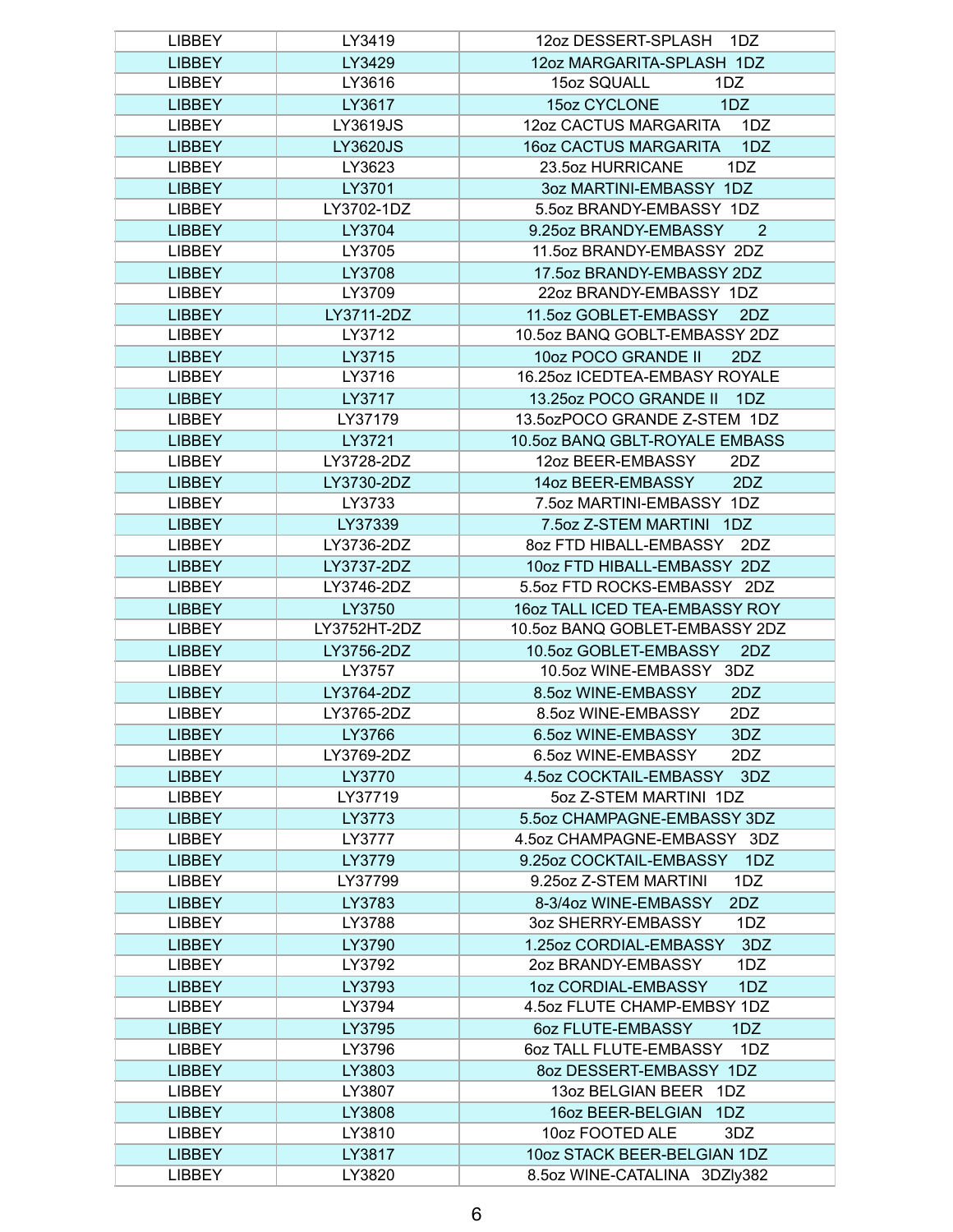| <b>LIBBEY</b> | LY3821          | 10.5oz GOBLET-CATALINA<br>3DZ    |
|---------------|-----------------|----------------------------------|
| <b>LIBBEY</b> | LY3822          | 5.5oz FLUTE/BUD VASE-CATALINA    |
| <b>LIBBEY</b> | LY3823          | 14oz PILSNER-CATALINA<br>2DZ     |
| <b>LIBBEY</b> | LY3824          | 3DZ<br><b>70Z ROCKS-CATALINA</b> |
| <b>LIBBEY</b> | LY3826          | 2oz CORDIAL-CATALINA<br>3DZ      |
| <b>LIBBEY</b> | LY3827          | 12oz MARGARITA-CATALINA 3DZ      |
| <b>LIBBEY</b> | LY3828          | 2DZ<br>12oz PILSNER              |
| <b>LIBBEY</b> | LY3911          | 12oz GOBLET-TEARDROP<br>3DZ      |
| <b>LIBBEY</b> | LY3914          | 10.5oz GOBLET-TEARDROP<br>3DZ    |
| <b>LIBBEY</b> | LY3915          | 14.75oz BEER-TEARDROP<br>3DZ     |
| <b>LIBBEY</b> | LY3957          | 10.75oz WINE-TEARDROP<br>3DZ     |
| <b>LIBBEY</b> | LY3964          | 8.5oz RED WINE-TEARDROP 3DZ      |
| <b>LIBBEY</b> | LY3965-2DZ      | 8.5oz WHITE WINE-TEARDROP 2DZ    |
| <b>LIBBEY</b> | LY3966          | 6.5oz WHITE WINE-TEARDROP 3DZ    |
| <b>LIBBEY</b> | LY3996          | 5-3/4oz FLUTE-TEARDROP 1DZ       |
| <b>LIBBEY</b> | LY400           | 8.25oz COSMOPOLITAN 1DZ          |
| <b>LIBBEY</b> | LY401           | 10oz HI-BALL/WINE-COSMOPOLITAN   |
| <b>LIBBEY</b> | LY402           | 14oz DOF-COSMOPOLITAN 1DZ        |
| <b>LIBBEY</b> | LY403           | 14oz COSMOPOLITAN BEVERAGE 1DZ   |
| <b>LIBBEY</b> | <b>LY4116SR</b> | 16oz TALL ICEDTEA-CHARISMA 2DZ   |
| <b>LIBBEY</b> | <b>LY4196SR</b> | 6oz TALL FLUTE-CHARISMA 2DZ      |
| <b>LIBBEY</b> | LY44            | 8oz STRAIGHT SIDED HIBALL 6DZ    |
| <b>LIBBEY</b> | <b>LY48</b>     | 2oz WHISKEY PLAIN<br>6DZ         |
| <b>LIBBEY</b> | LY4803          | 20oz PUB GLASS<br>2DZ            |
| <b>LIBBEY</b> | LY4808          | 16oz PUB GLASS<br>2DZ            |
| <b>LIBBEY</b> | LY5001          | 22oz FRANKFORT MUG<br>1DZ        |
| <b>LIBBEY</b> | LY5003          | 4oz FRANKFURT SAMPLER 2DZ        |
| <b>LIBBEY</b> | LY5011          | 15oz HANDLED MUG<br>1DZ          |
| <b>LIBBEY</b> | LY5016          | 12oz PANELED MUG<br>1DZ          |
| <b>LIBBEY</b> | LY5018          | 14oz PANELED MUG<br>1DZ          |
| <b>LIBBEY</b> | LY5019          | 10oz PANELED MUG<br>1DZ          |
| <b>LIBBEY</b> | LY5020          | 16oz PANELED MUG<br>1DZ          |
| <b>LIBBEY</b> | LY5026          | 1-1/4oz SHOT-MARITIME 3DZ        |
| <b>LIBBEY</b> | LY5030          | .75oz TALL WHISKEY<br>6DZ        |
| <b>LIBBEY</b> | LY5031          | 1oz TALL WHISKEY<br>$6-1$ DZ'S   |
| <b>LIBBEY</b> | LY5058          | 1.5oz PINCH DECANTER/BUD VASE    |
| <b>LIBBEY</b> | LY5065          | 10oz SERV CARAFE-BLK BAND 2DZ    |
| <b>LIBBEY</b> | LY5092          | 16oz TANKARD-STARBURST 1DZ       |
| <b>LIBBEY</b> | <b>LY51</b>     | 12.5oz ICED TEA<br>6DZ           |
| <b>LIBBEY</b> | LY5101          | 4.5oz TULIP SUNDAE<br>3DZ        |
| <b>LIBBEY</b> | LY5103          | 4.5oz SHERBET<br>4DZ             |
| <b>LIBBEY</b> | LY5109          | 2oz SHOOTER<br>2DZ               |
| <b>LIBBEY</b> | LY5110-2DZ      | 12oz SODA<br>2DZ                 |
| <b>LIBBEY</b> | LY5115          | 6.5oz TULIP SUNDAE<br>3DZ        |
| <b>LIBBEY</b> | LY5118          | 17oz SUPREME LINER<br>2DZ        |
| <b>LIBBEY</b> | LY5119          | 5oz SUPREME LINER<br>6DZ         |
| <b>LIBBEY</b> | LY5120          | 1.5oz WHISKEY-PLAIN<br>6DZ       |
| <b>LIBBEY</b> | LY5120/A0007    | 1.5oz WHISKEY-1oz LINE<br>6DZ    |
| <b>LIBBEY</b> | <b>LY5120E</b>  | 1.5oz WHISKEY-BLACK<br>6DZ       |
| <b>LIBBEY</b> | LY5121          | 1.25oz WHISKEY-PLAIN<br>6DZ      |
| <b>LIBBEY</b> | LY5121/S0711    | 1.25oz WHISKY-7/8oz LINE 6DZ     |
| <b>LIBBEY</b> | LY5122          | 1oz WHISKEY-PLAIN<br>6DZ         |
| <b>LIBBEY</b> | LY5122/S0709    | 1oz WHISKEY-5/8oz LINE<br>6DZ    |
| <b>LIBBEY</b> | LY5126          | 2oz WHISKEY-FLUTED<br>4DZ        |
| <b>LIBBEY</b> | LY5126/A0007    | 2oz WSKY\FLUTED-1oz LINE 4DZ     |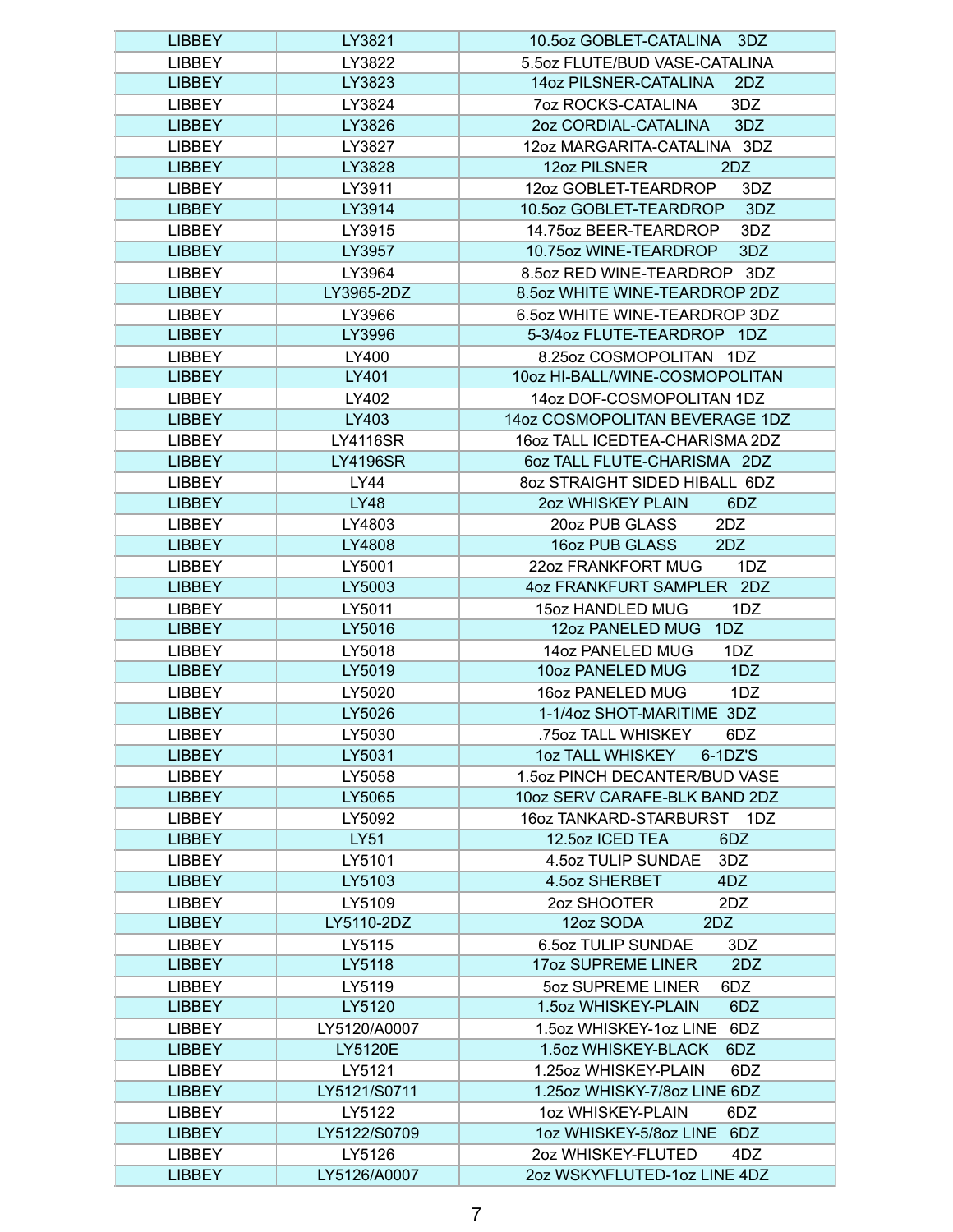| <b>LIBBEY</b> | LY5126/S0711 | 2oz WSKY\FLUT-7/8oz LINE 4DZ      |
|---------------|--------------|-----------------------------------|
| <b>LIBBEY</b> | LY5127       | 1.5oz WHISKEY PRESSED 4DZ         |
| <b>LIBBEY</b> | LY5127/S0710 | 1.5oz WHISKEY-.75oz LINE 4DZ      |
| <b>LIBBEY</b> | LY5127/S0711 | 1.5oz WHISKEY-7/8oz LINE 4DZ      |
| <b>LIBBEY</b> | LY5128       | 7/8oz WHISKEY-PLAIN<br>6DZ        |
| <b>LIBBEY</b> | LY5130       | 5oz OLD FASHIONED-FLUTED 3DZ      |
| <b>LIBBEY</b> | LY5131-4DZ   | 4oz OLD FASHIONED-FLUTED 4DZ      |
| <b>LIBBEY</b> | LY5134       | 4oz SIDE WATER TUMBLER 6DZ        |
| <b>LIBBEY</b> | LY5134/1124N | 4oz MEASURING GLASS 1DZ           |
| <b>LIBBEY</b> | LY5135       | 1.25oz WHISKEY-PLAIN<br>4DZ       |
| <b>LIBBEY</b> | LY5135/S0617 | 1.25oz WHISKY-1/2oz LINE 4DZ      |
| <b>LIBBEY</b> | LY5137       | 20oz MIXING GLASS 2DZ             |
| <b>LIBBEY</b> | LY5154       | 4" ASHTRAY-NOB HILL 3DZ           |
| <b>LIBBEY</b> | LY5161       | 3.5oz SHERBET<br>6DZ              |
| <b>LIBBEY</b> | LY5162       | 6DZ<br>4.5oz SHERBET              |
| <b>LIBBEY</b> | LY5164       | 5" SAFETY ASHTRAY 3DZ             |
| <b>LIBBEY</b> | LY5201       | 10oz COFFEE MUG CRYSTAL 1DZ       |
| <b>LIBBEY</b> | LY5202       | 10oz MUG CRYSTAL<br>2DZ           |
| <b>LIBBEY</b> | LY5205       | 10oz BEER STEIN<br>1DZ            |
| <b>LIBBEY</b> | LY5206       | 12oz BEER STEIN<br>1DZ            |
| <b>LIBBEY</b> | LY5210       | 10oz GOBLET-HOFFMAN HOUSE 1DZ     |
| <b>LIBBEY</b> | LY5212       | 12oz GOBLET-HOFFMAN HOUSE 1DZ     |
| <b>LIBBEY</b> | LY5213       | 13oz COFFEE MUG-CRYSTAL 1DZ       |
| <b>LIBBEY</b> | LY5213B      | 13oz MUG-COBALT 1DZ               |
| <b>LIBBEY</b> | LY5258       | 3 1/2" SUGAR PKT-GIBRALTAR 2DZ    |
| <b>LIBBEY</b> | LY5260       | <b>60oz BEER PITCHER</b><br>6EA   |
| <b>LIBBEY</b> | LY5262       | 34oz 1 LITER SUPER MUG<br>1DZ     |
| <b>LIBBEY</b> | LY5272       | 25oz MUG<br>1DZ                   |
| <b>LIBBEY</b> | LY52733      | 12.5oz SPORT MUG W/PANELS 1DZ     |
| <b>LIBBEY</b> | LY5277       | 2.5oz SHOT GLASS-PRISM<br>6DZ     |
| <b>LIBBEY</b> | LY5279       | 9oz PRISM ROCKS 3DZ               |
| <b>LIBBEY</b> | LY5286       | 14oz CAFE MUG<br>1DZ              |
| <b>LIBBEY</b> | LY5292       | 8.5oz IRISH COFFEE<br>2DZ         |
| <b>LIBBEY</b> | LY5293       | 8.5oz IRISH COFFE-CATALINA 2DZ    |
| <b>LIBBEY</b> | LY5294       | 8.25oz IRISH COFE W/OPTIC 2DZ     |
| <b>LIBBEY</b> | LY5295       | 8.5oz IRISH COFFEE<br>2DZ         |
| <b>LIBBEY</b> | LY5297       | 12oz SCANDINAVIA MUG 1DZ          |
| <b>LIBBEY</b> | LY5298       | 15oz SCANDINAVIA MUG<br>1DZ       |
| <b>LIBBEY</b> | LY53         | 10oz STRGHT SIDED COLLINS 6DZ     |
| <b>LIBBEY</b> | LY53/11680   | 10oz COLLINS-CL LIP FROST 4DZ     |
| <b>LIBBEY</b> | LY5303       | 19.5oz THUMBPRINT STEIN 2DZ       |
| <b>LIBBEY</b> | LY5304       | 10.5oz IRISH COFFEE<br>1DZ        |
| <b>LIBBEY</b> | LY5307       | 8.5oz MUG<br>2DZ                  |
| <b>LIBBEY</b> | LY5309       | 12oz MUG<br>2DZ                   |
| <b>LIBBEY</b> | LY5310       | 11.5oz SODA<br>2DZ                |
| <b>LIBBEY</b> | LY5315       | 7.25oz TULIP SUNDAE<br>2DZ        |
| <b>LIBBEY</b> | LY5317       | 9" BANANA SPLIT<br>2DZ            |
| <b>LIBBEY</b> | LY5329       | 16oz FOOTBALL COOLER-SPORTSWEA    |
| <b>LIBBEY</b> | LY5335       | 6" SALAD PLATE<br>3DZ             |
| <b>LIBBEY</b> | LY5355       | 19.25oz STEIN-DIMPLE<br>2DZ       |
| <b>LIBBEY</b> | LY5360       | 22oz BEER MUG<br>1DZ              |
| <b>LIBBEY</b> | LY5362-1DZ   | 10oz MUG<br>1DZ                   |
| <b>LIBBEY</b> | LY5460       | <b>SUGAR PACKET HOLDER</b><br>2DZ |
| <b>LIBBEY</b> | LY56         | 5oz STRAIGHT SIDED JUICE 6DZ      |
| <b>LIBBEY</b> | LY5725       | 10oz ALL PURPOSE MUG W/OPTIC      |
|               |              |                                   |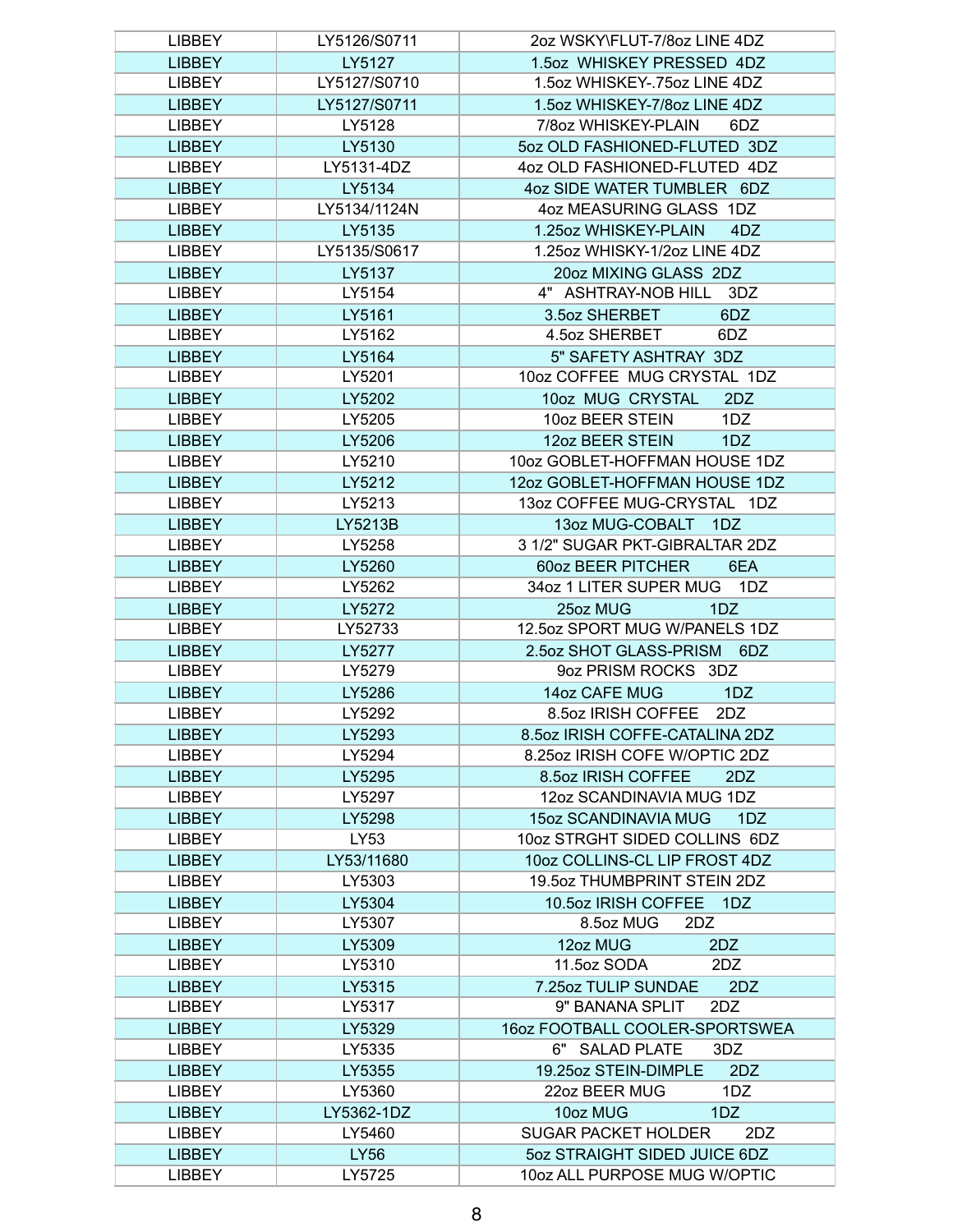| <b>LIBBEY</b> | LY5770          | 7oz MUG-MODERNO 1DZ                   |
|---------------|-----------------|---------------------------------------|
| <b>LIBBEY</b> | LY58            | 6oz STRAIGHT SIDED SELTZER 6DZ        |
| <b>LIBBEY</b> | LY601404        | 6.5oz MARTINI-SPEAKEASY 1DZ           |
| <b>LIBBEY</b> | LY601602        | 8.25oz COUPE-SPEAKEASY 1DZ            |
| <b>LIBBEY</b> | LY603064        | 8.25oz COCKTAIL-SPEAKEASY 1DZ         |
| <b>LIBBEY</b> | LY606HT-4DZ     | 12oz ICED TEA-GOV CLINTON 4DZ         |
| <b>LIBBEY</b> | LY610HT         | 9.5oz WATER-GOV CLINTON 6DZ           |
| <b>LIBBEY</b> | LY618HT         | 8oz BEV-GOV CLINTON 4DZ               |
| <b>LIBBEY</b> | LY633HT         | 5oz JUICE-GOV CLINTON<br>6DZ          |
| <b>LIBBEY</b> | LY6425          | 10oz FOOTED PILSNER 2DZ               |
| <b>LIBBEY</b> | LY70217         | 64oz AMBER GROWLER W/LID 6EA          |
| <b>LIBBEY</b> | LY70855         | 5-3/4oz MARTINI CHILLER 1DZ           |
| <b>LIBBEY</b> | LY718           | 3oz COCKTAIL DECANTER/BUD VASE        |
| <b>LIBBEY</b> | LY719           | 8.5oz COCKTAIL DECAN/BUDVASE 3        |
| <b>LIBBEY</b> | LY735           | 6.5oz DECANTER<br>3DZ                 |
| <b>LIBBEY</b> | LY7500          | 8oz FLUTE-VINA<br>1DZ                 |
| <b>LIBBEY</b> | LY7500/69292    | 8oz FLUTE-VINA<br>1DZ                 |
| <b>LIBBEY</b> | LY7502          | 12oz TALL WINE-VINA<br>1DZ            |
| <b>LIBBEY</b> | LY7504          | 18.5oz TALL WINE-VINA<br>1DZ          |
| <b>LIBBEY</b> | LY7505          | 18.25oz BALLOON-VINA<br>1DZ           |
| <b>LIBBEY</b> | LY7507          | 12oz MIDTOWN MARTINI 1DZ              |
| <b>LIBBEY</b> | LY7508          | 12-3/4oz WINE TASTER-VINA 1DZ         |
| <b>LIBBEY</b> | LY7509          | 16oz BALLOON-VINA<br>1DZ              |
| <b>LIBBEY</b> | LY7510          | 16oz TALL WINE-VINA<br>1DZ            |
| <b>LIBBEY</b> | LY7511          | 13oz MARGARITA-MIDTOWN 1DZ            |
| <b>LIBBEY</b> | LY7512          | 8oz MARTINI-VINA<br>1DZ               |
| <b>LIBBEY</b> | LY7513          | 16oz GOBLET-VINA<br>1DZ               |
| <b>LIBBEY</b> | LY7515          | 18.25oz BALLOON-VINA DIAMOND 1        |
| <b>LIBBEY</b> | LY7516          | 12.5oz TALL WINE-VINA DIAMOND         |
| <b>LIBBEY</b> | LY7517          | 10.25oz TALL WINE-VINA 1DZ            |
| <b>LIBBEY</b> | LY7518          | 10oz MARTINI-VINA 1DZ                 |
| <b>LIBBEY</b> | <b>LY7520SR</b> | 18oz WINE-VINA II<br>1DZ              |
| <b>LIBBEY</b> | LY75305         | <b>6oz CRUET &amp; STOPPER</b><br>1DZ |
| <b>LIBBEY</b> | LY7531          | 10.5oz WINE-VINA 1DZ                  |
| <b>LIBBEY</b> | LY7532          | 12.5oz WINE-VINA 1DZ                  |
| <b>LIBBEY</b> | LY7533/1358M    | 16oz WINE W/DECO-RESERVE<br>1DZ       |
| <b>LIBBEY</b> | LY7552          | 6.5oz TRUMPET FLUTE-VINA 1DZ          |
| <b>LIBBEY</b> | LY7553          | 17oz WINE-VINA 1DZ                    |
| <b>LIBBEY</b> | <b>LY7555SR</b> | 18-3/4oz WINE TASTER-VINA II 1        |
| <b>LIBBEY</b> | LY763           | 3.25oz VOTIVE<br>3DZ                  |
| <b>LIBBEY</b> | <b>LY77</b>     | 6.5oz STRAIGHT-SIDED SPLIT 6D         |
| <b>LIBBEY</b> | LY7700          | 6.75oz MARTINI-BRAVURA 1DZ            |
| <b>LIBBEY</b> | LY782           | 10.75oz DECANTER 1DZ                  |
| <b>LIBBEY</b> | LY789           | .5 LITER WINE DECANTER<br>1DZ         |
| <b>LIBBEY</b> | LY795           | <b>1 LITER WINE DECANTER</b><br>1DZ   |
| <b>LIBBEY</b> | <b>LY814CD</b>  | 12.5oz BEV HVY BASE 3DZ               |
| <b>LIBBEY</b> | <b>LY816CD</b>  | 15oz DOUBLE OLD FASHIONED 3DZ         |
| <b>LIBBEY</b> | LY817CD         | 15oz HVY BASE COOLER 3DZ              |
| <b>LIBBEY</b> | LY8402          | 60Z BRANDY-CITATION 1DZ               |
| <b>LIBBEY</b> | LY8411          | 11oz BANQ GOBLET-CITATION 3DZ         |
| <b>LIBBEY</b> | LY8412          | 12.5oz TALL WINE-GOURMET 1DZ          |
| <b>LIBBEY</b> | LY8414          | 12.5oz RED WINE-CITATION 3DZ          |
| <b>LIBBEY</b> | LY8415          | 14.5oz ROUND WINE-GOURMET 1DZ         |
| <b>LIBBEY</b> | LY8416          | 16oz VINO GRANDE<br>1DZ               |
| <b>LIBBEY</b> | LY8417          | 16.75oz FIESTA GRANDE<br>1DZ          |
|               |                 |                                       |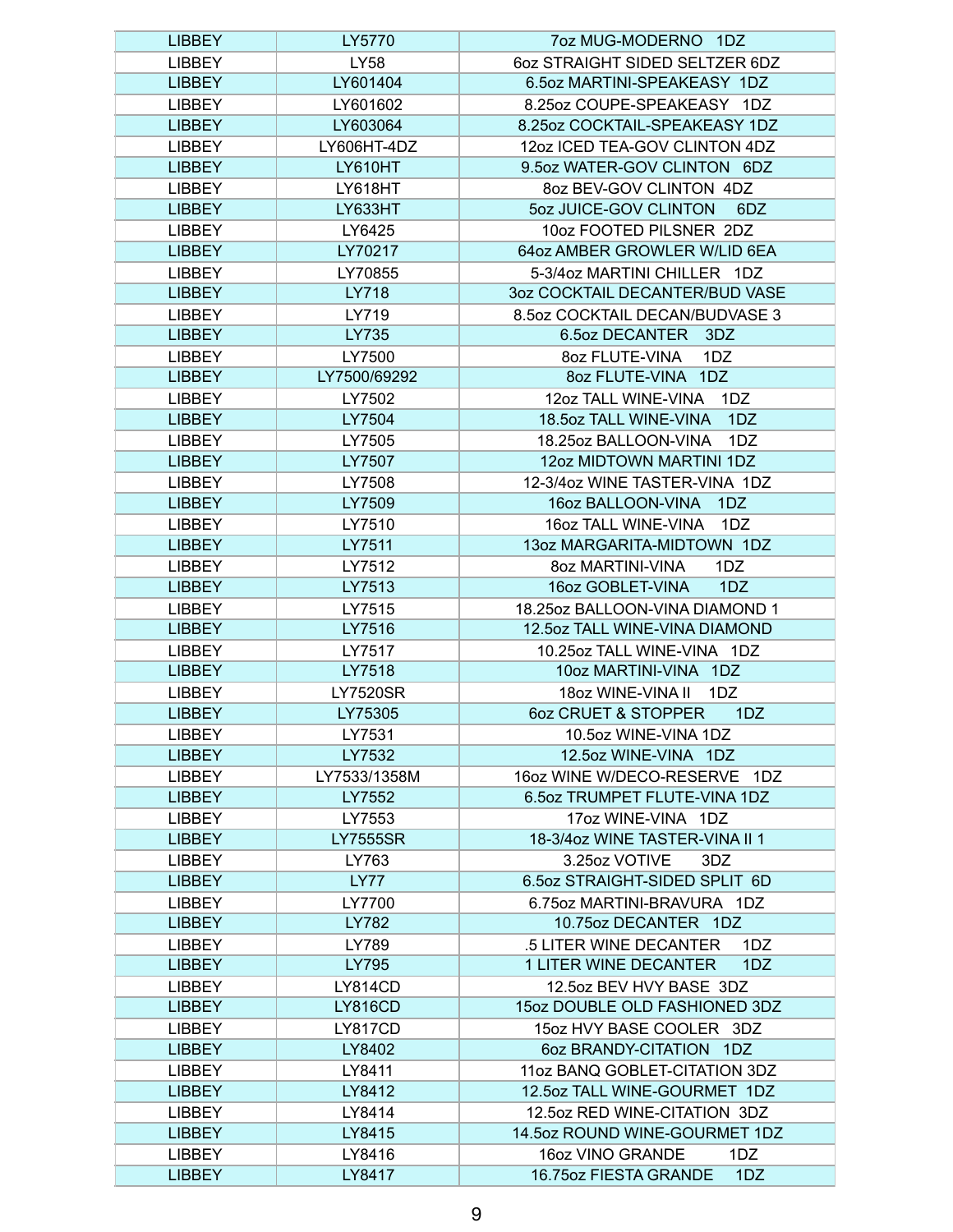| LIBBEY        | LY8418          | 1DZ<br>17.5oz BOLLA GRANDE     |
|---------------|-----------------|--------------------------------|
| <b>LIBBEY</b> | LY8420          | 19.5oz VINO GRANDE<br>1DZ      |
| <b>LIBBEY</b> | LY8422          | 15.25oz FIESTA GRANDE<br>1DZ   |
| <b>LIBBEY</b> | LY8423          | 12oz FIESTA GRANDE<br>1DZ      |
| <b>LIBBEY</b> | LY8425          | 12oz PILSNER-CITATION<br>2DZ   |
| <b>LIBBEY</b> | LY8427          | 27.25oz MAGNA GRANDE<br>1DZ    |
| <b>LIBBEY</b> | LY8429          | 9oz COUP/MARG-GOURMET<br>1DZ   |
| <b>LIBBEY</b> | LY8430          | 14-3/4oz COUPETTE/MARGARITA-CI |
| <b>LIBBEY</b> | LY8439          | 16oz ICE TEA-CITATION 1DZ      |
| <b>LIBBEY</b> | LY8454          | 4.5oz COCKTAIL-CITATION<br>3DZ |
| <b>LIBBEY</b> | LY8455          | 6oz COCKTAIL-CITATION<br>3DZ   |
| <b>LIBBEY</b> | LY8456-2DZ      | 10oz GOBLET-CITATION<br>2DZ    |
| <b>LIBBEY</b> | LY8464-2DZ      | 8oz WINE/BEER-CITATION 2DZ     |
| <b>LIBBEY</b> | LY8466          | 6.5oz TALL WINE-CITATION 3DZ   |
| <b>LIBBEY</b> | LY8472-2DZ      | 11oz WHITE WINE-CITATION 2DZ   |
| <b>LIBBEY</b> | LY8476          | 9oz TULIP CHAMP-GOURMET<br>1DZ |
| <b>LIBBEY</b> | LY8477          | 6oz TULIP CHAMP-GOURMET 1DZ    |
| <b>LIBBEY</b> | LY8480          | 10oz SALUD GRANDE<br>1DZ       |
| <b>LIBBEY</b> | LY8485          | 8.5oz SALUDE GRAND MARTINI 1DZ |
| <b>LIBBEY</b> | LY8495-1DZ      | 6.25oz FLUTE-CITATION<br>1DZ   |
| <b>LIBBEY</b> | LY8513SR        | 16oz GBLT-BRISTOL VALLEY 2DZ   |
| <b>LIBBEY</b> | <b>LY8515SR</b> | 13.5oz ROUND WINE-BRISTOL VAL  |
| <b>LIBBEY</b> | LY8551          | 10.5oz WINE TASTER<br>2DZ      |
| <b>LIBBEY</b> | <b>LY8555SR</b> | 7.5oz COCKTAIL-BRISTOL VAL 2DZ |
| <b>LIBBEY</b> | <b>LY8556SR</b> | 12oz GOBLET-BRISTOL VALLEY 2DZ |
| <b>LIBBEY</b> | <b>LY8564SR</b> | 8.5oz WHT WINE-BRISTOL VALLEY  |
| <b>LIBBEY</b> | <b>LY8572SR</b> | 13oz WINE-BRISTOL VALLEY 2DZ   |
| <b>LIBBEY</b> | <b>LY8573SR</b> | 13oz WHT WINE-BRISTOL VAL 2DZ  |
| <b>LIBBEY</b> | <b>LY8588SR</b> | 3-3/4oz SHERRY-BRISTOL VALLEY  |
| <b>LIBBEY</b> | <b>LY8595SR</b> | 6oz FLUTE-BRISTOL VALLEY 2DZ   |
| <b>LIBBEY</b> | LY8756          | 10oz GOBLET-NAPA COUNTRY 3DZ   |
| <b>LIBBEY</b> | LY8764          | 8oz WHT WINE-NAPA COUNTRY 3DZ  |
| <b>LIBBEY</b> | LY8766          | 6.5 oz TALL WINE-NAPA CO 3DZ   |
| <b>LIBBEY</b> | LY8876          | <b>6oz COCKTAIL</b><br>3DZ     |
| <b>LIBBEY</b> | LY8882          | 4.5oz COCKTAIL<br>3DZ          |
| <b>LIBBEY</b> | LY8883          | 6 3/4oz MARTINI-OMEGA 1DZ      |
| <b>LIBBEY</b> | LY8978          | 802 MARTINI-DOMAINE 1DZ        |
| <b>LIBBEY</b> | <b>LY9103RL</b> | 11.25oz WINE-ALLURE 1DZ        |
| <b>LIBBEY</b> | <b>LY916CD</b>  | 8.25oz ROCKS<br>3DZ            |
| <b>LIBBEY</b> | LY917CD         | 11oz HVY BASE BEVERAGE 3DZ     |
| <b>LIBBEY</b> | <b>LY918CD</b>  | 14oz HVY BASE DOF 3DZ          |
| <b>LIBBEY</b> | LY920284        | 16.5oz BEER-MUNIQUE 1DZ        |
| <b>LIBBEY</b> | LY920284/69292  | 16.5oz MUNIQUE BEER-FIZZAZZ 1D |
| <b>LIBBEY</b> | LY920291        | 12.5oz BEER-MUNIQUE 1DZ        |
| <b>LIBBEY</b> | LY92103         | 16oz DRINKING JAR 1DZ          |
| <b>LIBBEY</b> | LY92129         | 33.5oz MILK BOTTLE<br>2DZ      |
| <b>LIBBEY</b> | LY92163         | BLACK METAL STAND FOR DISPENSE |
| <b>LIBBEY</b> | LY92182         | 9oz JUICE-FARMHOUSE 1DZ        |
| <b>LIBBEY</b> | LY92183         | 12oz HI-BALL-FARMHOUSE 1DZ     |
| <b>LIBBEY</b> | LY92303         | 16oz COOLER-ARUBA<br>1DZ       |
| <b>LIBBEY</b> | LY92306         | 15oz COCKTAIL-ARUBA<br>1DZ     |
| <b>LIBBEY</b> | LY92308         | 12oz MARGARITA-ARUBA<br>1DZ    |
| <b>LIBBEY</b> | LY92309         | 16ozRD COCKTAIL-ARUBA<br>1DZ   |
| <b>LIBBEY</b> | LY925500        | 12oz CARATS 1DZ                |
| <b>LIBBEY</b> | LY926781        | 25.25oz CARATS STIRRING GLASS  |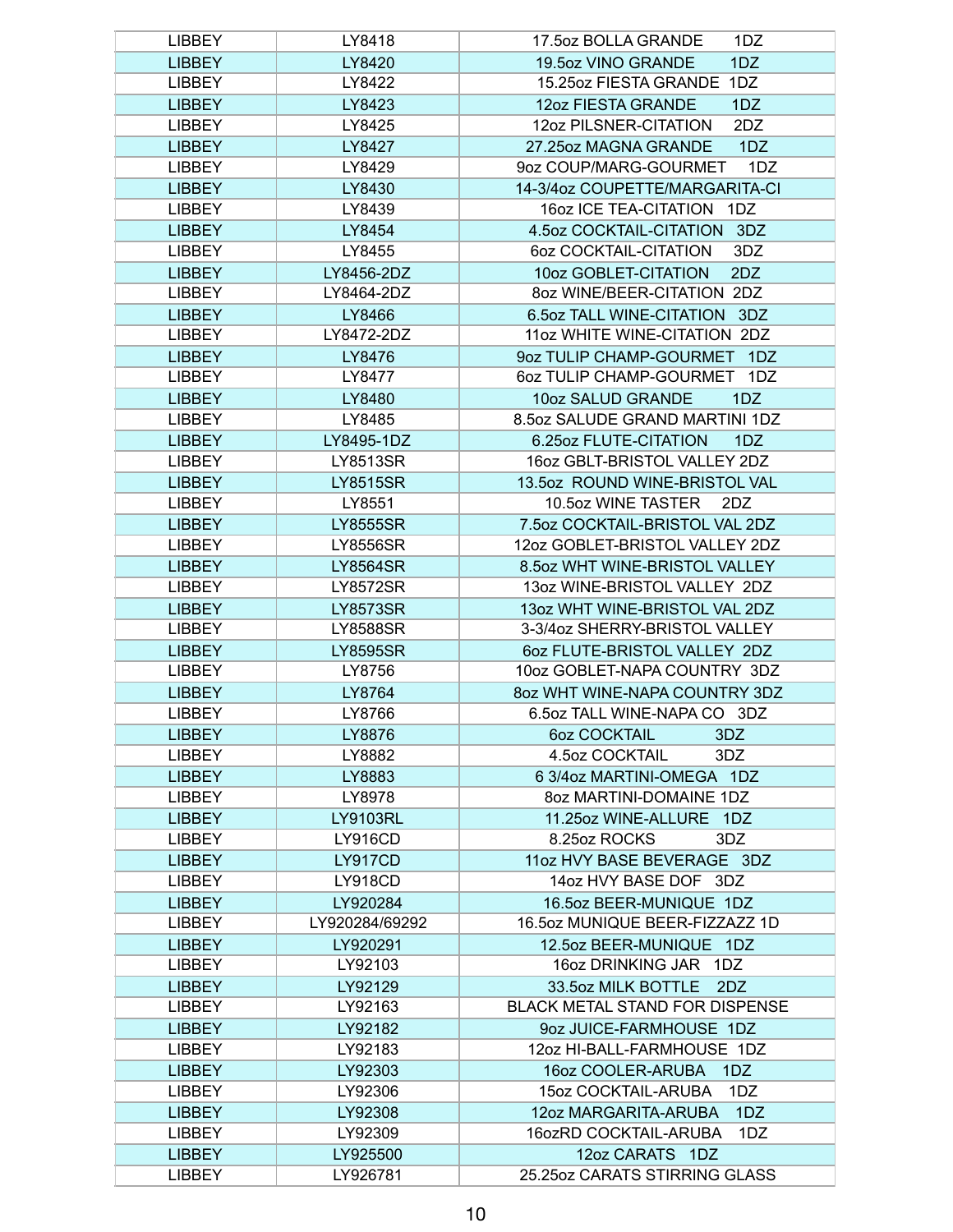| <b>LIBBEY</b> | <b>LY94</b>     | 10oz ZOMBIE<br>6DZ                |
|---------------|-----------------|-----------------------------------|
| <b>LIBBEY</b> | <b>LY95</b>     | 11oz STRAIGHT-SIDED ZOMBIE 6DZ    |
| <b>LIBBEY</b> | LY9562269       | <b>202 TEQUILA SHOOTER</b><br>6DZ |
| <b>LIBBEY</b> | LY9570101       | 44oz GRANDE MARTINI<br>6EA        |
| <b>LIBBEY</b> | LY96            | 12oz ZOMBIE<br>6DZ                |
| <b>LIBBEY</b> | LY96/11680      | 12oz ZOMBIE-CL LIP FROSTD 4DZ     |
| <b>LIBBEY</b> | LY96958S1A      | 70oz DECANTER-VINA 2EA            |
| <b>LIBBEY</b> | LY97000         | 1 LITRE WINE DECANTER<br>1DZ      |
| <b>LIBBEY</b> | LY97001         | 1/2 LITRE WINE DECANTER<br>1DZ    |
| <b>LIBBEY</b> | LY97036         | 1/2 LITER BOOT MUG 1DZ            |
| <b>LIBBEY</b> | LY97038         | 1.5oz BOOT SHOT<br>3DZ            |
| <b>LIBBEY</b> | LY97084         | 16oz PLAIN DRINK JAR<br>1DZ       |
| <b>LIBBEY</b> | LY97085         | 16oz DRNKIG JAR<br>1DZ            |
| <b>LIBBEY</b> | LY9860594       | 12.5oz BEV - IMPRESSIONS 1DZ      |
| <b>LIBBEY</b> | LY9862324       | 1.5oz TEQUILA SHOOTER 6DZ         |
|               |                 |                                   |
|               |                 |                                   |
| <b>LIBBEY</b> | LY15230         | DISC-16oz MIXING GLASS-GIBRALT    |
| <b>LIBBEY</b> | LY15600         | DISC-702 ROCKS-DAKOTA 3DZ         |
|               |                 |                                   |
| <b>LIBBEY</b> | LY15686         | DISC-80z ROCKS-GIBRALTAR CAFE     |
| <b>LIBBEY</b> | LY15691         | DISC-9oz ROCKS-QUANTUM 2DZ        |
|               |                 |                                   |
| <b>LIBBEY</b> | LY5320          | DISC-1-1/2oz GOLF SHOT-SPORTSW    |
|               |                 |                                   |
| <b>LIBBEY</b> | <b>LY9401RL</b> | DISC-25.5oz XXL WINE-ROYAL LEE    |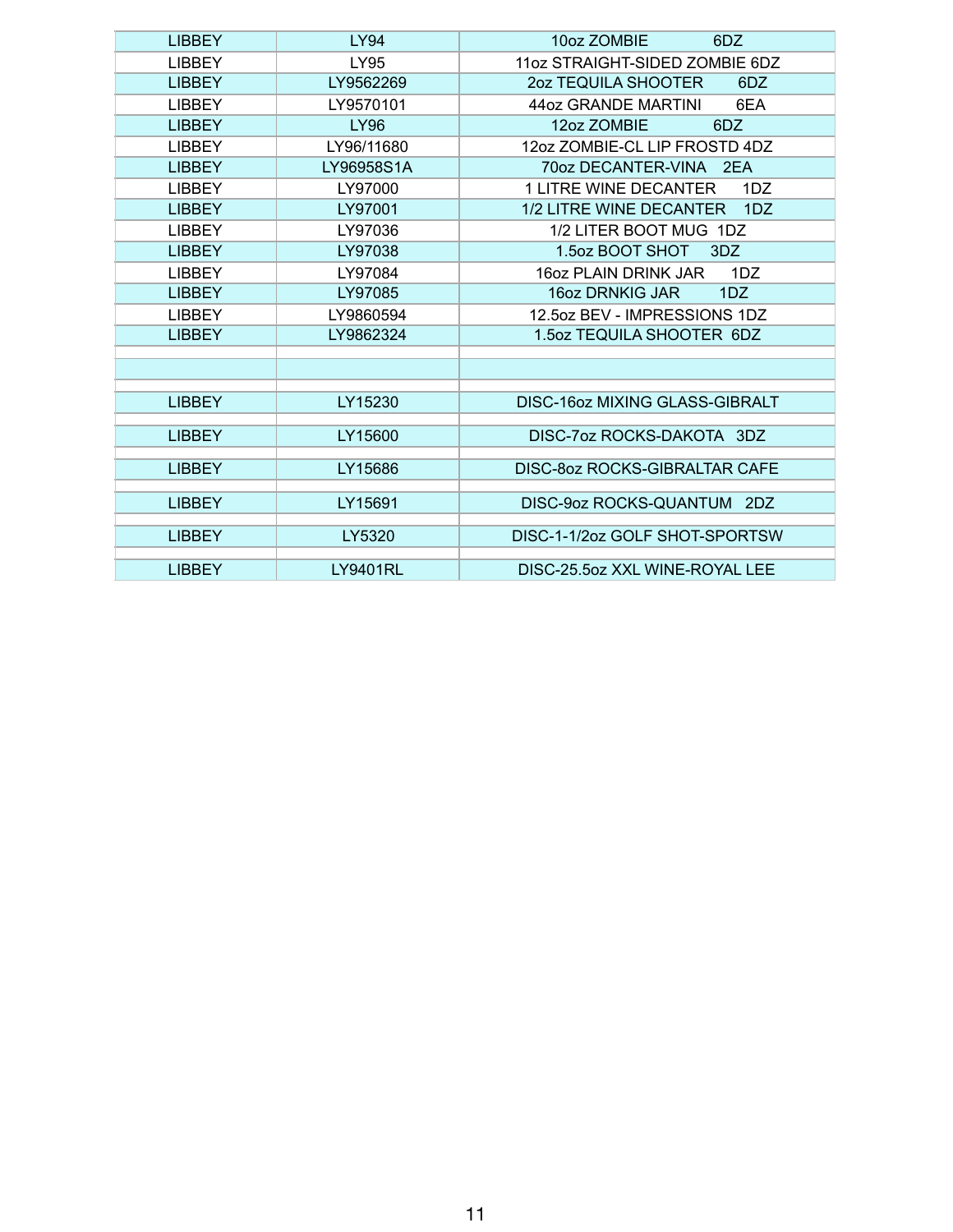#### **National Checking Stock List**

| <b>PRODUCT LINE</b>      | <b>ITEM CODE</b>    | <b>ITEM DESCRIPTION</b>            |
|--------------------------|---------------------|------------------------------------|
|                          |                     |                                    |
| NATIONAL CHECKING        | <b>N101SP</b>       | 2PTBK CARBON WHITE 14 LINE 5M      |
| NATIONAL CHECKING        | N <sub>14</sub> -SP | 3PTBK DELV FORM NOCARB 2.5M        |
| NATIONAL CHECKING        | <b>N1225SP</b>      | REG ROLLS 2.25" 1PLY<br>40RLS      |
| NATIONAL CHECKING        | N1300SP             | REG ROLLS 3" 1PLY<br>30RLS         |
| NATIONAL CHECKING        | N1381SP             | REG ROLLS 38MM 1PLY 50RLS          |
| NATIONAL CHECKING        | N1441SP             | REG ROLLS 44MM 1PLY 50RLS          |
| NATIONAL CHECKING        | N18-333             | 3" 3PLY REGISTER ROLL 50RLS        |
| NATIONAL CHECKING        | N <sub>1</sub> A-SP | SALES BK CARBON 2PT WHT<br>5M      |
| NATIONAL CHECKING        | <b>N2300SP</b>      | REG ROLL 3" 2PLYNOCARB 30RLS       |
| NATIONAL CHECKING        | N3516SP             | 1 PART WHITE 13 LINES 10M          |
| NATIONAL CHECKING        | N520-50             | 1pt GREEN BOARD 19LINES 2.5M       |
| NATIONAL CHECKING        | N <sub>525</sub>    | 1PT GREEN BOARD 18 LINES 2.5M      |
| NATIONAL CHECKING        | N7225-80SP          | 2.25"x1.25" 80' REG ROLL48RLS      |
| NATIONAL CHECKING        | <b>N7225SP</b>      | REGROL 2.25" THRM 1PLY 40RLS       |
| NATIONAL CHECKING        | <b>N7313SP</b>      | REGROLL 3.13" 1PLYTHRM30RLS        |
| NATIONAL CHECKING        | NDISP7R-1           | PLEXGLAS LABEL DISPENSER 1EA       |
| NATIONAL CHECKING        | NDP12R              | DISSOLVING LABEL 1"x 2"            |
| <b>NATIONAL CHECKING</b> | NDSL23R             | 2 x 3 DISSOLVING LABELS 250        |
| NATIONAL CHECKING        | NDSLBX23            | 2 x 3 DISSOLVING LABELS BOX 1      |
| NATIONAL CHECKING        | NG3616              | 1PT BK GREEN 16 LINES<br>5M        |
| NATIONAL CHECKING        | <b>NG3632</b>       | 1PT BK GREEN BOARD 2.5M            |
| NATIONAL CHECKING        | <b>NG3674</b>       | 1PT BK GREEN BOARD<br>2.5M         |
| NATIONAL CHECKING        | <b>NG4774SP</b>     | 1PTBK GREEN BOARD13LINES 2.5M      |
| NATIONAL CHECKING        | NG4797-2            | 2PTLSE GRN NOCARB 13 LINES 2M      |
| NATIONAL CHECKING        | NG4797-2BK          | 2PTBK GREEN NOCARB 13 LINES 2M     |
| NATIONAL CHECKING        | NG4797-2SP          | 2PTLSE GRN NOCARB 13 LINES 2M      |
| NATIONAL CHECKING        | <b>NG4797-3BK</b>   | 3PTBK GREEN NOCARB 13LINES 2M      |
| NATIONAL CHECKING        | NG4797-3SP          | 3PTLSE GRN NOCARB 13 LINES 2M      |
| NATIONAL CHECKING        | <b>NG4900</b>       | 2PTLSE GREEN CARBON DUP 2.5M       |
| NATIONAL CHECKING        | <b>NG6000</b>       | 2PTBK GRN CARBON 17 LINES 2.5M     |
| NATIONAL CHECKING        | <b>NG6000SP</b>     | 2PTBK GRN CARBON 17 LINES 2.5M     |
| NATIONAL CHECKING        | <b>NG7000</b>       | 2PTBK GRN NOCARB 17 LINES 2.5M     |
| NATIONAL CHECKING        | <b>NG7000SP</b>     | 2PTBK GRN NOCARB 17 LINES 2.5M     |
| NATIONAL CHECKING        | NNOBLE-TUSCANO      | <b>NOBLE ROMANS TUSCANOS 500ea</b> |
| NATIONAL CHECKING        | <b>NP3632SP</b>     | 1PTBK PINK 14 LINES 2.5M           |
| NATIONAL CHECKING        | <b>NP7507R</b>      | PERMANENT TRILINGUAL LABEL-SUN     |
| NATIONAL CHECKING        | <b>NR101R</b>       | REMOVEABLE LABEL-MONDAY (BLUE)     |
| NATIONAL CHECKING        | <b>NR102R</b>       | REMOVEABLE LABEL-TUESDAY (YELL     |
| NATIONAL CHECKING        | <b>NR103R</b>       | REMOVEABLE LABEL-WEDNESDAY (RE     |
| NATIONAL CHECKING        | <b>NR104R</b>       | REMOVEABLE LABEL-THURSDAY (BRO     |
| NATIONAL CHECKING        | <b>NR105R</b>       | REMOVEABLE LABEL-FRIDAY (GREEN     |
| NATIONAL CHECKING        | <b>NR106R</b>       | REMOVEABLE LABEL-SATURDAY (ORA     |
| NATIONAL CHECKING        | <b>NR107R</b>       | REMOVEABLE LABEL-SUNDAY (BLACK     |
| NATIONAL CHECKING        | NR <sub>1</sub> KT  | REMOVABLE LABEL KIT 1kit           |
| NATIONAL CHECKING        | <b>NS3616</b>       | 1PTBOOKED SALMON 16 LINES 5M       |
| NATIONAL CHECKING        | <b>NS6000</b>       | 2PTBKSALMON CARBON 17LINES2.5M     |
| NATIONAL CHECKING        | NT4797-2SP          | 2PTLSE TAN NOCARB 16 LINES 2M      |
| NATIONAL CHECKING        | <b>NT4920SP</b>     | 2PTBK TAN CARBON 14 LINES 2M       |
| NATIONAL CHECKING        | NT4930              | 2PTBK TAN NOCARB 17 LINES 2M       |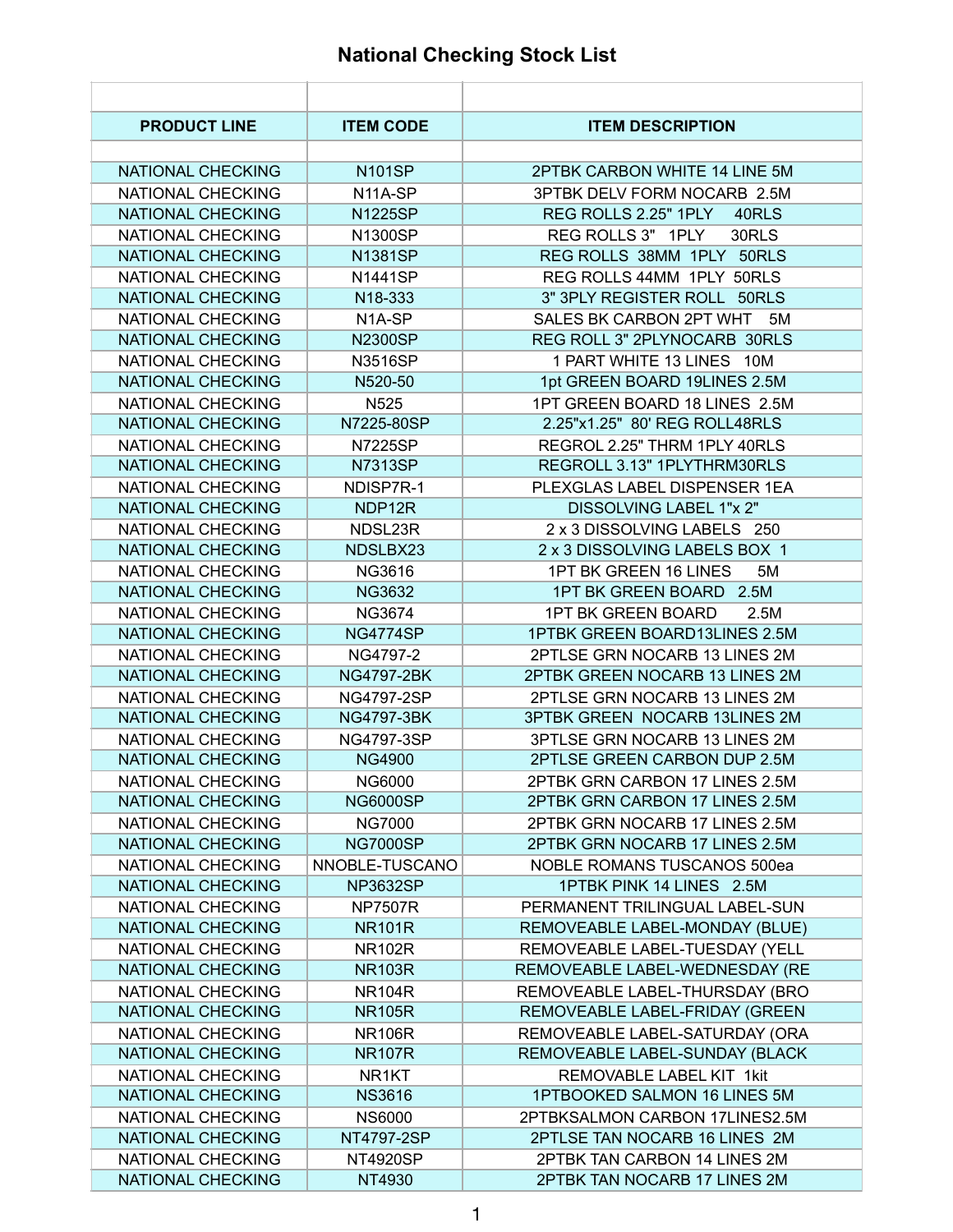| NATIONAL CHECKING | NT4932SP   | 1PTLSE TAN BOARD 15 LINES 2M  |
|-------------------|------------|-------------------------------|
| NATIONAL CHECKING | NT4997-2BK | 2PTBK TAN NOCARB 15 LINE 2M   |
| NATIONAL CHECKING | NT4997-2SP | 2PTLSE TAN NOCARB 15 LINES 2M |
| NATIONAL CHECKING | NT4997-3SP | 3PTLSE TAN NOCARB 15 LINES 2M |
| NATIONAL CHECKING | NT6932SP   | 1PTLSE TAN BOARD 15 LINES 2M  |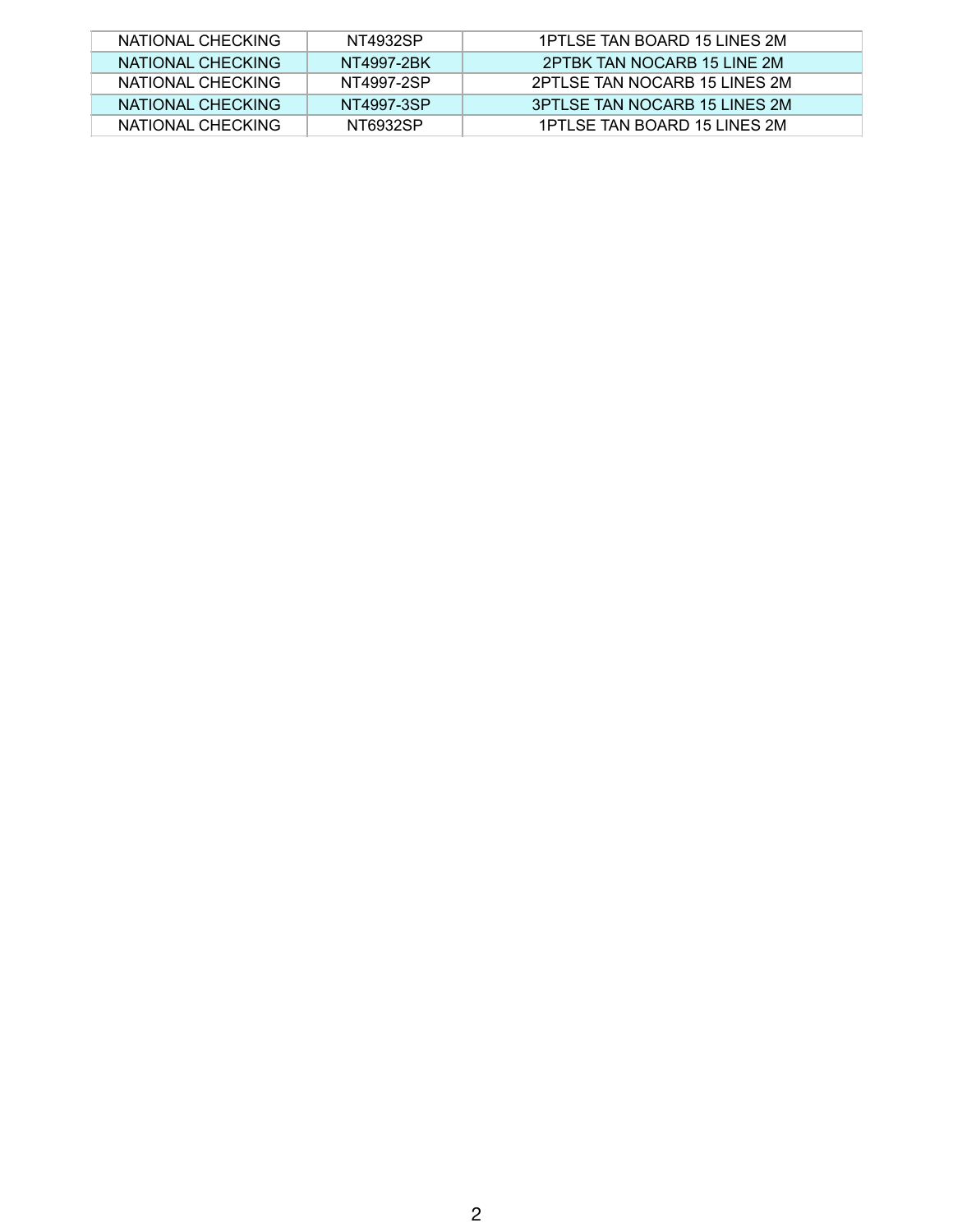#### **Oneida Stock List**

| <b>PRODUCT LINE</b> | <b>ITEM CODE</b>  | <b>ITEM DESCRIPTION</b>               |
|---------------------|-------------------|---------------------------------------|
|                     |                   |                                       |
| <b>ONEIDA</b>       | <b>O-2201FSLF</b> | SALAD/PASTRY FORK-SCROLL 3DZ          |
| <b>ONEIDA</b>       | 0-2201KPVF        | 1pc DINNER KNIFE-SCROLL 3DZ           |
| <b>ONEIDA</b>       | O-2201SBLF        | <b>BOUILLON SPOON-SCROLL 3DZ</b>      |
| <b>ONEIDA</b>       | O-2201STSF        | TEASPOON-SCROLL 3DZ                   |
| <b>ONEIDA</b>       | <b>O-2272FSLF</b> | SALAD/PASTRY FORK-MARQUETTE           |
| <b>ONEIDA</b>       | 0-2273KSBF        | <b>1PC BUTTER SPREADER-JUILLIARD</b>  |
| <b>ONEIDA</b>       | <b>O-2347FPLF</b> | <b>DINNER FORK-UNITY</b><br>3DZ       |
| <b>ONEIDA</b>       | <b>O-2347FSLF</b> | SALAD/PASTRY FORK-UNITY 3DZ           |
| <b>ONEIDA</b>       | <b>O-2347KPVF</b> | 1PC DINNER KNIFE-UNITY 3DZ            |
| <b>ONEIDA</b>       | O-2347SRBF        | RD BWL SOUP SPOON-UNITY 3DZ           |
| <b>ONEIDA</b>       | O-2347STSF        | <b>TEASPOON-UNITY</b><br>3DZ          |
| <b>ONEIDA</b>       | O-2496KPTF        | 1pc DINNER KNIFE-CLASSIC SHELL        |
| <b>ONEIDA</b>       | <b>O-2496STSF</b> | TEASPOON-CLASSIC SHELL 3DZ            |
| <b>ONEIDA</b>       | <b>O-2544FRSF</b> | DINNER FORK-NEEDLEPOINT 3DZ           |
| <b>ONEIDA</b>       | <b>O-2544FSLF</b> | SALAD/PASTRY FORK-NEEDLEPOINT         |
| <b>ONEIDA</b>       | <b>O-2544KPVF</b> | 1PC DINNER KNIFE-NEEDLEPOINT 3        |
| <b>ONEIDA</b>       | O-2544SBLF        | <b>BOUILLON SPOON-NEEDLEPOINT 3DZ</b> |
| <b>ONEIDA</b>       | <b>O-2544STSF</b> | TEASPOON-NEEDLEPOINT 3DZ              |
| <b>ONEIDA</b>       | 0-2552FRSF        | DINNER FORK-ARBOR ROSE 3DZ            |
| <b>ONEIDA</b>       | <b>O-2552FSLF</b> | SALAD/PASTRY FORK-ARBOR ROSE 3        |
| <b>ONEIDA</b>       | <b>O-2552KPVF</b> | DINNER KNIFE-ARBOR ROSE 3DZ           |
| <b>ONEIDA</b>       | O-2552SBLF        | BOUILLON SPOON-ARBOR ROSE 3DZ         |
| <b>ONEIDA</b>       | 0-2552SPLF        | DESSERT SPOON-ARBOR ROSE 3DZ          |
| <b>ONEIDA</b>       | <b>O-2552STBF</b> | TABLESPOON/SERVING SPOON-ARBOR        |
| <b>ONEIDA</b>       | <b>O-2552STSF</b> | TEASPOON-ARBOR ROSE 3DZ               |
| <b>ONEIDA</b>       | <b>O-2610FRSF</b> | DNR FORK-CHATEAU 3DZ                  |
| <b>ONEIDA</b>       | O-2610FSLF        | SALAD FORK-CHATEAU 3DZ                |
| <b>ONEIDA</b>       | 0-2610KPVF        | DINNER KNIFE-CHATEAU 3DZ              |
| <b>ONEIDA</b>       | O-2610SBLF        | <b>BOUILLON SPOON-CHATEAU 3DZ</b>     |
| <b>ONEIDA</b>       | O-2610SPLF        | OVAL BWLSOUP/DESSERT SPOON-CHA        |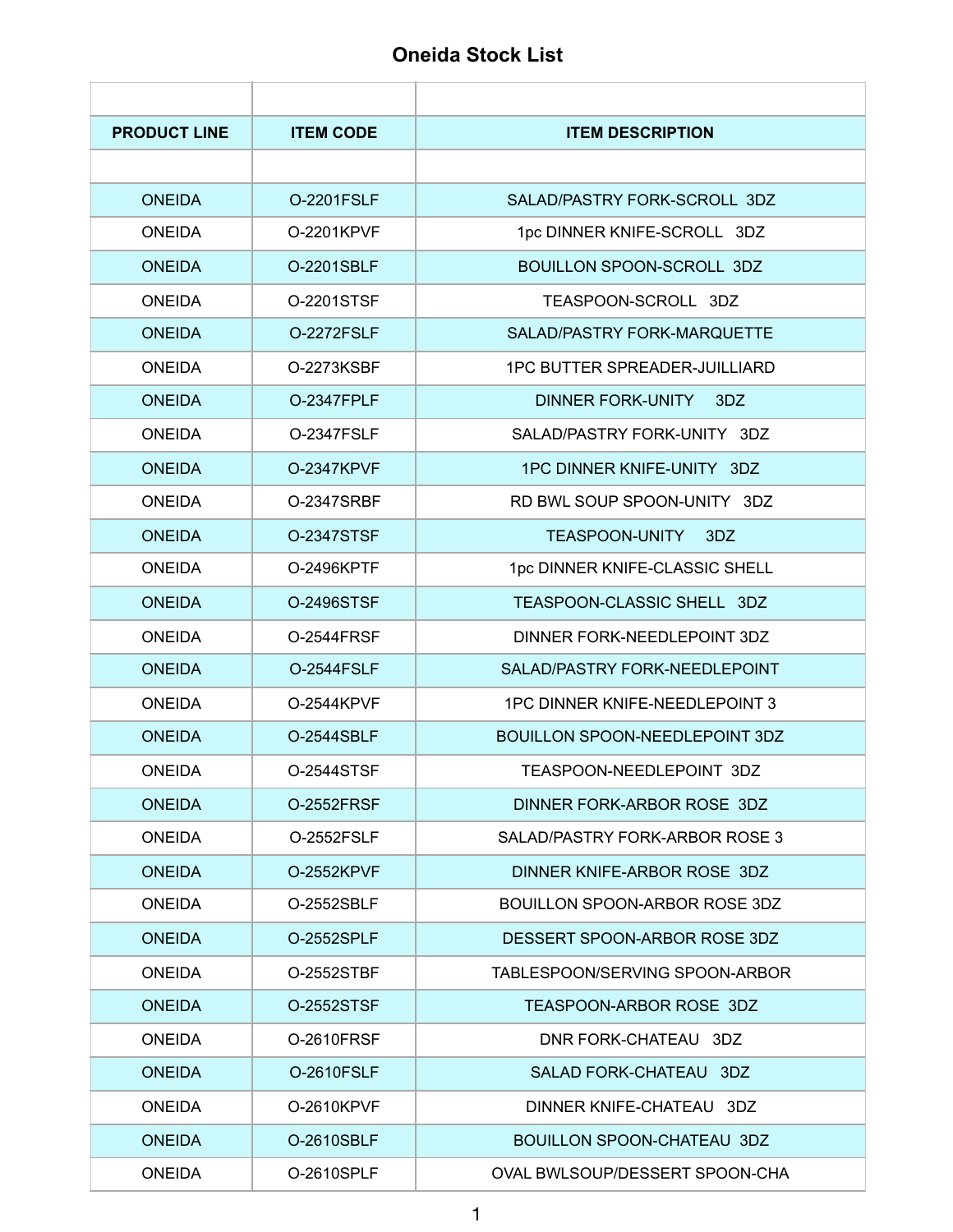| <b>ONEIDA</b> | <b>O-2610STSF</b> | TEASPOON-CHATEAU 3DZ                 |
|---------------|-------------------|--------------------------------------|
| <b>ONEIDA</b> | O-80561575A       | 15 x 15 SQ TRAY-PATRIOT 1EA          |
| <b>ONEIDA</b> | O-80562136A       | 17.25" x 12.5" OBLONG TRAY-PAT       |
| <b>ONEIDA</b> | O-80562340A       | 21x 15 OVAL TRAY-PATRIOT 1EA         |
| <b>ONEIDA</b> | O-80562535A       | 15" RD TRAY-PATROIT 1EA              |
| <b>ONEIDA</b> | O-B072FSLF        | SALAD/PASTRY FORK-MELINDA III        |
| <b>ONEIDA</b> | O-B072KPVF        | 1pc DINNER KNIFE-MELINDA III 3       |
| <b>ONEIDA</b> | O-B072SBLF        | BOUILLON SPOON-MELINDA III 3DZ       |
| <b>ONEIDA</b> | O-B072SITF        | ICED TEASPOON-MELINA III 3DZ         |
| <b>ONEIDA</b> | O-B072SPLF        | OVAL BWL SOUP/DESSERT SPOON-ME       |
| <b>ONEIDA</b> | O-B167SRBF        | <b>BOUILLON SPOON-STANFORD 3DZ</b>   |
| <b>ONEIDA</b> | O-B393FPLF        | DINNER FORK-VILLAGE COMMON 3DZ       |
| <b>ONEIDA</b> | O-B393KPVF        | 1pc DINNER KNIFE-VILLAGE COMMO       |
| <b>ONEIDA</b> | O-B393SBLF        | <b>BOUILLON SPOON-VILLAGE COMMON</b> |
| <b>ONEIDA</b> | O-B393STSF        | TEASPOON-VILLAGE COMMON 3DZ          |
| <b>ONEIDA</b> | O-B595FDNF        | DINNER FORK-PRIMA 3DZ                |
| <b>ONEIDA</b> | O-B595FSLF        | SALAD/PASTRY FORK-PRIMA 3DZ          |
| <b>ONEIDA</b> | O-B595KPVF        | 1pc DINNER KNIFE-PRIMA 3DZ           |
| <b>ONEIDA</b> | O-B595SBLF        | <b>BOUILLON SPOON-PRIMA 3DZ</b>      |
| <b>ONEIDA</b> | O-B595STBF        | TABLESPOON-PRIMA 3DZ                 |
| <b>ONEIDA</b> | O-B595STSF        | TEASPOON-PRIMA 3DZ                   |
| <b>ONEIDA</b> | O-B606FDNF        | DINNER FORK-LAGUNA 3DZ               |
| <b>ONEIDA</b> | O-B606FSLF        | SALAD/PASTY FORK-LAGUNA 3DZ          |
| <b>ONEIDA</b> | O-B606KPVF        | 1pc DINNER KNIFE-LAGUNA 3DZ          |
| <b>ONEIDA</b> | O-B606SBLF        | <b>BOUILLON SPOON-LAGUNA 3DZ</b>     |
| <b>ONEIDA</b> | O-B606SITF        | ICED TEASPOON-LAGUNA 3DZ             |
| <b>ONEIDA</b> | O-B606STBF        | TABLESPOON-LAGUNA 3DZ                |
| <b>ONEIDA</b> | O-B606STSF        | TEASPOON-LAGUNA 3DZ                  |
| <b>ONEIDA</b> | O-B614KSSF        | ECONOLINE STEAK KNIFE 3DZ            |
| <b>ONEIDA</b> | O-B618KSSF        | ELITE STEAK KNIFE-SEVILLE 1DZ        |
| <b>ONEIDA</b> | O-B817FSLF        | 4-TINE SALAD/PASTRY FORK-OLD E       |
| <b>ONEIDA</b> | O-F1000000765     | 12.5oz BOWL DALLAS-CLASSIC-NEO       |
| <b>ONEIDA</b> | O-F1040000117     | 6-1/4" PLATE-ESPREE 3DZ              |
| <b>ONEIDA</b> | O-F1040000139     | 9" PLATE-ESPREE 2DZ                  |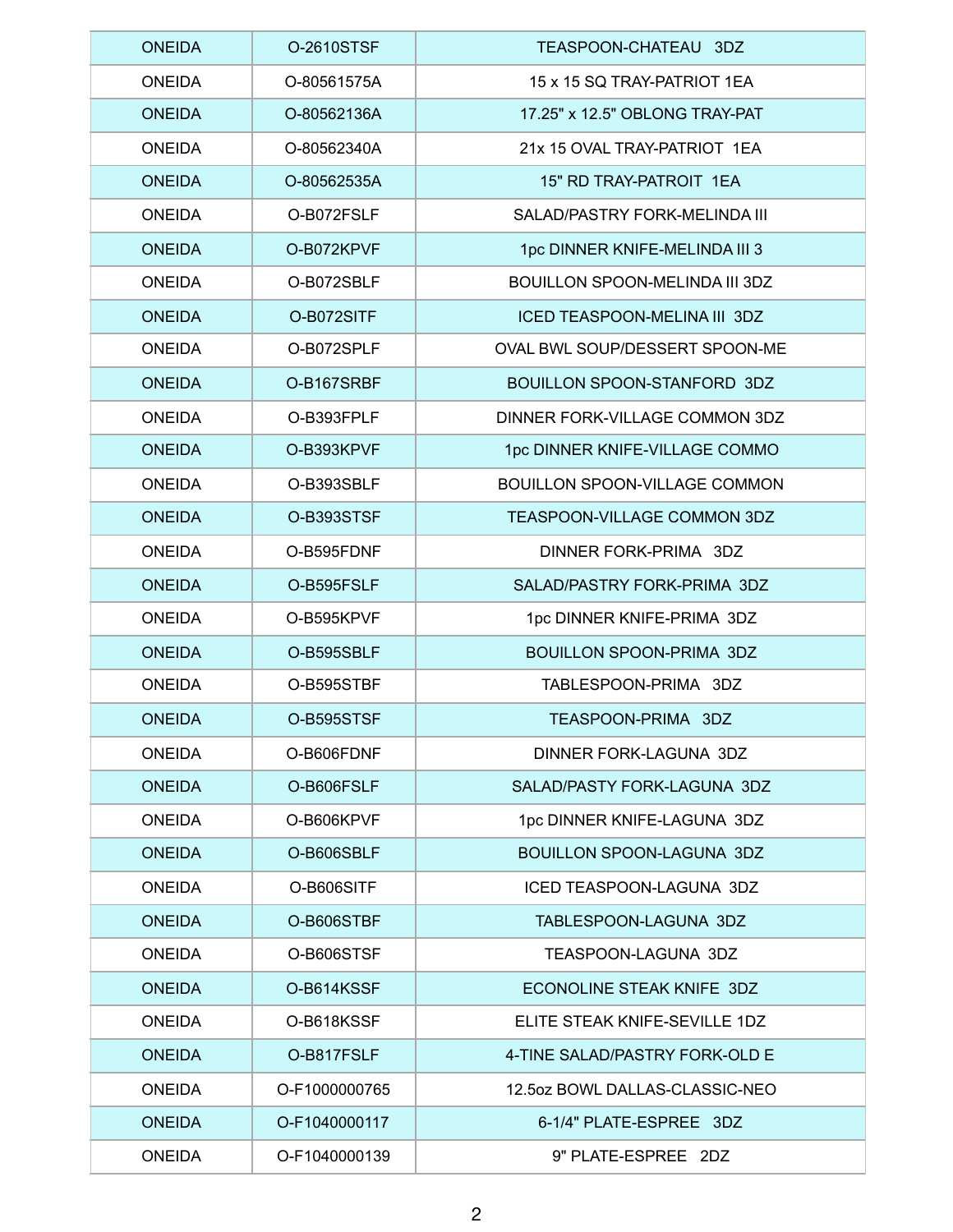| <b>ONEIDA</b> | O-F1040000149 | 10-1/4"DINNER PLATE-ESPREE 1DZ        |
|---------------|---------------|---------------------------------------|
| <b>ONEIDA</b> | O-F1040000500 | 5.5" SAUCER-ESPREE 3DZ                |
| <b>ONEIDA</b> | O-F1040000510 | 7oz CUP-ESPREE 3DZ                    |
| <b>ONEIDA</b> | O-F1040000520 | 7.5oz LOTUS CUP-ESPREE 3DZ            |
| <b>ONEIDA</b> | O-F1040000560 | 8oz MUG-ESPREE<br>3DZ                 |
| <b>ONEIDA</b> | O-F1040000700 | 7.5oz BOUILLON-ESPREE 3DZ             |
| <b>ONEIDA</b> | O-F1040000705 | 90Z STACKABLE ODYSSEY BOUILLON        |
| <b>ONEIDA</b> | O-F1040000710 | 5-3/4oz FRUIT-ESPREE 3DZ              |
| <b>ONEIDA</b> | O-F1040000720 | 11.5oz GRAPEFRUIT-ESPREE 3DZ          |
| <b>ONEIDA</b> | O-F1040000740 | 17.5oz RIM DEEP SOUP-ESPREE 2         |
| <b>ONEIDA</b> | O-F1040000760 | 12oz BOWL-ESPREE 3DZ                  |
| <b>ONEIDA</b> | O-F1040728117 | 6.25" PLATE-ACCENT BURGUNDY 3D        |
| <b>ONEIDA</b> | O-F1040728139 | 9" PLATE-ACCENT BURGUNDY 2DZ          |
| <b>ONEIDA</b> | O-F1040728149 | 10.25" PLATE-ACCENT BURGUNDY          |
| <b>ONEIDA</b> | O-F1040728510 | <b>7oz CUP TALISMAN-ACCENT BURGUN</b> |
| <b>ONEIDA</b> | O-F1040728705 | 90Z STACK BOUILLON ODYSSEY-ACC        |
| <b>ONEIDA</b> | O-F1040728710 | 5-3/4oz FRUIT-ACCENT BURGUNDY         |
| <b>ONEIDA</b> | O-F1100000510 | 8.5oz TALL CUP-ECLIPSE 3DZ            |
| <b>ONEIDA</b> | O-F1150000119 | 6.5" PLATE-VISION 3DZ                 |
| <b>ONEIDA</b> | O-F1150000139 | 9" PLATE-VISION 2DZ                   |
| <b>ONEIDA</b> | O-F1150000152 | 10-5/8" PLATE-VISION 1DZ              |
| <b>ONEIDA</b> | O-F1150000500 | 6.25" SAUCER-VISION 3DZ               |
| <b>ONEIDA</b> | O-F1150000510 | 9-3/80z TALL CUP-VISION 3DZ           |
| <b>ONEIDA</b> | O-F1150000705 | 9oz STACK BOUILLON-VISION 3DZ         |
| <b>ONEIDA</b> | O-F1150000710 | 6-3/8oz FRUIT-VISION 3DZ              |
| <b>ONEIDA</b> | O-F1150000740 | 31oz RIM DEEP SOUP-VISION 2DZ         |
| <b>ONEIDA</b> | O-F1400000117 | 6-1/4" PLATE-TUNDRA 3DZ               |
| <b>ONEIDA</b> | O-F1400000139 | 8-7/8" PLATE-TUNDRA 2DZ               |
| <b>ONEIDA</b> | O-F1400000500 | SAUCER-TUNDRA 3DZ (FITS 530           |
| <b>ONEIDA</b> | O-F1400000510 | 10oz TALL CUP-TUNDRA 3DZ              |
| <b>ONEIDA</b> | O-F1400000563 | 12oz STACKABLE MUG-TUNDRA 3D          |
| <b>ONEIDA</b> | O-F1400000705 | 10.5oz BOUILLON-TUNDRA 3DZ            |
| <b>ONEIDA</b> | O-F1400000720 | 9oz GRAPEFRUIT-TUNDRA 3DZ             |
| <b>ONEIDA</b> | O-F2520000710 | 4.5oz FRUIT-CONSERVO 3DZ              |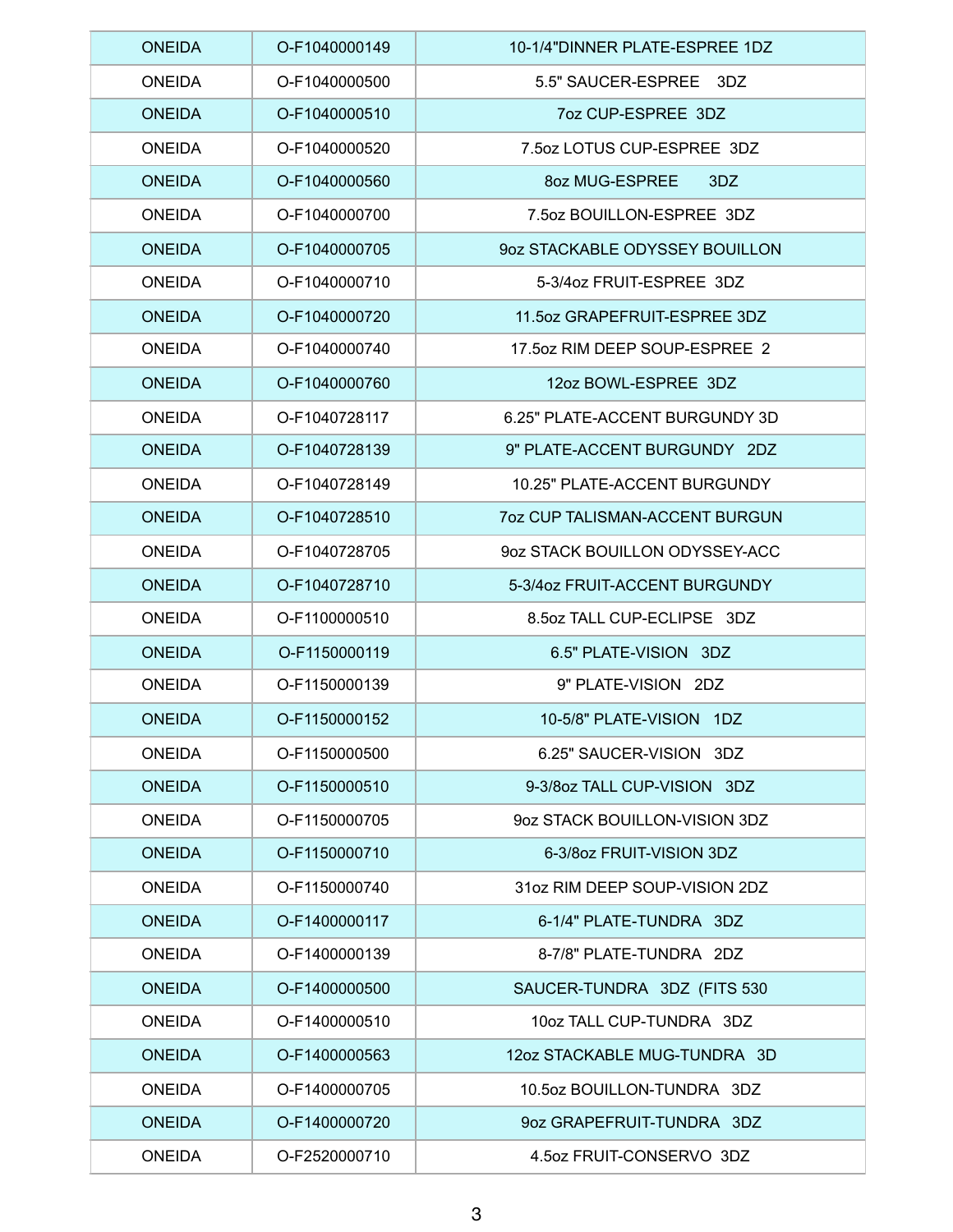| <b>ONEIDA</b> | O-F8000000118  | 6-3/8" NR PLATE-WHITEWARE 3DZ        |
|---------------|----------------|--------------------------------------|
| <b>ONEIDA</b> | O-F8000000125  | 7.25" NR PLATE-BRIGHT WHT 3DZ        |
| <b>ONEIDA</b> | O-F8000000139  | 9" NR PLATE-WHITEWARE 2DZ            |
| <b>ONEIDA</b> | O-F8000000150  | 10-3/8" NR PLATE-WHITEWARE 1DZ       |
| <b>ONEIDA</b> | O-F8000000562  | 11 oz C-HANDLE MUG- WHITEWARE        |
| <b>ONEIDA</b> | O-F8000000710  | 4.5 oz NR FRUIT-WHITEWARE 3DZ        |
| <b>ONEIDA</b> | O-F8010000111S | 5.5" RE SQ PLATE-BRIGHT WHT 3D       |
| <b>ONEIDA</b> | O-F8010000117S | 6-1/4" SQ PLATE-WHITEWARE 3DZ        |
| <b>ONEIDA</b> | O-F8010000127S | 7.5" SQ PLATE-BRIGHT WHT 3DZ         |
| <b>ONEIDA</b> | O-F8010000136S | 8.5" RE SQ PLATE-BRIGHT WHT 2D       |
| <b>ONEIDA</b> | O-F8010000139S | 9" SQ PLATE-BRIGHT WHT 2DZ           |
| <b>ONEIDA</b> | O-F8010000149S | 10-1/4" SQ PLATE-PORCELAIN 1DZ       |
| <b>ONEIDA</b> | O-F8010000162S | 11-7/8" RE SQ PLATE-BRIGHT WHT       |
| <b>ONEIDA</b> | O-F8010000343S | RECT FLAT-RE BRIGHT WHT 3DZ          |
| <b>ONEIDA</b> | O-F8010000500  | 6" VASSAR SAUCER-WHITEWARE 3DZ       |
| <b>ONEIDA</b> | O-F8010000511  | <b>70Z VASSAR CUP-BRIGHT WHT 3DZ</b> |
| <b>ONEIDA</b> | O-F8010000612  | 2.5oz FLUTED RAMEKIN-WHITEWARE       |
| <b>ONEIDA</b> | O-F8010000614  | 3.25 oz FLUTED RAMEKIN-WHITEWAR      |
| <b>ONEIDA</b> | O-F8010000700  | <b>70Z BOUILLONS-WHITEWARE 3DZ</b>   |
| <b>ONEIDA</b> | O-F8010000705  | 9.5oz RE STACK BOUILLON-BRIGHT       |
| <b>ONEIDA</b> | O-F8010000720  | 12oz RE GRAPEFRUIT-WHITEWARE 3       |
| <b>ONEIDA</b> | O-F8010000754  | 9.5oz RE OVAL BOWL-BRIGHT WHT        |
| <b>ONEIDA</b> | O-F8010000802  | 4.5oz CREAMER-BRIGHT WHT 3DZ         |
| <b>ONEIDA</b> | O-F8010000820  | 4-1/4" RE SAUCEBOAT-BRIGHT WHT       |
| <b>ONEIDA</b> | O-R4110000139  | 9" NR PLATE-BRIGHT WHITE 2DZ         |
| <b>ONEIDA</b> | O-R4190000118  | 6-3/8" PLATE-BRIANA 3DZ              |
| <b>ONEIDA</b> | O-R4190000139  | 9" PLATE-BRIANA 2DZ                  |
| <b>ONEIDA</b> | O-R4190000140  | 9-1/8" PLATE-BRIANA 2DZ              |
| <b>ONEIDA</b> | O-R4190000149  | 10-1/4" PLATE-BRIANA 1DZ             |
| <b>ONEIDA</b> | O-R4190000500  | 6-1/4" SAUCER-BRIANA 3DZ             |
| <b>ONEIDA</b> | O-R4190000510  | 7oz ADELPHI CUP-BRIANA 3DZ           |
| <b>ONEIDA</b> | O-R4190000560  | 10oz STACK MUG-BRIANA 3DZ            |
| <b>ONEIDA</b> | O-R4190000705  | 11 oz BOUILLION STACK CUP-BRIAN      |
| <b>ONEIDA</b> | O-R4190000710  | 6.25 oz FRUIT-BRIANA 3DZ             |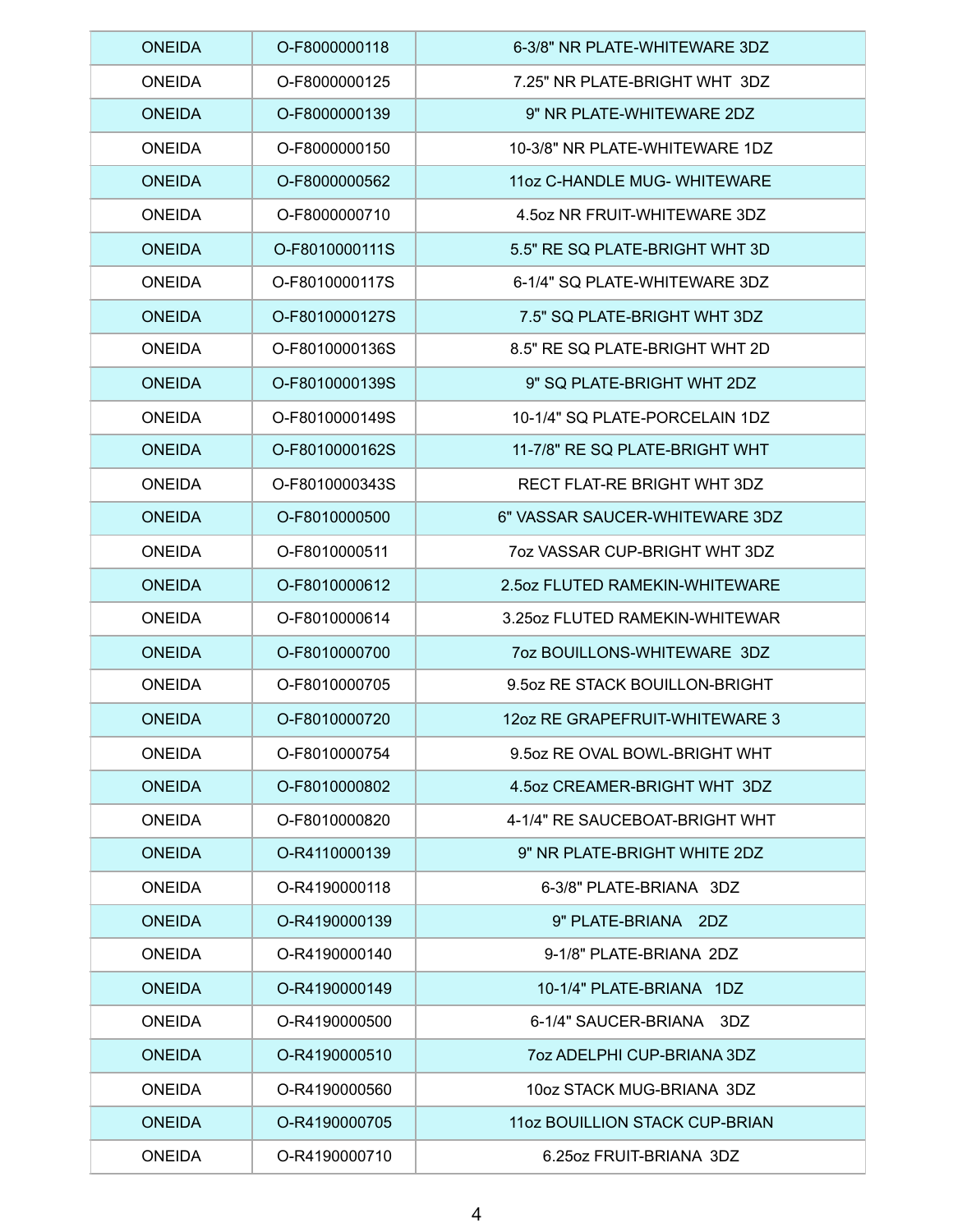| <b>ONEIDA</b> | O-R4190000720 | 16oz GRAPEFRUIT-BRIANA 3DZ            |
|---------------|---------------|---------------------------------------|
| <b>ONEIDA</b> | O-R4238026118 | 6-3/8" NR PLATE-DUNES 3DZ             |
| <b>ONEIDA</b> | O-R4238026139 | 9" NR PLATE-DUNES 2DZ                 |
| <b>ONEIDA</b> | O-R4238026150 | 10-3/8" NR PLATE-DUNES 1DZ            |
| <b>ONEIDA</b> | O-R4238026501 | 5-3/4" SAUCER SALEM-DUNES 3DZ         |
| <b>ONEIDA</b> | O-R4238026510 | 7oz CUPS VASSAR-DUNES 3DZ             |
| <b>ONEIDA</b> | O-R4238026560 | 80Z CAFE MUG-DUNES 3DZ                |
| <b>ONEIDA</b> | O-R4238026700 | 7oz U/H BOUILLON-DUNES 3DZ            |
| <b>ONEIDA</b> | O-R4238026710 | 4.5oz NR FRUIT BWL-DUNES 3DZ          |
| <b>ONEIDA</b> | O-R4238026720 | 12oz RE GRAPEFRUIT-DUNES 3DZ          |
| <b>ONEIDA</b> | O-R4480000151 | 10.5" RE PLATE-CERAMICOR BRIGH        |
| <b>ONEIDA</b> | O-R4480000700 | 7.5 oz BOUILLON-CERAMICOR 3DZ         |
| <b>ONEIDA</b> | O-R4510000119 | 6.5" PLATE-ARCADIA 3DZ                |
| <b>ONEIDA</b> | O-R4510000139 | 9" DINNER PLATE-ARCADIA 2DZ           |
| <b>ONEIDA</b> | O-R4510000152 | 10-5/5" PLATE-ARCADIA 1DZ             |
| <b>ONEIDA</b> | O-R4510000501 | 5-5/8" SAUCER-ARCADIA 3DZ             |
| <b>ONEIDA</b> | O-R4510000521 | <b>70Z TALL CUP-ARCADIA UNDECO</b>    |
| <b>ONEIDA</b> | O-R4510000567 | 10oz STACK MUG-ARCADIA UNDECO         |
| <b>ONEIDA</b> | O-R4510000700 | 7-1/5oz BOUILLON-ARCADIA 3DZ          |
| <b>ONEIDA</b> | O-R4510000706 | 10oz BOUILLON CUP-ARCADIA 3DZ         |
| <b>ONEIDA</b> | O-R4510000712 | 5-1/8" FRUIT BWL-ARCADIA 3DZ          |
| <b>ONEIDA</b> | O-R4510000720 | 10oz GRAPEFRUIT-ARCADIA UNDECO        |
| <b>ONEIDA</b> | O-R4510000740 | 12oz RIM DEEP SOUP-ARCADIA UND        |
| <b>ONEIDA</b> | O-R4520000906 | 3.5" SUGAR PACKET HDL 2DZ             |
| <b>ONEIDA</b> | O-R4530000144 | 9-5/8" PLATE-ATLANTIC 2DZ             |
| <b>ONEIDA</b> | O-R4530000740 | 9" RIM DEEP SOUP-ATLANTIC 2DZ         |
| <b>ONEIDA</b> | O-T012MTLF    | 8" LARGE TONGS-NEW RIM 1DZ            |
| <b>ONEIDA</b> | O-T015FDIF    | TABLE FORK-NEW RIM 1DZ                |
| <b>ONEIDA</b> | O-T029FDEF    | SALAD/DESSERT FK-BELLINI 1DZ          |
| <b>ONEIDA</b> | O-T029KPTF    | 1pc TABLE KNIFE-BELLINI 1DZ           |
| <b>ONEIDA</b> | O-T029SDEF    | <b>OVAL BWL SOUP/DESSERT SPOON-BE</b> |
| <b>ONEIDA</b> | O-T029STSF    | TEASPOON-BELLINI 1DZ                  |
| <b>ONEIDA</b> | O-T031KSHF    | <b>STEAK KNIFE HH-VERDI</b><br>1DZ    |
| <b>ONEIDA</b> | OMT-B470FDNF  | FORK-LISBON<br>1DZ                    |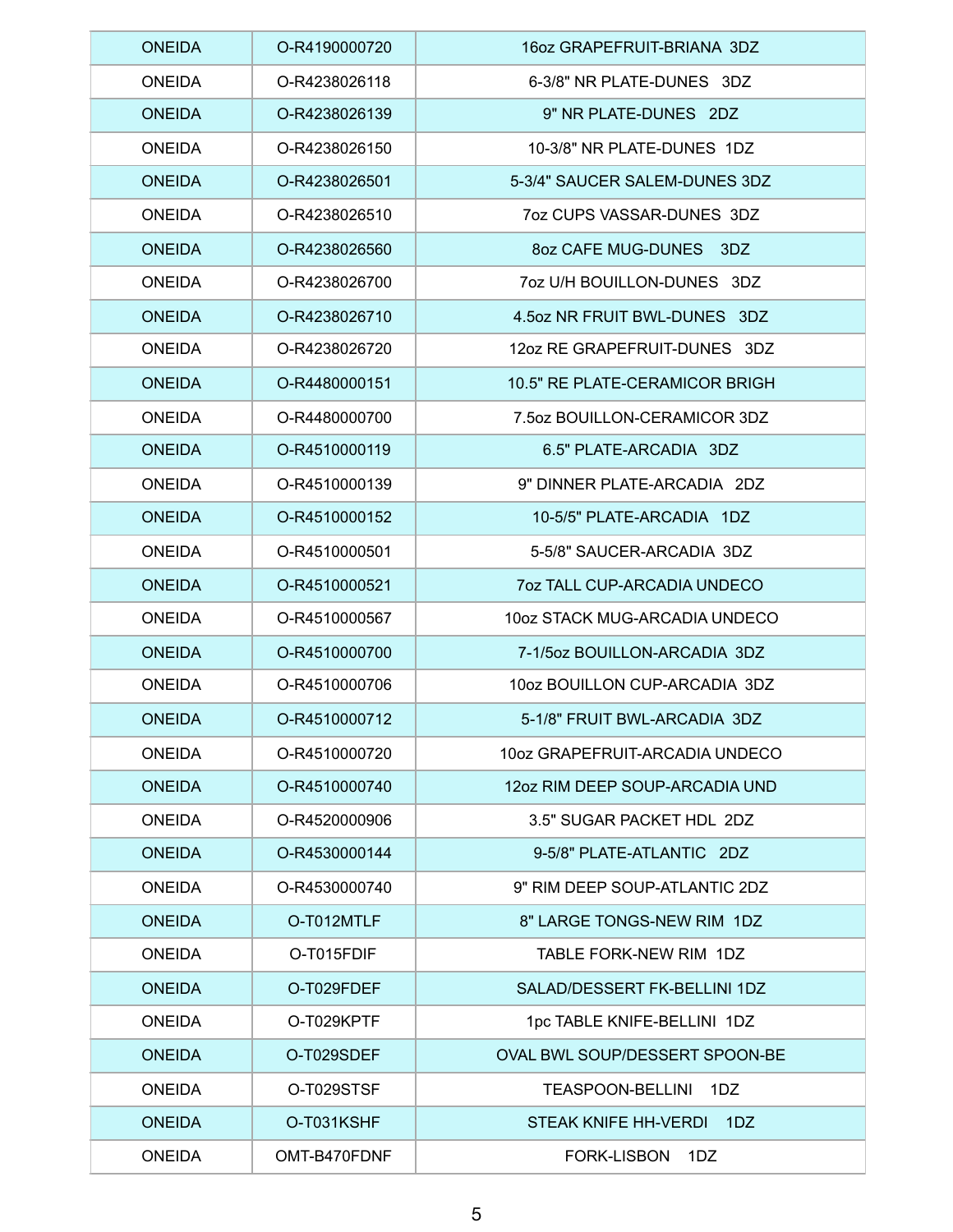| <b>ONEIDA</b> | OMT-B470FEDF    | SALAD FORK-LISBON 1DZ            |
|---------------|-----------------|----------------------------------|
| <b>ONEIDA</b> | OMT-B470KDTF    | KNIFE-LISBON 1DZ                 |
| <b>ONEIDA</b> | OMT-B470SBLF    | <b>BOULLION SPOON-LISBON 1DZ</b> |
| <b>ONEIDA</b> | OMT-B470STSF    | TEASPOON-LISBON 1DZ              |
| <b>ONEIDA</b> | OMT-B482FDNF    | FORK-FAIRBANKS 1DZ               |
| <b>ONEIDA</b> | OMT-B482FEDF    | SALAD FORK-FAIRBANKS 1DZ         |
| <b>ONEIDA</b> | OMT-B482KDTF    | KNIFE-FAIRBANKS 1DZ              |
| <b>ONEIDA</b> | OMT-B482SBLF    | BOUILLON SPOON-FAIRBANKS 1DZ     |
| <b>ONEIDA</b> | OMT-B482STSF    | <b>TEASPOON-FAIRBANKS 1DZ</b>    |
| <b>ONEIDA</b> | OMT-B936FDNF    | FORK-PALERMO 1DZ                 |
| <b>ONEIDA</b> | OMT-B936FEDF    | SALAD FORK-PALERMO 1DZ           |
| <b>ONEIDA</b> | OMT-B936KDTF    | KNIFE-PALERMO 1DZ                |
| <b>ONEIDA</b> | OMT-B936SBLF    | BOULLION SPOON-PALERMO 1DZ       |
| <b>ONEIDA</b> | OMT-B936STSF    | TEASPOON-PALERMO 1DZ             |
| <b>ONEIDA</b> | OMT-B958FDNF    | FORK-BRENTWOOD 1DZ               |
| <b>ONEIDA</b> | OMT-B958KDTF    | KNIFE-BRENTWOOD 1DZ              |
| <b>ONEIDA</b> | OMT-B958SBLF    | BOULLION SPOON-BRENTWOOD 1DZ     |
| <b>ONEIDA</b> | OMT-B958STSF    | TEASPOON-BRENTWOOD 1DZ           |
| <b>ONEIDA</b> | OMT-R4068917118 | 6-3/8" PLATE-PASADENA 3DZ        |
| <b>ONEIDA</b> | OMT-R4068917139 | 9" PLATE-PASADENA 2DZ            |
| <b>ONEIDA</b> | OMT-R4068917140 | 9" PLATE-PASADENA 2DZ            |
| <b>ONEIDA</b> | OMT-R4068917145 | 9-3/4" PLATE-PASADENA 2DZ        |
| <b>ONEIDA</b> | OMT-R4068917152 | 10-5/8" PLATE-PASADENA 1DZ       |
| <b>ONEIDA</b> | OMT-R4068917500 | 5-7/8" SAUCER-PASADENA 3DZ       |
| <b>ONEIDA</b> | OMT-R4068917511 | 7oz BAYLOR CUP-PASADENA 3DZ      |
| <b>ONEIDA</b> | OMT-R4068917560 | 80Z MUG OHIO-PASADENA 3DZ        |
| <b>ONEIDA</b> | OMT-R4068917711 | 4oz FRUIT-PASADENA 3DZ           |
| <b>ONEIDA</b> | OMT-R4068917720 | 6-3/8" GRAPEFRUIT-PASADENA 3DZ   |
| <b>ONEIDA</b> | OMT-R4888947118 | 6-3/8" B&B PLATE-VERONA 3DZ      |
| <b>ONEIDA</b> | OMT-R4888947139 | 9" PLATE-VERONA 2DZ              |
| <b>ONEIDA</b> | OMT-R4888947152 | 10-5/8" DINNER PLATE-VERONA 1    |
| <b>ONEIDA</b> | OMT-R4888947500 | 5.75" SAUCER-VERONA 3DZ          |
| <b>ONEIDA</b> | OMT-R4888947530 | 6oz CUP-VERONA 3DZ               |
| <b>ONEIDA</b> | OMT-R4888947710 | 4oz FRUIT BOWL-VERONA 3DZ        |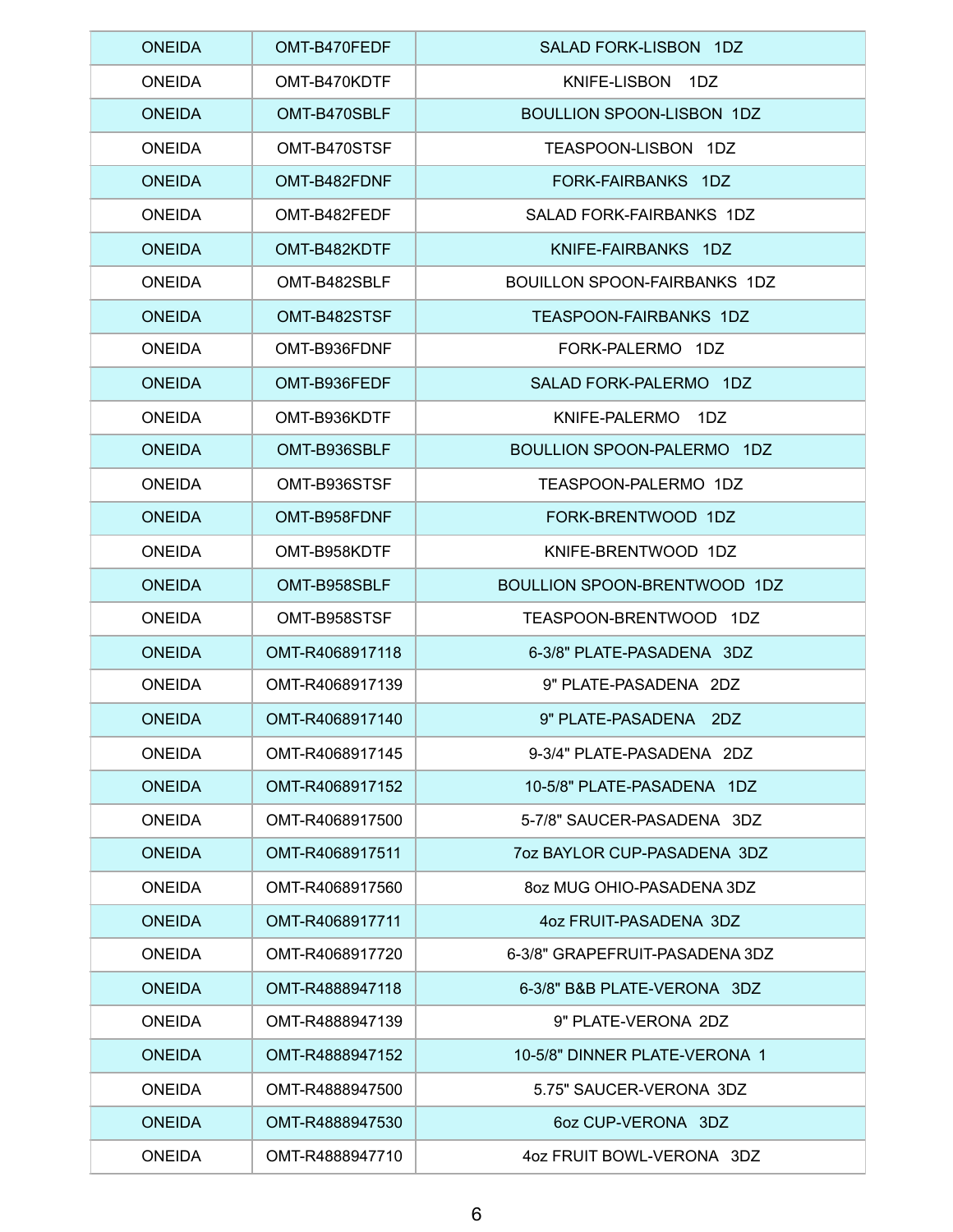| <b>ONEIDA</b> | OMT-R4888947720 | 80Z GRAPEFRUIT BWL-VERONA 3DZ   |
|---------------|-----------------|---------------------------------|
|               |                 |                                 |
|               |                 |                                 |
|               |                 |                                 |
| ONFIDA        | 0-2047FSLF      | DISC-SALAD/PASTRY FORK-PARADOX  |
| <b>ONEIDA</b> | 0-2047STSF      | DISC-TEASPOON-PARADOX 3DZ       |
| <b>ONEIDA</b> | O-F1540000500   | DISC-6" COUPE SAUCER-SHAPE 200  |
| <b>ONEIDA</b> | O-J0010521A     | DISC-51 oz INSULATED PUSH BUTTO |
| <b>ONEIDA</b> | O-J0010541A     | DISC-68oz SCREW TOP COFFEE POT  |
| <b>ONEIDA</b> | O-J0010571DP    | DISC-PUSH BUTTON LID-GRN DECAF  |
| <b>ONEIDA</b> | O-R4128079118   | DISC-6-3/8" PLATE-JUBILEE RASP  |
| <b>ONEIDA</b> | O-R4128079150   | DISC-10-3/8" PLATE-RASPBERRY J  |
| <b>ONEIDA</b> | O-R4128079710   | DISC-4-4/8" FRUIT-JUBILEE RASP  |
| <b>ONEIDA</b> | O-R4148079510   | DISC-707 CUP VASSER-JUBILEE RA  |
| <b>ONEIDA</b> | O-R4148079720   | DISC-12oz GRAPEFRUIT-JUBILEE B  |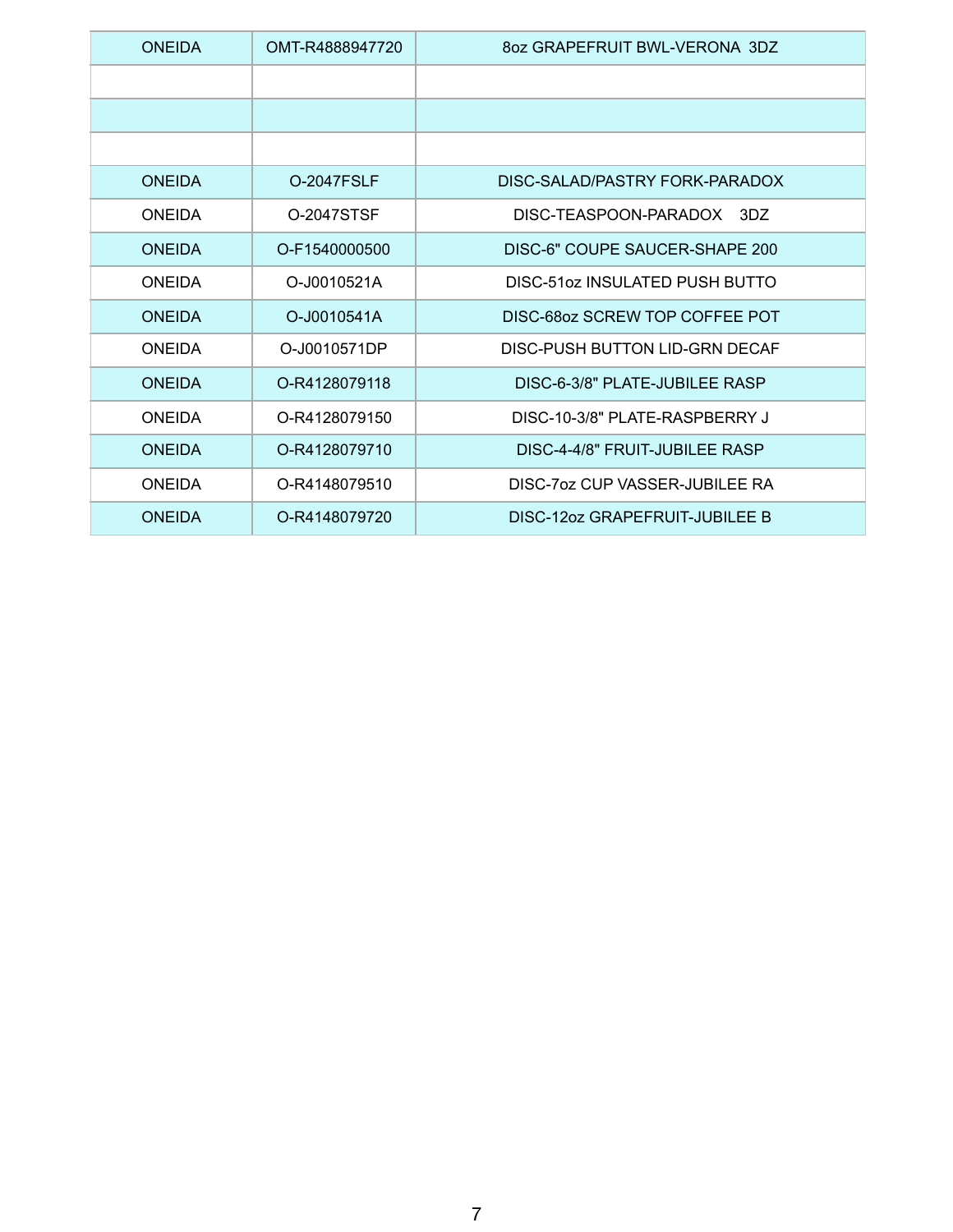### **Update International Stock List**

| <b>PRODUCT LINE</b>         | <b>ITEM CODE</b> | <b>ITEM DESCRIPTION</b>        |
|-----------------------------|------------------|--------------------------------|
|                             |                  |                                |
| <b>UPDATE INTERNATIONAL</b> | UD-ABR-18        | 18qt ALUM BRAIZER<br>1EA       |
| <b>UPDATE INTERNATIONAL</b> | UD-ABR-24        | 24qt ALUM BRAIZER<br>1EA       |
| <b>UPDATE INTERNATIONAL</b> | UD-ACO-11        | 11qt ALUM COLANDER W/BASE & HD |
| <b>UPDATE INTERNATIONAL</b> | UD-ACO-16        | 16qt ALUM COLANDER 1EA         |
| <b>UPDATE INTERNATIONAL</b> | UD-ADME-10       | 1qt ALUM DRY MEASURE 1EA       |
| <b>UPDATE INTERNATIONAL</b> | UD-ADME-20       | 2qt ALUM DRY MEASURE 1EA       |
| <b>UPDATE INTERNATIONAL</b> | UD-ADME-40       | 4qt ALUM DRY MEASURE 1EA       |
| <b>UPDATE INTERNATIONAL</b> | UD-AFPC-10       | 10qt ALUM FRYER/PASTA COMBO 1E |
| <b>UPDATE INTERNATIONAL</b> | <b>UD-AFPC-5</b> | 5qt ALUM FRYER/PASTA COMBO 1EA |
| <b>UPDATE INTERNATIONAL</b> | UD-AFPC-7        | 7qt ALUM FRYER/PASTA COMBO 1EA |
| <b>UPDATE INTERNATIONAL</b> | UD-AMT-10        | 2-SIDED CAST ALUM MEAT TENDERI |
| <b>UPDATE INTERNATIONAL</b> | <b>UD-APSA-4</b> | PASTA COOKER 1EA               |
| <b>UPDATE INTERNATIONAL</b> | UD-APTC-40       | 60qt COVER FOR APT-40 1EA      |
| <b>UPDATE INTERNATIONAL</b> | UD-APTC-60       | 60qt COVER FOR APT-60 1EA      |
| <b>UPDATE INTERNATIONAL</b> | UD-APTC-80       | <b>COVER FOR APT-80</b>        |
| <b>UPDATE INTERNATIONAL</b> | UD-ASIGN-2034    | 20 x 34 A STYLE WRITE-ON BOARD |
| <b>UPDATE INTERNATIONAL</b> | UD-ASIGN-2542    | 25 x 42 A STYLE WRITE-ON BOARD |
| <b>UPDATE INTERNATIONAL</b> | UD-ASP-1         | 1.5qt ALUM TAPERED SAUCE PAN   |
| <b>UPDATE INTERNATIONAL</b> | UD-ASP-10        | 10qt ALUM TAPERED SAUCE PAN W  |
| <b>UPDATE INTERNATIONAL</b> | UD-ASP-2         | 2-3/4qt ALUM TAPERED SAUCE PAN |
| <b>UPDATE INTERNATIONAL</b> | UD-ASP-3         | 3-3/4qt ALUM TAPERED SAUCE PAN |
| <b>UPDATE INTERNATIONAL</b> | UD-ASP-4         | 4.5qt ALUM TAPERED SAUCE PAN   |
| <b>UPDATE INTERNATIONAL</b> | UD-ASP-5         | 5.5qt ALUM TAPERED SAUCE PAN   |
| UPDATE INTERNATIONAL        | UD-ASP-7         | 7qt ALUM TAPERED SAUCE PAN 1E  |
| <b>UPDATE INTERNATIONAL</b> | <b>UD-ASPC-1</b> | ALUM SAUCE PAN CVR FOR ASP-1   |
| <b>UPDATE INTERNATIONAL</b> | UD-ASPC-10       | ALUM SAUCE PAN CVR FOR ASP-10  |
| <b>UPDATE INTERNATIONAL</b> | <b>UD-ASPC-2</b> | ALUM SAUCE PAN CVR FOR ASP-2   |
| UPDATE INTERNATIONAL        | UD-ASPC-3        | ALUM SAUCE PAN CVR FOR ASP-3   |
| <b>UPDATE INTERNATIONAL</b> | UD-ASPC-4        | ALUM SAUCE PAN CVR FOR ASP-4   |
| <b>UPDATE INTERNATIONAL</b> | UD-ASPC-5        | <b>COVER FOR ASP-5</b><br>1EA  |
| <b>UPDATE INTERNATIONAL</b> | UD-ASPC-7        | <b>COVER FOR ASP-7</b><br>1EA  |
| <b>UPDATE INTERNATIONAL</b> | UD-BB-5B         | 15 x 20 x 5 PP BLACK TOTE 1EA  |
| <b>UPDATE INTERNATIONAL</b> | UD-BBLD-13N      | 13" SOLID SPOON W/HDL 1EA      |
| <b>UPDATE INTERNATIONAL</b> | UD-BBOT-13N      | 13" SLOTTED SPOON W/HDL 1EA    |
| <b>UPDATE INTERNATIONAL</b> | $UD-BC-3$        | 3oz SS BELL CREAMER 1EA        |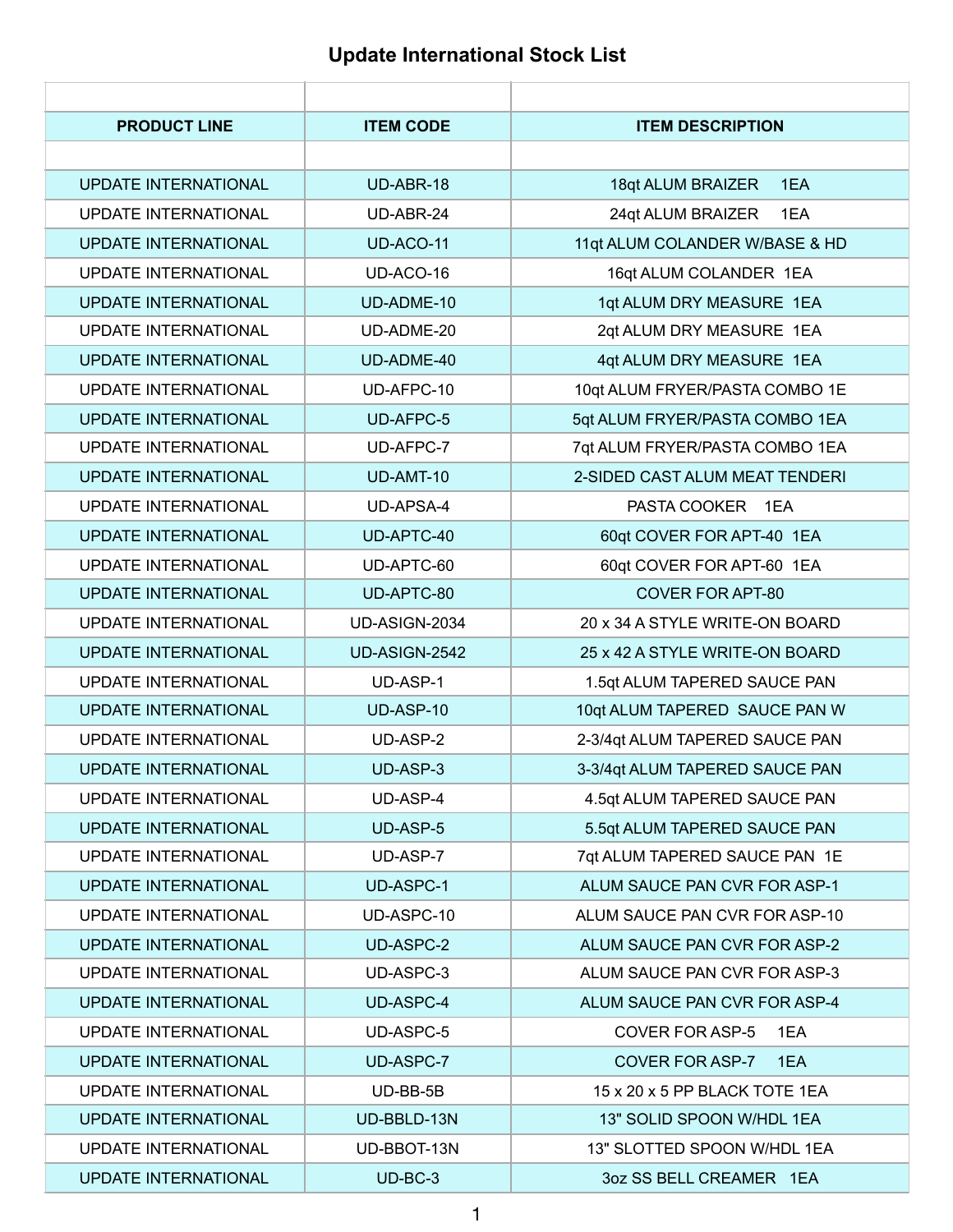| <b>UPDATE INTERNATIONAL</b> | $UD-BC-5$         | 5oz SS BELL CREAMER 1EA        |
|-----------------------------|-------------------|--------------------------------|
| <b>UPDATE INTERNATIONAL</b> | $UD-BP-2$         | 2qt SS BELL PITCHER 1EA        |
| UPDATE INTERNATIONAL        | $UD-BP-3$         | 3qt SS BELL PITCHER 1EA        |
| <b>UPDATE INTERNATIONAL</b> | <b>UD-BR-164</b>  | SS BUTTER ROLLER W/RAISED FEET |
| <b>UPDATE INTERNATIONAL</b> | UD-BSLD-11        | 11" SS SOLID BASTING SPOON 1EA |
| <b>UPDATE INTERNATIONAL</b> | UD-BSLD-13        | 13" SS SOLID BASTING SPOON 1EA |
| <b>UPDATE INTERNATIONAL</b> | UD-BSLD-13HD      | 13" HVY DUTY SOLID BASTING SPO |
| <b>UPDATE INTERNATIONAL</b> | UD-BSLD-15        | 15" SOLID SS BASTING SPN 1EA   |
| <b>UPDATE INTERNATIONAL</b> | UD-BSLD-15HD      | 15" HVY DUTY SOLID BASTING SPO |
| <b>UPDATE INTERNATIONAL</b> | UD-BSLD-18HD      | 18" HVY DUTY SOLID BASTING SPO |
| UPDATE INTERNATIONAL        | UD-BSLD-21HD      | 21" HVY DUTY SOLID BASTING SPO |
| <b>UPDATE INTERNATIONAL</b> | UD-BSOT-11        | 11" SS SLOTTED BASTING SPOON 1 |
| <b>UPDATE INTERNATIONAL</b> | UD-BSOT-13        | 13" SS SLOTTED BASTING SPOON 1 |
| <b>UPDATE INTERNATIONAL</b> | UD-BSOT-13HD      | 13" HVY DUTY SLOTTED BASTING S |
| <b>UPDATE INTERNATIONAL</b> | UD-BSOT-15        | 15" SLOTED SS BASTING SPN 1EA  |
| <b>UPDATE INTERNATIONAL</b> | UD-BSOT-15HD      | 15" HVY DUTY SLOTTED BASTING S |
| <b>UPDATE INTERNATIONAL</b> | UD-BSOT-18HD      | 18" HVY DUTY SLOTTED BASTING S |
| <b>UPDATE INTERNATIONAL</b> | UD-BSPF-11        | 11" SS PERF BASTING SPOON 1EA  |
| UPDATE INTERNATIONAL        | UD-BSPF-11HD      | 11" HVY DUTY PERF BASTING SPOO |
| <b>UPDATE INTERNATIONAL</b> | UD-BSPF-13        | 13" SS PERF BASTING SPOON 1EA  |
| <b>UPDATE INTERNATIONAL</b> | UD-BSPF-13HD      | 13" HVY DUTY PERF BASTING SPOO |
| <b>UPDATE INTERNATIONAL</b> | UD-BSPF-15        | 15" SS PERF BASTING SPOON 1EA  |
| UPDATE INTERNATIONAL        | UD-BSPF-15HD      | 15" HVY DUTY PERF BASTING SPOO |
| <b>UPDATE INTERNATIONAL</b> | <b>UD-CM-11</b>   | 7qt COMTEMPORARY MARMITE 1EA   |
| UPDATE INTERNATIONAL        | UD-CM-11/LID      | LID/KNOB FOR CM-11 1EA         |
| <b>UPDATE INTERNATIONAL</b> | UD-CM-11/WP       | WATER PAN FOR CM-11 1EA        |
| <b>UPDATE INTERNATIONAL</b> | <b>UD-CM-18</b>   | 11qt COMTEMPORARY MARMITE 1EA  |
| <b>UPDATE INTERNATIONAL</b> | UD-CM-18/WP       | WATER PAN FOR CM-18 1EA        |
| <b>UPDATE INTERNATIONAL</b> | <b>UD-COL-140</b> | 13qt SS COLANDER 1EA           |
| <b>UPDATE INTERNATIONAL</b> | UD-COL-50         | 5qt SS COLANDER 1EA            |
| UPDATE INTERNATIONAL        | UD-COL-80         | 8qt SS COLANDER 1EA            |
| <b>UPDATE INTERNATIONAL</b> | $UD-DC-3$         | 6qt OVAL CHAFER W/GOLD ACCENTS |
| <b>UPDATE INTERNATIONAL</b> | UD-DC-3/WP        | WATER PAN FOR DC-3 1EA         |
| <b>UPDATE INTERNATIONAL</b> | UD-DC-3DF         | 3 DIVISION FOOD PAN 1EA        |
| <b>UPDATE INTERNATIONAL</b> | UD-DC-4/GB        | 4qt ROUND CHAFER W/GOLD ACCENT |
| UPDATE INTERNATIONAL        | UD-DC-4FP         | ROUND FOOD PAN FOR DC-4 1EA    |
| <b>UPDATE INTERNATIONAL</b> | UD-DC-4WP         | WATER PAN FOR DC-4<br>1EA      |
| UPDATE INTERNATIONAL        | UD-DC-6N          | 8qt OBLONG GOLD ACCENTED CHAFE |
| UPDATE INTERNATIONAL        | $UD-DP-10$        | #10 CREAM HDL DISHER 1EA       |
| <b>UPDATE INTERNATIONAL</b> | $UD-DP-12$        | #12 GRN HDL DISHER<br>1EA      |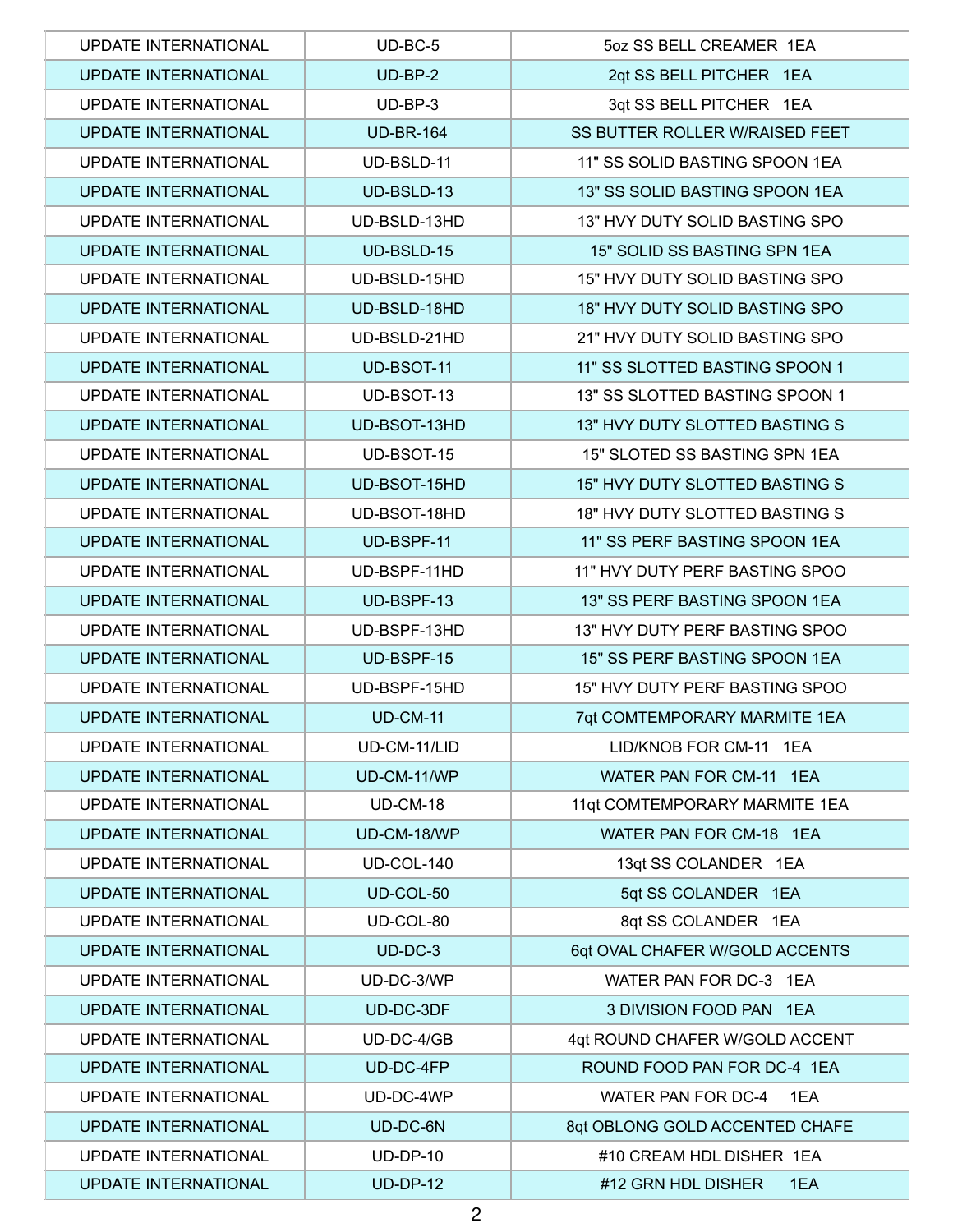| UPDATE INTERNATIONAL        | $UD-DP-20$      | #20 YELLOW HDL DISHER 1EA      |
|-----------------------------|-----------------|--------------------------------|
| <b>UPDATE INTERNATIONAL</b> | <b>UD-DP-24</b> | #24 RED HDL DISHER 1EA         |
| UPDATE INTERNATIONAL        | $UD-DP-30$      | #30 BLK HDL DISHER 1EA         |
| UPDATE INTERNATIONAL        | $UD-DP-40$      | #40 PURPLE HDL DISHER 1EA      |
| UPDATE INTERNATIONAL        | $UD-DP-6$       | #6 WHITE HDL DISHER 1EA        |
| <b>UPDATE INTERNATIONAL</b> | $UD-DP-8$       | #8 GRAY HDL DISHER<br>1EA      |
| UPDATE INTERNATIONAL        | UD-DP-SP        | ICE CREAM SPADE 1EA            |
| <b>UPDATE INTERNATIONAL</b> | UD-DP16         | #16 BLUE HDL DISHER 1EA        |
| UPDATE INTERNATIONAL        | UD-DR-ALT       | 10oz ALUM DREDGE W/O HDL 1EA   |
| <b>UPDATE INTERNATIONAL</b> | <b>UD-DS-10</b> | #10 AMBI RD DISHER 1EA         |
| UPDATE INTERNATIONAL        | <b>UD-DS-12</b> | #12 AMBI RD DISHER 1EA         |
| <b>UPDATE INTERNATIONAL</b> | $UD-DS-16$      | #16 AMBI RD DISHER 1EA         |
| UPDATE INTERNATIONAL        | <b>UD-DS-20</b> | #20 AMBI RD DISHER 1EA         |
| <b>UPDATE INTERNATIONAL</b> | $UD-DS-8$       | #8 AMBI RD DISHER 1EA          |
| UPDATE INTERNATIONAL        | UD-EASEL-2362   | 23 x 62 WOOD EASEL 1EA         |
| <b>UPDATE INTERNATIONAL</b> | <b>UD-FB-11</b> | 11.5" RD WIRE FRY BASKET 1EA   |
| <b>UPDATE INTERNATIONAL</b> | UD-FB-9         | 9.5" RD WIRE FRY BASKET 1EA    |
| UPDATE INTERNATIONAL        | UD-FSV-5S       | 5" SS FUNNEL 1EA               |
| UPDATE INTERNATIONAL        | UD-FSV-6S       | 5.75" SS FUNNEL 1EA            |
| <b>UPDATE INTERNATIONAL</b> | UD-GB-84        | 8 x 4 GRILL BRICKS 1DZ         |
| <b>UPDATE INTERNATIONAL</b> | UD-GBH-7        | ALUM GRILL BRICK HDLR 1EA      |
| <b>UPDATE INTERNATIONAL</b> | UD-GC-7         | 8qt GOLD ACCENTED GRANDEUR 1EA |
| UPDATE INTERNATIONAL        | UD-GNS-10       | 10oz GOOSENECK TEAPOT 1EA      |
| <b>UPDATE INTERNATIONAL</b> | <b>UD-GS-17</b> | ALUM GRILL SCRAPER W/SS BLADE  |
| <b>UPDATE INTERNATIONAL</b> | UD-HB-1/PH      | SS BUFFET SOLID SPOON 1EA      |
| UPDATE INTERNATIONAL        | UD-HB-10/PH     | 2oz SS BUFFET SPOUT LADLE 1E   |
| UPDATE INTERNATIONAL        | UD-HB-2/PH      | SS BUFFET SLOTTED SPOON 1EA    |
| <b>UPDATE INTERNATIONAL</b> | UD-HB-3/PH      | SS BUFFET NOTCHED SPOON 1EA    |
| <b>UPDATE INTERNATIONAL</b> | UD-HB-4/PH      | 4oz SS BUFFET DEEP LADLE 1EA   |
| <b>UPDATE INTERNATIONAL</b> | UD-HB-6/PH      | SS BUFFET PIE SERVER 1EA       |
| UPDATE INTERNATIONAL        | UD-HB-7/PH      | SS BUFFET COLD MEAT FORK 1EA   |
| <b>UPDATE INTERNATIONAL</b> | UD-HB-8/PH      | SS BUFFET POT FORK 1EA         |
| <b>UPDATE INTERNATIONAL</b> | UD-HB-9/PH      | SS BUFFET CARVING KNIFE 1EA    |
| UPDATE INTERNATIONAL        | UD-LOC-05       | 1pc .5oz PVC HDL LADLE 1EA     |
| UPDATE INTERNATIONAL        | UD-LOC-10       | 1oz YELLOW HDL 1PC LADLE 1EA   |
| UPDATE INTERNATIONAL        | UD-LOC-20       | 2oz RED HDL 1PC LADLE 1EA      |
| UPDATE INTERNATIONAL        | UD-LOC-30       | 30Z IVORY HDL 1PC LADLE 1EA    |
| UPDATE INTERNATIONAL        | UD-LOC-40       | 4oz GREEN HDL 1PC LADLE 1EA    |
| UPDATE INTERNATIONAL        | UD-LOC-60       | 6oz BLACK HDL 1PC LADLE 1EA    |
| <b>UPDATE INTERNATIONAL</b> | UD-LOC-80       | 8oz BLUE HDL 1PC LADLE 1EA     |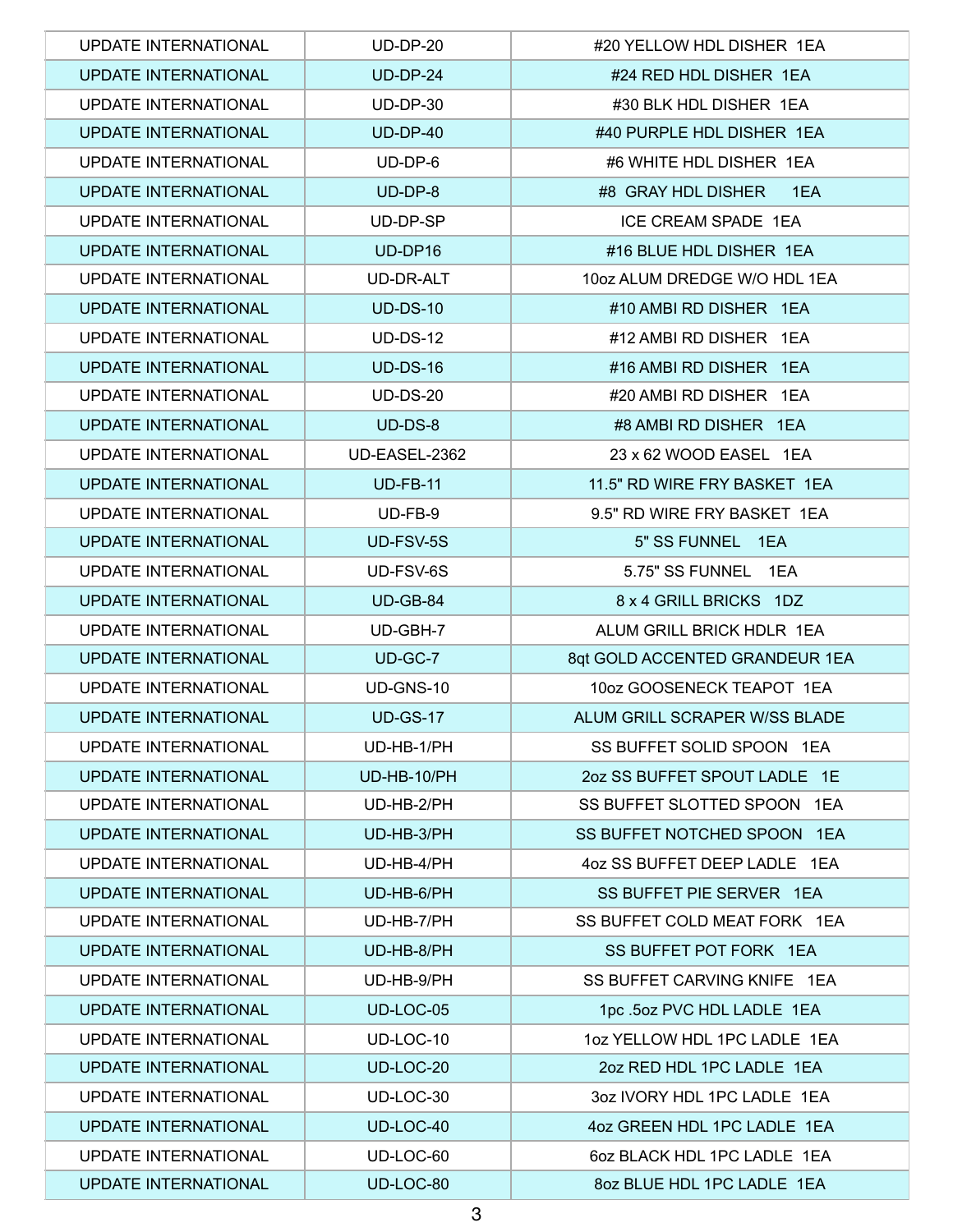| <b>UPDATE INTERNATIONAL</b> | UD-LOP-05SH         | .5oz SS 1PC LADLE 1EA                |
|-----------------------------|---------------------|--------------------------------------|
| <b>UPDATE INTERNATIONAL</b> | UD-LOP-10SH         | 1oz SS 1PC LADLE 1EA                 |
| UPDATE INTERNATIONAL        | <b>UD-LOP-120</b>   | 12oz SS 1PC LADLE 1EA                |
| UPDATE INTERNATIONAL        | UD-LOP-15SH         | 1.5oz SS 1PC LADLE 1EA               |
| UPDATE INTERNATIONAL        | UD-LOP-20SH         | 2oz SS 1PC SHORT HDL LADLE 1         |
| <b>UPDATE INTERNATIONAL</b> | UD-LOP-40           | 4oz 1 PC S/S LADLE 1EA               |
| UPDATE INTERNATIONAL        | UD-LOP-60           | 6oz 1 PC S/S LADLE 1EA               |
| <b>UPDATE INTERNATIONAL</b> | UD-LOP-80           | 8oz 1 PC S/S LADLE 1EA               |
| UPDATE INTERNATIONAL        | <b>UD-MB-1300</b>   | 13qt SS MIXING BOWL 1EA              |
| <b>UPDATE INTERNATIONAL</b> | <b>UD-MB-1300HD</b> | 13qt SS HVY MIXING BOWL 1EA          |
| UPDATE INTERNATIONAL        | <b>UD-MB-150</b>    | 1.5qt SS MIXING BOWL 1EA             |
| <b>UPDATE INTERNATIONAL</b> | UD-MB-150HD         | 1.5qt SS HVY MIXING BOWL 1EA         |
| UPDATE INTERNATIONAL        | <b>UD-MB-1600</b>   | 16qt SS MIXING BOWL 1EA              |
| UPDATE INTERNATIONAL        | <b>UD-MB-2000</b>   | 20qt SS MIXING BOWL 1EA              |
| UPDATE INTERNATIONAL        | <b>UD-MB-300</b>    | 3qt SS MIXING BOWL 1EA               |
| <b>UPDATE INTERNATIONAL</b> | UD-MB-300HD         | 3qt SS HVY MIXING BOWL 1EA           |
| <b>UPDATE INTERNATIONAL</b> | <b>UD-MB-400</b>    | 4qt SS MIXING BOWL 1EA               |
| UPDATE INTERNATIONAL        | <b>UD-MB-500</b>    | 5qt SS MIXING BOWL 1EA               |
| UPDATE INTERNATIONAL        | UD-MB-500HD         | 5qt SS HEAVY MIXING BOWL 1EA         |
| <b>UPDATE INTERNATIONAL</b> | <b>UD-MB-75</b>     | 3/4qt SS MIXING BOWL 1EA             |
| <b>UPDATE INTERNATIONAL</b> | UD-MB-75HD          | 3/4qt SS HVY MIXING BOWL 1EA         |
| <b>UPDATE INTERNATIONAL</b> | <b>UD-MB-800</b>    | 8qt SS MIXING BOWL 1EA               |
| UPDATE INTERNATIONAL        | UD-MB-800HD         | 8qt SS HVY MIXING BOWL 1EA           |
| <b>UPDATE INTERNATIONAL</b> | <b>UD-MH-SC</b>     | SPRING CLIP MENU HOLDER 1dz          |
| UPDATE INTERNATIONAL        | UD-MKE-4            | MARKER FOR ASIGN-2034 & MKRBD-       |
| <b>UPDATE INTERNATIONAL</b> | UD-MKRBD-2432       | 24 x 32 WOODFRAME MARKER BOARD       |
| UPDATE INTERNATIONAL        | UD-MPNS-12          | 12CUP NON-STICK MUFFIN PAN 1EA       |
| <b>UPDATE INTERNATIONAL</b> | UD-PC4              | 4" PIZZA CUTTER 1EA                  |
| <b>UPDATE INTERNATIONAL</b> | UD-PCD-13           | 13" ALUM PANCAKE DISP 1EA            |
| <b>UPDATE INTERNATIONAL</b> | <b>UD-PG810</b>     | 8 x 10 WIRE PAN GRATE 1EA            |
| UPDATE INTERNATIONAL        | UD-RSC-14HR         | 14" HEAT RESISANT SCRAPER 1EA        |
| <b>UPDATE INTERNATIONAL</b> | UD-RSC-16HR         | 16" HEAT RESISANT SCRAPER 1EA        |
| <b>UPDATE INTERNATIONAL</b> | UD-RTC-8            | 8qt OBLONG ROLL TOP CHAFER 1EA       |
| UPDATE INTERNATIONAL        | <b>UD-SC-25</b>     | 2.5oz SS SAUCE CUP 1DZ               |
| <b>UPDATE INTERNATIONAL</b> | UD-SFP-12           | 12" SS FRY PAN W/NATURAL FINIS       |
| <b>UPDATE INTERNATIONAL</b> | UD-SFP-14           | 14" SS FRY PAN W/NATURAL FINIS       |
| <b>UPDATE INTERNATIONAL</b> | <b>UD-SPC-110</b>   | <b>COVER FOR SPS-12 &amp; 16 1EA</b> |
| <b>UPDATE INTERNATIONAL</b> | <b>UD-SPC-120</b>   | COVER FOR SPS-20 1EA                 |
| <b>UPDATE INTERNATIONAL</b> | <b>UD-SPC-135</b>   | COVER FOR SPS-24 1EA                 |
| <b>UPDATE INTERNATIONAL</b> | <b>UD-SPC-140</b>   | COVER FOR SPS-32 1EA                 |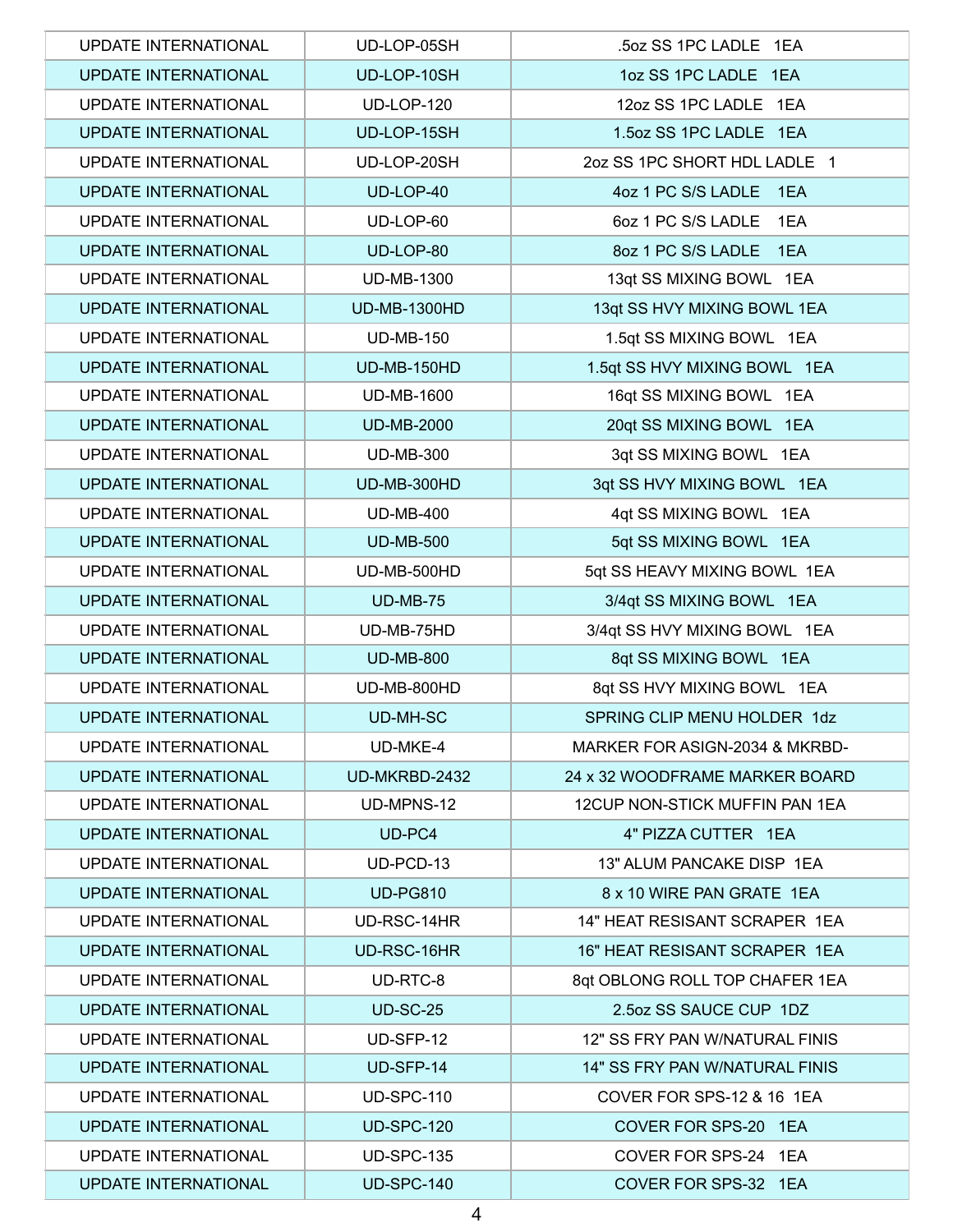| <b>UPDATE INTERNATIONAL</b> | UD-SPC-95        | COVER FOR SPS-8 1EA            |
|-----------------------------|------------------|--------------------------------|
| <b>UPDATE INTERNATIONAL</b> | UD-SPPF-1        | 10Z PERF YELLOW HDL PORTION CO |
| UPDATE INTERNATIONAL        | UD-SPPF-2        | 202 PERF RED HDL PORTION CONTR |
| <b>UPDATE INTERNATIONAL</b> | UD-SPPF-3        | 3oz PERF IVORY HDL PORTION CON |
| <b>UPDATE INTERNATIONAL</b> | UD-SPPF-4        | 4oz PERF GRN HDL PORTION CONTR |
| <b>UPDATE INTERNATIONAL</b> | UD-SPPF-6        | 60Z PERF BLACK HDL PORTION CON |
| UPDATE INTERNATIONAL        | UD-SPPF-8        | 80Z PERF BLUE HDL PORTION CONT |
| <b>UPDATE INTERNATIONAL</b> | UD-SPS-12        | 12qt SS STOCK POT W/CVR WELDED |
| <b>UPDATE INTERNATIONAL</b> | UD-SPS-16        | 16qt SS STOCK POT W/CVR WELDED |
| <b>UPDATE INTERNATIONAL</b> | UD-SPS-20        | 20qt SS STOCK POT W/CVR WELDED |
| <b>UPDATE INTERNATIONAL</b> | UD-SPS-24        | 24qt SS STOCK POT W/CVR WELDED |
| <b>UPDATE INTERNATIONAL</b> | <b>UD-SPS-32</b> | 32qt SS STOCK POT W/CVR WELDED |
| <b>UPDATE INTERNATIONAL</b> | UD-SPS-40        | 40qt SS STOCK POT W/CVR WELDED |
| <b>UPDATE INTERNATIONAL</b> | UD-SPS-60        | 60qt SS STOCK POT W/CVR WELDED |
| UPDATE INTERNATIONAL        | UD-SPS-8         | 8qt SS STOCK POT W/CVR WELDED  |
| <b>UPDATE INTERNATIONAL</b> | UD-SPSD-1        | 102 SOLID YELLOW HDL PORTION C |
| <b>UPDATE INTERNATIONAL</b> | UD-SPSD-2        | 2oz SOLID RED HDL PORTION CONT |
| <b>UPDATE INTERNATIONAL</b> | UD-SPSD-3        | 3oz SOLID IVORY HDL PORTION CO |
| <b>UPDATE INTERNATIONAL</b> | UD-SPSD-4        | 4oz SOLID GRN HDL PORTION CONT |
| <b>UPDATE INTERNATIONAL</b> | UD-SPSD-6        | 60Z SOLID BLACK HDL PORTION CO |
| UPDATE INTERNATIONAL        | UD-SPSD-8        | 8oz SOLID BLUE HDL PORTION CON |
| <b>UPDATE INTERNATIONAL</b> | UD-SWP-6         | FULL SZ SS SPILLAGE PAN 1EA    |
| UPDATE INTERNATIONAL        | UD-THFR-17       | 30/220 FROTHING THERMO W/CLIP  |
| <b>UPDATE INTERNATIONAL</b> | UD-THFR-17L      | 30/220 LONG FROTHING THERMO W/ |
| <b>UPDATE INTERNATIONAL</b> | UD-TSC-37        | 37" TRAY STAND CHROME W/BARS 1 |
| <b>UPDATE INTERNATIONAL</b> | <b>UD-WC-SS</b>  | SS DBL WALL WINE COOLER 1EA    |
| UPDATE INTERNATIONAL        | UD-WCS-KD        | COLLAPSIBLE WIRE CHAFER STAND  |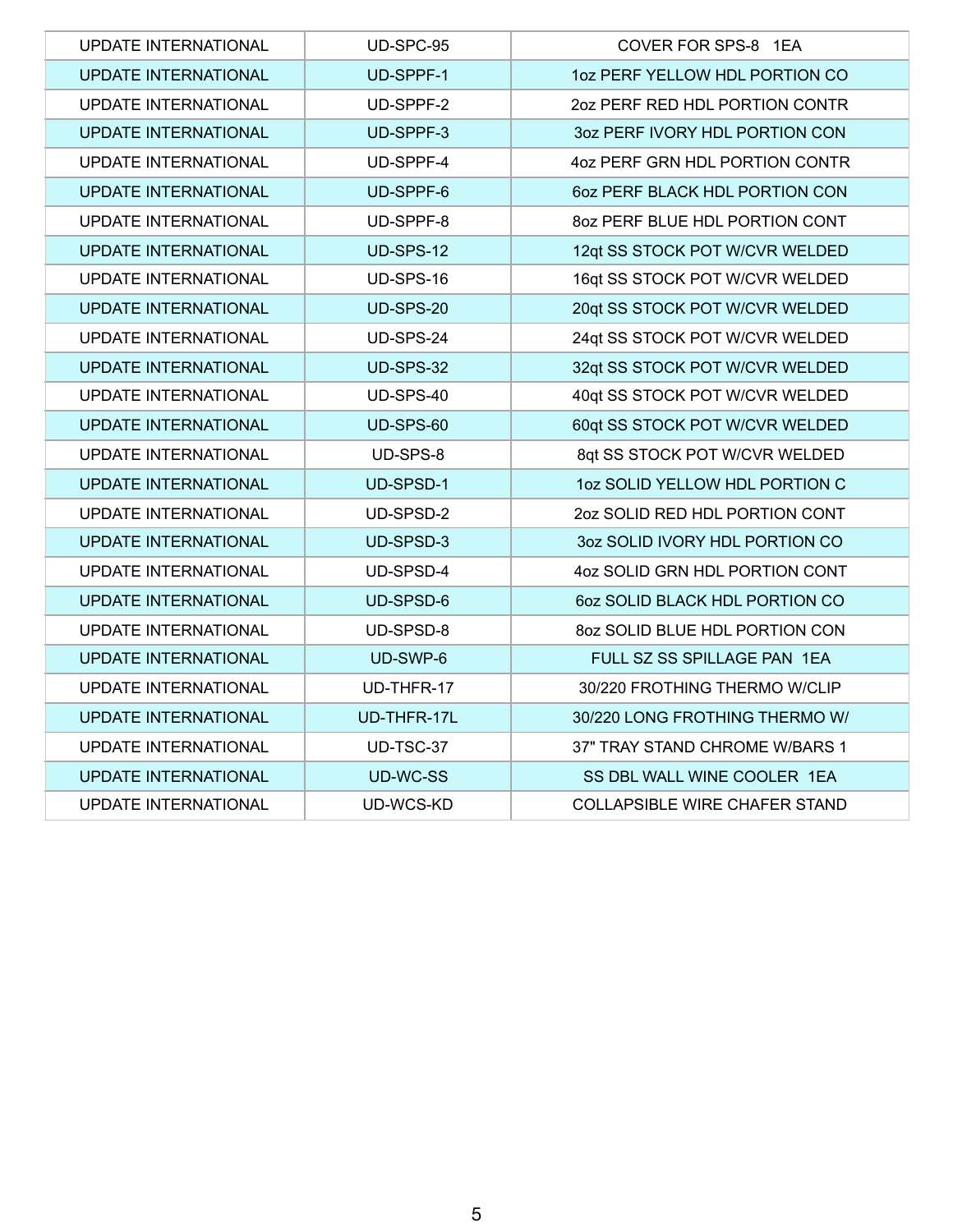#### **Winco Stock List**

| <b>PRODUCT LINE</b> | <b>ITEM CODE</b>     | <b>ITEM DESCRIPTION</b>           |
|---------------------|----------------------|-----------------------------------|
|                     |                      |                                   |
| <b>WINCO</b>        | <b>WI-ALBP-1218</b>  | 17-5/8" x 11-3/4" BAKING/ROAST    |
| <b>WINCO</b>        | <b>WI-ALXP-1318</b>  | <b>HALF SIZE SHEET PAN</b><br>1FA |
| <b>WINCO</b>        | <b>WI-ALXP-1826</b>  | FULL SIZE SHEET PAN<br>1FA        |
| <b>WINCO</b>        | <b>WI-ALXP-2618H</b> | FULL SIZE SHEET PAN<br>1FA        |
| <b>WINCO</b>        | <b>WI-CBBN-1520</b>  | 15 x 20 CUT BOARD-BROWN 1EA       |
| <b>WINCO</b>        | <b>WI-CBBU-1520</b>  | 15 x 20 CUT BOARD-BLUE 1EA        |
| <b>WINCO</b>        | <b>WI-CBGR-1520</b>  | 15 x 20 CUT BOARD-GREEN 1EA       |
| <b>WINCO</b>        | <b>WI-CBRD-1520</b>  | 15 x 20 CUT BOARD-RED 1EA         |
| <b>WINCO</b>        | <b>WI-CBWT-1520</b>  | 15 x 20 CUT BOARD-WHITE 1EA       |
| <b>WINCO</b>        | <b>WI-CBYL-1520</b>  | 15 x 20 CUT BOARD-YELLOW 1EA      |
| <b>WINCO</b>        | $WI$ -CO-1           | MANUAL CAN OPENER 1EA             |
| <b>WINCO</b>        | WI-CO-1B             | REPLACEMENT BLADE 1EA             |
| <b>WINCO</b>        | WI-UT-9              | 9" UTILITY TONG 1EA               |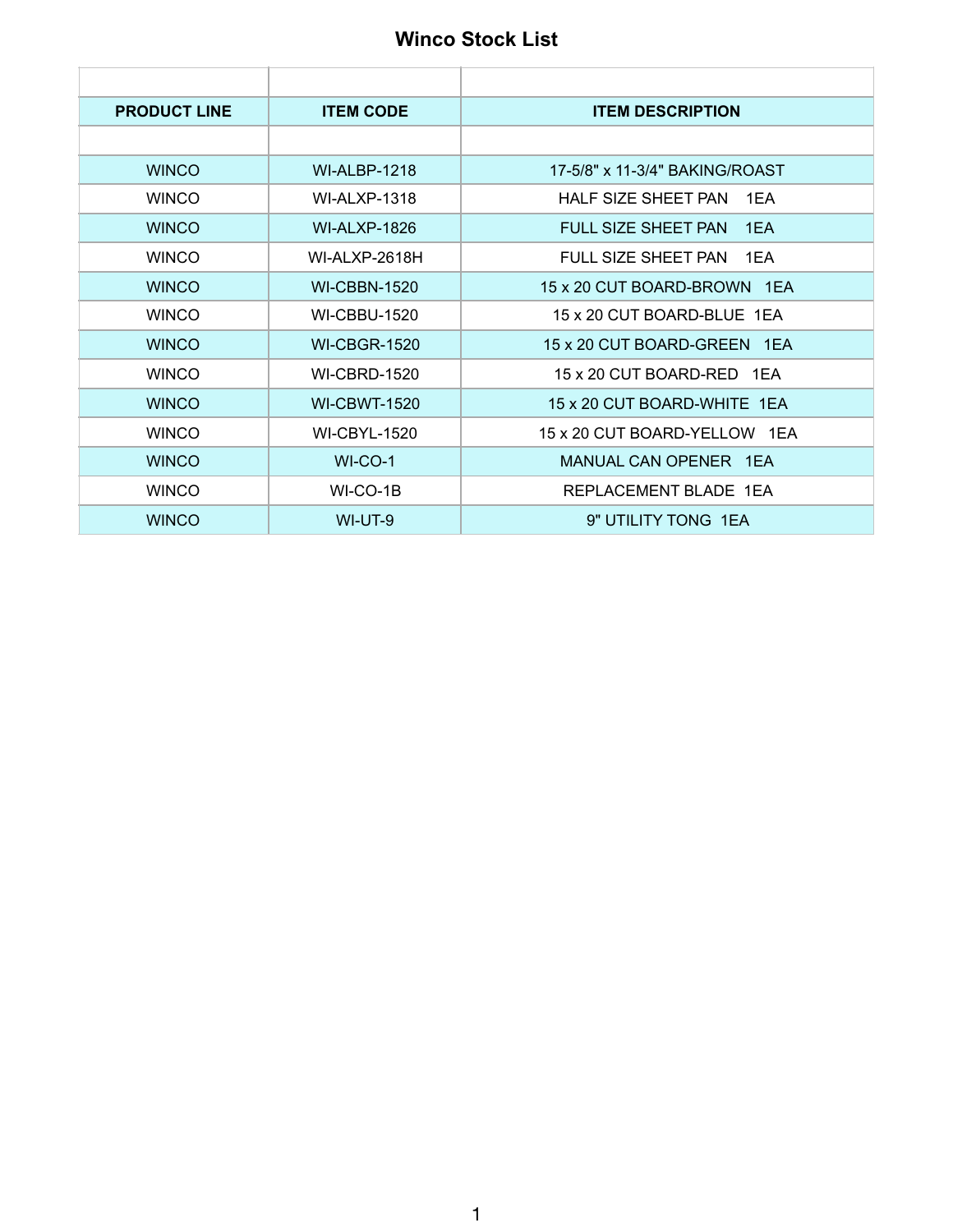#### **World Tableware Stock List**

| <b>PRODUCT LINE</b>    | <b>ITEM CODE</b> | <b>ITEM DESCRIPTION</b>              |
|------------------------|------------------|--------------------------------------|
|                        |                  |                                      |
| <b>WORLD TABLEWARE</b> | WT-127 016       | BOUILLON SPOON-CORAL 3DZ             |
| <b>WORLD TABLEWARE</b> | WT-130 002       | DESSERT SPOON-HARBOUR 3DZ            |
| <b>WORLD TABLEWARE</b> | WT-130 030       | UTILITY FORK-HARBOUR<br>3DZ          |
| <b>WORLD TABLEWARE</b> | WT-138 030       | DINNER FORK-SALEM<br>3DZ             |
| <b>WORLD TABLEWARE</b> | WT-200 1492      | 10" BEEF BARON STEAK KNIFE 1DZ       |
| <b>WORLD TABLEWARE</b> | WT-201 2492      | 10" BB PLASTIC-HDL STEAK KNIFE       |
| <b>WORLD TABLEWARE</b> | WT-201 2642      | 8-7/8" RD TIP BAKELITE HDL STE       |
| <b>WORLD TABLEWARE</b> | WT-201 2682      | 9-1/4" RD TIP BAKELITE-HDL STE       |
| <b>WORLD TABLEWARE</b> | WT-201 2692      | 9-1/4" BLK CHOP HOUSE STEAK KN       |
| <b>WORLD TABLEWARE</b> | WT-201 2693      | 10.5" STEAK KNIFE-STOCKYARD 1D       |
| <b>WORLD TABLEWARE</b> | WT-632 021       | ICED TEASPOON-TOUCHSTONE 3DZ         |
| <b>WORLD TABLEWARE</b> | WT-632 030       | DINNER FORK-TOUCHSTONE 3DZ           |
| <b>WORLD TABLEWARE</b> | WT-651 001       | 3DZ<br>TEASPOON-WINDSOR              |
| <b>WORLD TABLEWARE</b> | WT-651 002       | DESSERT SPOON-WINDSOR 3DZ            |
| <b>WORLD TABLEWARE</b> | WT-651 016       | <b>BOUILLON SPOON-WINDSOR</b><br>3DZ |
| <b>WORLD TABLEWARE</b> | WT-651 021       | <b>ICETEA SPOON-WINDSOR</b><br>3DZ   |
| <b>WORLD TABLEWARE</b> | WT-651 029       | <b>COCKTAIL FORK-WINDSOR</b><br>3DZ  |
| <b>WORLD TABLEWARE</b> | WT-651 030       | UTILITY FORK-WINDSOR<br>3DZ          |
| <b>WORLD TABLEWARE</b> | WT-651 038       | <b>SALAD FORK-WINDSOR</b><br>3DZ     |
| <b>WORLD TABLEWARE</b> | WT-651 530/2     | DINNER KNIFE-WINDSOR<br>1DZ          |
| <b>WORLD TABLEWARE</b> | WT-657 002       | DESSERT SPOON-DOMINION 1DZ           |
| <b>WORLD TABLEWARE</b> | WT-657 016       | BOUILLON SPOON-DOMINION 1DZ          |
| <b>WORLD TABLEWARE</b> | WT-75139         | 8" GIANT CAN PUNCH 1DZ               |
| <b>WORLD TABLEWARE</b> | WT-840-125-002   | 8.5 oz KONA MUG-PORCELANA 3DZ        |
| <b>WORLD TABLEWARE</b> | WT-840-215-005   | 5.5oz DBL-WELL SAUCER-PORCELAN       |
| <b>WORLD TABLEWARE</b> | WT-840-310-020   | 4-7/8" FRUIT-PORCELANA 3DZ           |
| <b>WORLD TABLEWARE</b> | WT-840-320-020   | 6-3/8" GRAPEFRUIT-PORCELANA 3D       |
| <b>WORLD TABLEWARE</b> | WT-840-345-007   | 70Z BOUILLON-PORCELANA 3DZ           |
| <b>WORLD TABLEWARE</b> | WT-840-350-035   | 10oz OATMEAL BWL-PORCELANA 3DZ       |
| <b>WORLD TABLEWARE</b> | WT-840-370-200   | 12" PASTA BOWL-PORCELANA 1DZ         |
| <b>WORLD TABLEWARE</b> | WT-840-405N-10   | 5.5" NR PLATE-PORCELANA 3DZ          |
| <b>WORLD TABLEWARE</b> | WT-840-405R-22   | 5.5" RE PLATE-PORCELANA 3DZ          |
| <b>WORLD TABLEWARE</b> | WT-840-410N-11   | 6.5" NR PLATE-PORCELANA 3DZ          |
| <b>WORLD TABLEWARE</b> | WT-840-410R-23   | 6-1/4" RE PLATE-PORCELANA 3DZ        |
| <b>WORLD TABLEWARE</b> | WT-840-425R-25   | 9" RE PLATE-PORCELANA 2DZ            |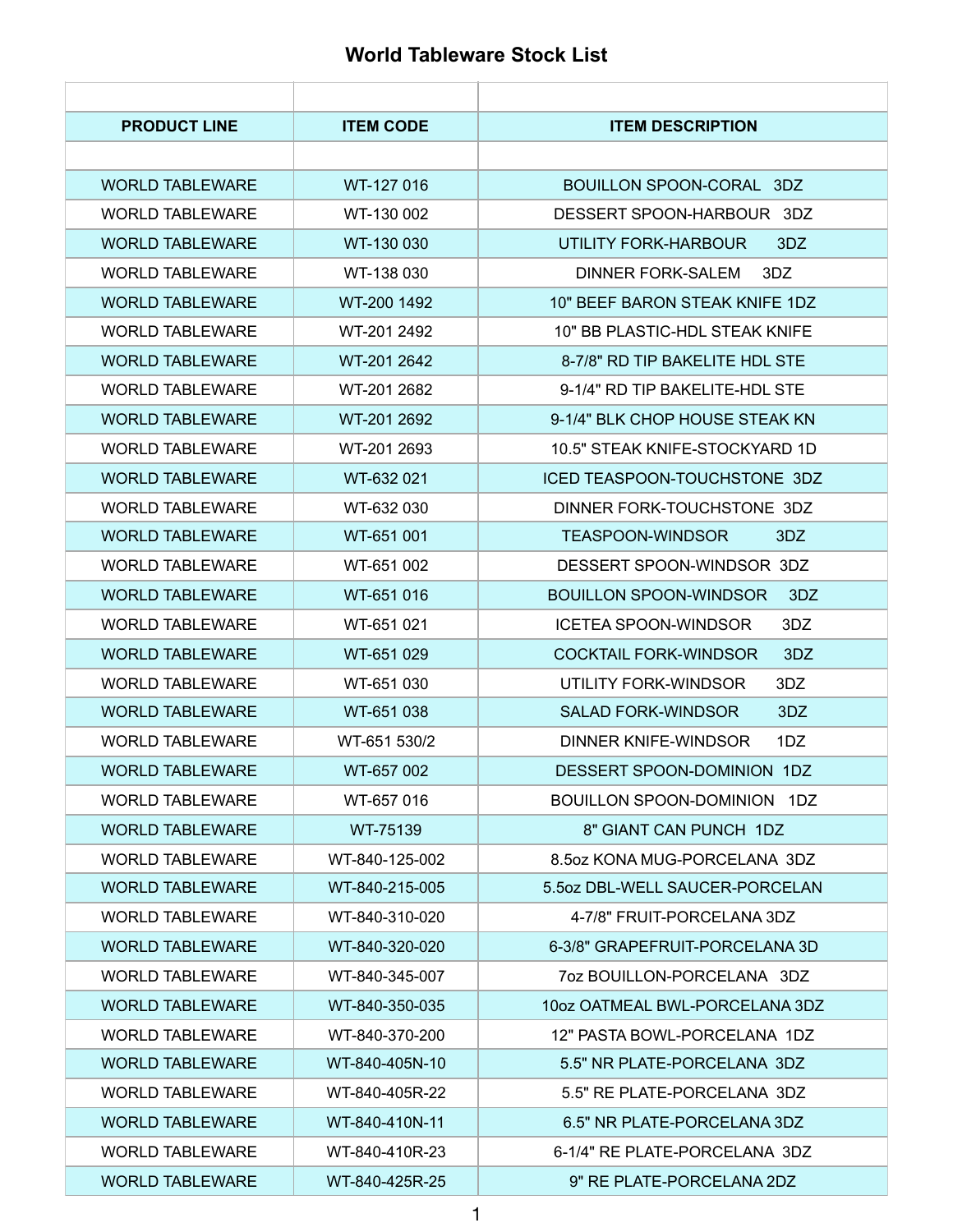| <b>WORLD TABLEWARE</b> | WT-840-438C       | 10.5" ROUND PLATE-PORCELANA 1       |
|------------------------|-------------------|-------------------------------------|
| <b>WORLD TABLEWARE</b> | WT-840-438R-10    | 10.5" RE PLATE-PORCELANA 1DZ        |
| <b>WORLD TABLEWARE</b> | WT-840-445R-12    | 12" RE PLATE-PORCELANA 1DZ          |
| <b>WORLD TABLEWARE</b> | WT-840-455R-13    | 13 OZ BOWL PORCELANA 1DZ            |
| <b>WORLD TABLEWARE</b> | WT-840-463S       | 8" SQUARE PLATE-PORCELANA 2DZ       |
| <b>WORLD TABLEWARE</b> | WT-840-465S       | 8-3/4" SQUARE PLATE-PORCELANA       |
| <b>WORLD TABLEWARE</b> | WT-840-470S       | 11" SQUARE PLATE-PORCELANA 1DZ      |
| <b>WORLD TABLEWARE</b> | WT-840-475S       | 12" SQUARE PLATE-PORCELANA 1DZ      |
| <b>WORLD TABLEWARE</b> | WT-881 029        | COCKTAIL FORK-MINUET 3DZ            |
| <b>WORLD TABLEWARE</b> | <b>WT-BW-1130</b> | 9-1/4" RIM DEEP SOUP-BASICS CO      |
| <b>WORLD TABLEWARE</b> | WT-BW-1132        | 3.5oz FRUIT BWL-BASICS COLLECT      |
| <b>WORLD TABLEWARE</b> | <b>WT-BW-1135</b> | 11-3/4" ENTREE/PASTA BWL-BASIC      |
| <b>WORLD TABLEWARE</b> | WT-CA-75          | 7.5oz CANTON MUG 2DZ                |
| <b>WORLD TABLEWARE</b> | <b>WT-CB-080</b>  | 80Z CREME BRULEE 2DZ                |
| <b>WORLD TABLEWARE</b> | WT-CM-12          | 12oz C-HANDLED MUG-WHITE 1DZ        |
| <b>WORLD TABLEWARE</b> | WT-END1           | 8.5oz MUG-ENDURANCE 3DZ             |
| <b>WORLD TABLEWARE</b> | WT-END10          | 10-1/4" PLATE-ENDURANCE 1DZ         |
| <b>WORLD TABLEWARE</b> | WT-END15          | 5-1/2" SAUCER-ENDURANCE 3DZ         |
| <b>WORLD TABLEWARE</b> | WT-END18          | <b>7oz STACK BOUILLON-ENDURANCE</b> |
| <b>WORLD TABLEWARE</b> | WT-END20          | 5-3/4" FRUIT BWL-ENDURANCE 3DZ      |
| <b>WORLD TABLEWARE</b> | WT-END22          | 6-3/8" GRAPEFRUIT BWL-ENDURANC      |
| <b>WORLD TABLEWARE</b> | WT-END23          | 5" OATMEAL BWL-ENDURANCE 3DZ        |
| <b>WORLD TABLEWARE</b> | WT-END3           | 7oz TEA CUP-ENDURANCE 3DZ           |
| <b>WORLD TABLEWARE</b> | WT-END6           | 6-1/2" PLATE-ENDURANCE 3DZ          |
| <b>WORLD TABLEWARE</b> | WT-END8           | 8-3/8" PLATE-ENDURANCE 2DZ          |
| <b>WORLD TABLEWARE</b> | WT-END9           | 9" PLATE-ENDURANCE 2DZ              |
| <b>WORLD TABLEWARE</b> | <b>WT-FH-508</b>  | 12.5 x 9 OVAL PLATTER-FARMHOUS      |
| <b>WORLD TABLEWARE</b> | <b>WT-FH-514H</b> | 27oz SOUP/SALAD BWL-FARMHOUSE       |
| <b>WORLD TABLEWARE</b> | <b>WT-FH-601</b>  | 7-7/8" MR PLATE-FARMHOUSE 3DZ       |
| <b>WORLD TABLEWARE</b> | WT-HS-18          | 1802 HANDLED SKILLET 1DZ            |
| <b>WORLD TABLEWARE</b> | <b>WT-INF-100</b> | 8oz INFINITY BOWL 3DZ               |
| <b>WORLD TABLEWARE</b> | <b>WT-INF-150</b> | 14oz INFINITY BOWL 2DZ              |
| <b>WORLD TABLEWARE</b> | <b>WT-INF-250</b> | 30oz INFINITY BOWL 1DZ              |
| <b>WORLD TABLEWARE</b> | WT-NR12           | 9.5" PLATTER-KINGSMEN WHT 2DZ       |
| <b>WORLD TABLEWARE</b> | WT-NR13           | 11.5" PLATTER-KINGSMEN WHT 1DZ      |
| <b>WORLD TABLEWARE</b> | WT-NR14           | 13.25" PLATTER-KINGSMEN WHT 1D      |
| <b>WORLD TABLEWARE</b> | WT-NR16           | 10.5" PLATE-KINGSMEN WHT 1DZ        |
| <b>WORLD TABLEWARE</b> | WT-NR2            | 5.5" SAUCER-NARROW RIM 3DZ          |
| <b>WORLD TABLEWARE</b> | WT-NR22           | 8-1/8" PLATE-KINGSMEN WHITE3DZ      |
| <b>WORLD TABLEWARE</b> | WT-NR5            | 5.5" PLATE-KINGSMEN WHITE 3DZ       |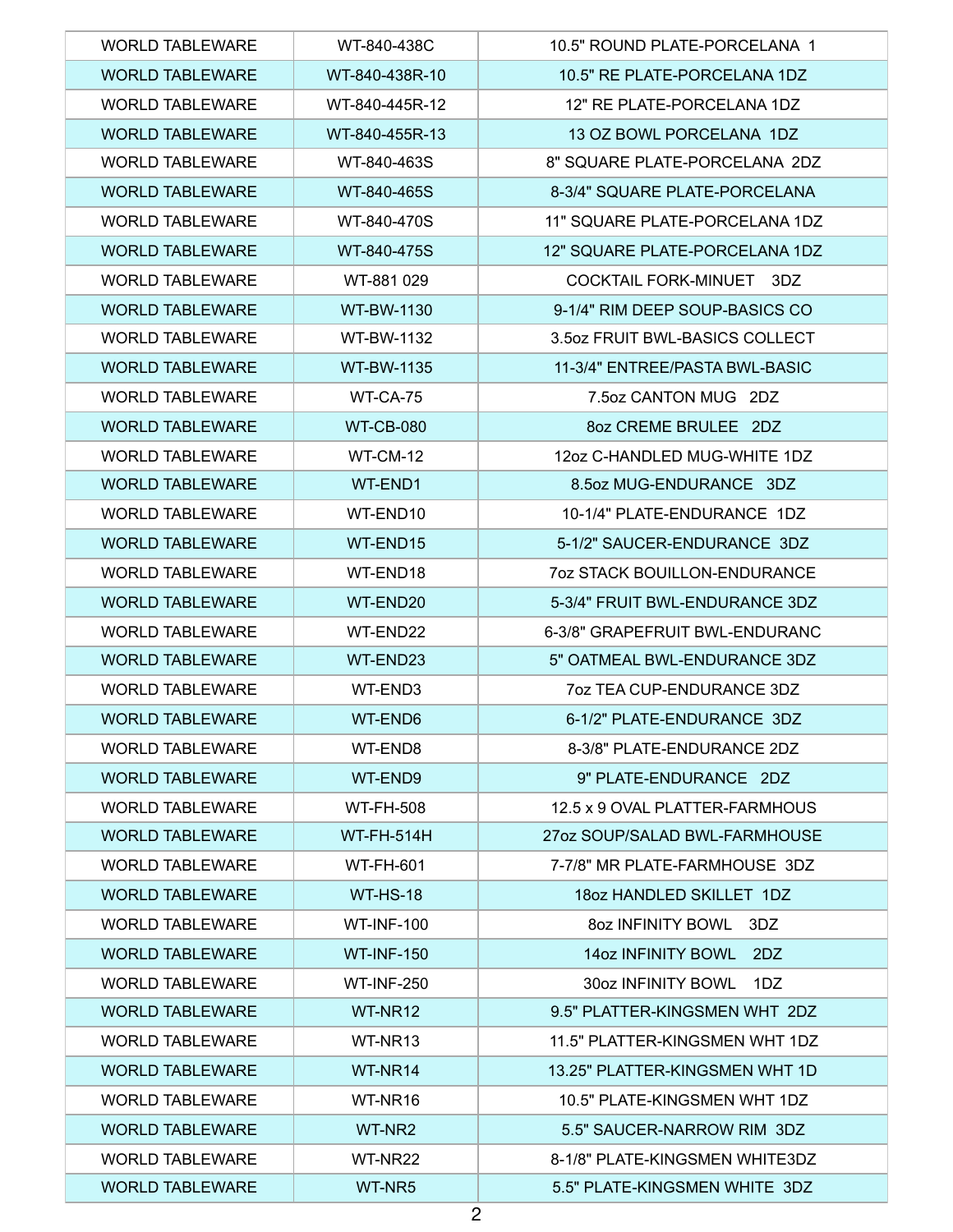| <b>WORLD TABLEWARE</b> | WT-NR6             | 6.5" PLATE-KINGSMEN WHITE 3DZ        |
|------------------------|--------------------|--------------------------------------|
| <b>WORLD TABLEWARE</b> | WT-NR7             | 7.25" PLATE-KINGSMEN WHITE 3DZ       |
| <b>WORLD TABLEWARE</b> | WT-NR8             | 9" PLATE-KINGSMEN WHITE 2DZ          |
| <b>WORLD TABLEWARE</b> | WT-NR9             | 9.5" PLATE-KINGSMEN WHITE 2DZ        |
| <b>WORLD TABLEWARE</b> | WT-OAG-8-WW        | 802 WHITE OVAL WELSH RAREBIT         |
| <b>WORLD TABLEWARE</b> | WT-OSC15H          | 12oz CRML/BGE ONION SOUP CRK W       |
| <b>WORLD TABLEWARE</b> | WT-PW1             | <b>70Z TALL CUP-PRINCESS WHT 3DZ</b> |
| <b>WORLD TABLEWARE</b> | WT-PW10            | 13oz GRAPEFRUIT-PRINCESS 3DZ         |
| <b>WORLD TABLEWARE</b> | WT-PW11            | 4.75 oz FRUIT-PRINCESS WHT 3DZ       |
| <b>WORLD TABLEWARE</b> | WT-PW12            | 10 3/8" PLATTER-PRINCESS 2DZ         |
| <b>WORLD TABLEWARE</b> | WT-PW13            | 11.5" PLATTER-PRINCESS WHT 1DZ       |
| <b>WORLD TABLEWARE</b> | WT-PW14            | 12.5" PLATTER-PRINCESS WHT 1DZ       |
| <b>WORLD TABLEWARE</b> | WT-PW15            | 12.5oz NAPPIE-PRINCESS WHT 3DZ       |
| <b>WORLD TABLEWARE</b> | WT-PW24            | 10oz NAPPIE-PRINCESS WHT 3DZ         |
| <b>WORLD TABLEWARE</b> | WT-PW3             | 12oz RIM SOUP-PRINCES WHT 2DZ        |
| <b>WORLD TABLEWARE</b> | WT-PW33            | 7" PLATTER-PRINCESS 3DZ              |
| <b>WORLD TABLEWARE</b> | WT-PW4             | 7.25oz BOUILLON-PRINCESS 3DZ         |
| <b>WORLD TABLEWARE</b> | WT-PW45            | 10.5" PLATE-PRINCESS WHT 1DZ         |
| <b>WORLD TABLEWARE</b> | WT-PW50            | 12" PLATE-PRINCESS WHT<br>1DZ        |
| <b>WORLD TABLEWARE</b> | WT-PW7             | 7 1/8 " PLATE-PRINCESS WHITE 3       |
| <b>WORLD TABLEWARE</b> | WT-PW9             | 9.75" PLATE-PRINCESS WHT 2DZ         |
| <b>WORLD TABLEWARE</b> | WT-SL1             | 9oz TALL CUP - SLATE 3DZ             |
| <b>WORLD TABLEWARE</b> | WT-SL10            | 10-5/8" SQUARE PLATE-SLATE1DZ        |
| <b>WORLD TABLEWARE</b> | WT-SL11            | 5" SQUARE FRUIT BOWL-SLATE 3DZ       |
| <b>WORLD TABLEWARE</b> | WT-SL111           | 11oz BOWL-SLATE 3DZ                  |
| <b>WORLD TABLEWARE</b> | WT-SL12            | 7" SQUARE GRAPEFRUIT BOWL-SLAT       |
| <b>WORLD TABLEWARE</b> | WT-SL <sub>2</sub> | 57/8" SQUARE SAUCER W/WELL RI        |
| <b>WORLD TABLEWARE</b> | WT-SL22            | 16x5.5 RECTANGULAR PLATE-SLATE       |
| <b>WORLD TABLEWARE</b> | WT-SL23C           | 12 1/4" COUPE PLATE SLATE 1DZ        |
| <b>WORLD TABLEWARE</b> | WT-SL27            | 11x7 RECTANGULAR PLATE-SLATE 1       |
| <b>WORLD TABLEWARE</b> | WT-SL3             | DIPPING BOWL-SLATE 3DZ               |
| <b>WORLD TABLEWARE</b> | WT-SL33            | 7.5 x 4.5 RECTANGULAR PLATE-SL       |
| <b>WORLD TABLEWARE</b> | WT-SL40            | 12" PLATE-SLATE 6EA                  |
| <b>WORLD TABLEWARE</b> | WT-SL6             | 6-1/4" SQUARE PLATE-SLATE 3DZ        |
| <b>WORLD TABLEWARE</b> | WT-SL7             | 7-1/4" SQUARE PLATE-SLATE 2DZ        |
| <b>WORLD TABLEWARE</b> | WT-TM8W            | 8.5oz TIARA MUG-WHITE<br>3DZ         |
| <b>WORLD TABLEWARE</b> | WT-VIC34           | 9-3/8" PLATTER-VICEROY 2DZ           |
| <b>WORLD TABLEWARE</b> | WT-VIC4            | 7.25oz BOUILLON-VICEROY 3DZ          |